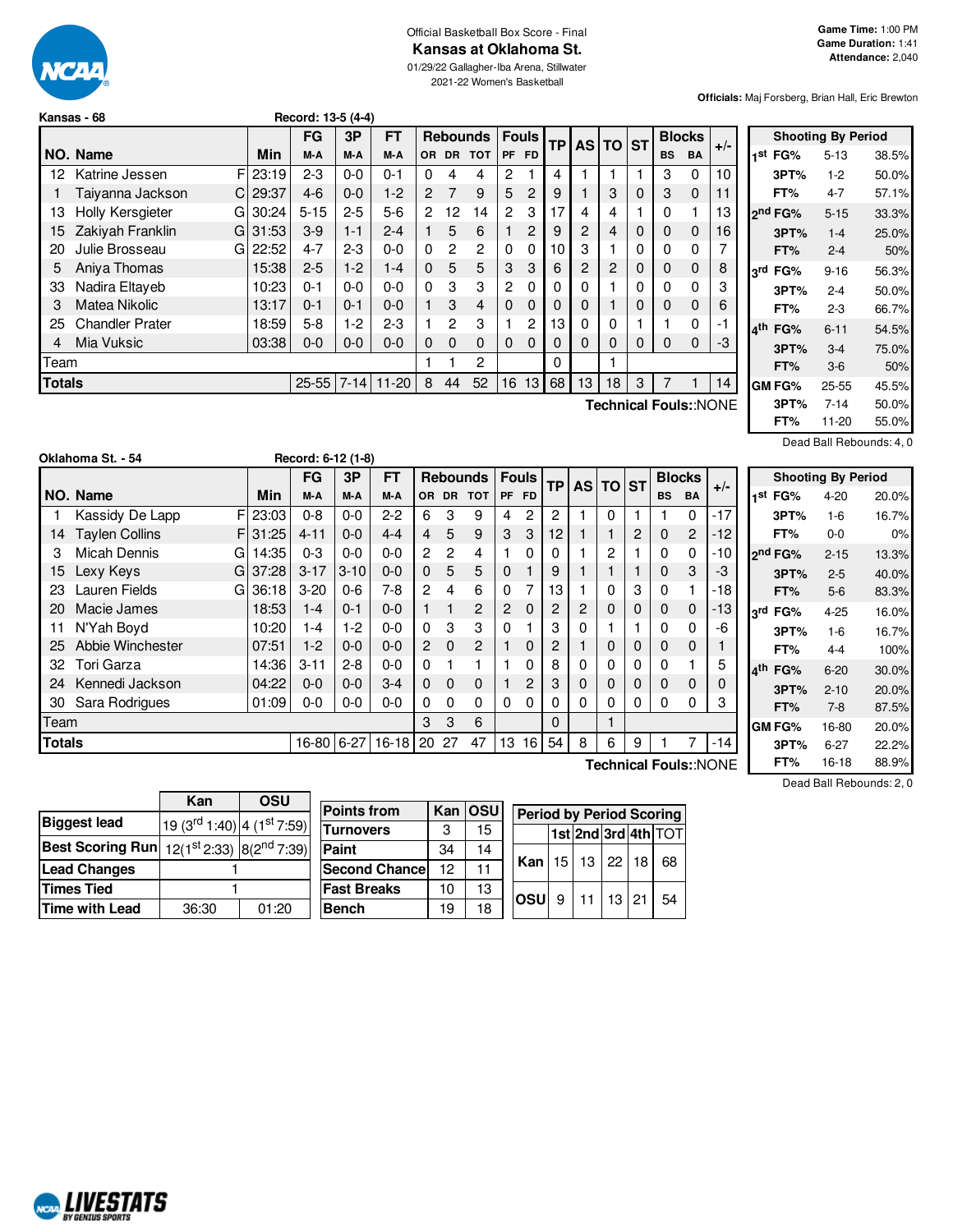

# **Kansas at Oklahoma St.**

**Officials:** Maj Forsberg, Brian Hall, Eric Brewton

#### **Period 1**

| <b>Quarter Starters:</b> |                                                                                      |             |                 |                |                                                       |                                                           |
|--------------------------|--------------------------------------------------------------------------------------|-------------|-----------------|----------------|-------------------------------------------------------|-----------------------------------------------------------|
| OSU                      | 1 De Lapp K                                                                          | 3 Dennis M  | 14 Collins T    |                | 15 Keys L                                             | 23 Fields L                                               |
| Kan                      | 1 Jackson T                                                                          | 12 Jessen K | 13 Kersgieter H |                | 15 Franklin Z                                         | 20 Brosseau J                                             |
| <b>Game Time</b>         | <b>OSU</b>                                                                           |             | <b>Score</b>    | <b>Diff</b>    |                                                       | Kan                                                       |
| 10:00                    | 14 COLLINS T jumpball won                                                            |             |                 |                | 1 JACKSON T jumpball lost                             |                                                           |
| 09:48                    | 15 KEYS L 2pt FG outside the paint, pull up jump shot missed                         |             |                 |                |                                                       |                                                           |
| 09:44                    |                                                                                      |             |                 |                | 13 KERSGIETER H defensive rebound (1)                 |                                                           |
| 09:24                    | 3 DENNIS M steal (1)                                                                 |             |                 |                | 12 JESSEN K turnover bad pass (1)                     |                                                           |
| 08:55                    | 15 KEYS L 3pt FG from turnover, jump shot missed                                     |             |                 |                |                                                       |                                                           |
| 08:51                    |                                                                                      |             |                 |                | 13 KERSGIETER H defensive rebound (2)                 |                                                           |
| 08:38                    |                                                                                      |             |                 |                |                                                       | 13 KERSGIETER H 2pt FG in the paint, driving layup missed |
| 08:36                    | defensive rebound (1)                                                                |             |                 |                |                                                       |                                                           |
| 08:24                    | 23 FIELDS L 2pt FG outside the paint, pull up jump shot made<br>(2)                  |             | $2 - 0$         | $\mathbf{2}$   |                                                       |                                                           |
| 08:04                    | 1 DE LAPP K steal (1)                                                                |             |                 |                | 15 FRANKLIN Z turnover lost ball (1)                  |                                                           |
| 07:59                    | 23 FIELDS L 2pt FG fast break from turnover outside the paint,<br>jump shot made (4) |             | 4-0             | 4              |                                                       |                                                           |
| 07:59                    | 1 DE LAPP K assist (1)                                                               |             |                 |                |                                                       |                                                           |
| 07:34                    |                                                                                      |             |                 |                | 1 JACKSON T 2pt FG in the paint, driving layup missed |                                                           |
| 07:30                    |                                                                                      |             |                 |                | 1 JACKSON T offensive rebound (1)                     |                                                           |
| 07:30                    |                                                                                      |             | $4 - 2$         | $\overline{2}$ | (2)                                                   | 1 JACKSON T 2pt FG second chance in the paint, layup made |
| 07:14                    | 14 COLLINS T 2pt FG in the paint, driving layup blocked                              |             |                 |                |                                                       |                                                           |
| 07:14                    |                                                                                      |             |                 |                | 1 JACKSON T block (1)                                 |                                                           |
| 07:08                    |                                                                                      |             |                 |                | 12 JESSEN K defensive rebound (1)                     |                                                           |
| 07:04                    | 1 DE LAPP K foul shooting (1 - 1)                                                    |             |                 |                | 13 KERSGIETER H foul drawn (1)                        |                                                           |
| 07:04                    | 15 KEYS L substitution out                                                           |             |                 |                |                                                       |                                                           |
| 07:04                    | 20 JAMES M substitution in                                                           |             |                 |                |                                                       |                                                           |
| 07:04                    |                                                                                      |             | $4 - 3$         | $\mathbf{1}$   | 13 KERSGIETER H free throw 1 - 2 made (1)             |                                                           |
| 07:04                    |                                                                                      |             | 4-4             | 0              | 13 KERSGIETER H free throw 2 - 2 made (2)             |                                                           |
| 06:54                    | 23 FIELDS L 2pt FG outside the paint, jump shot missed                               |             |                 |                |                                                       |                                                           |
| 06:49                    |                                                                                      |             |                 |                | 20 BROSSEAU J defensive rebound (1)                   |                                                           |
| 06:31                    |                                                                                      |             |                 |                |                                                       | 13 KERSGIETER H 2pt FG in the paint, driving layup missed |
| 06:30                    |                                                                                      |             |                 |                | 13 KERSGIETER H offensive rebound (3)                 |                                                           |
| 06:30                    | 14 COLLINS T foul shooting (1 - 2)                                                   |             |                 |                | 13 KERSGIETER H foul drawn (2)                        |                                                           |
| 06:30                    |                                                                                      |             | $4 - 5$         | $-1$           | 13 KERSGIETER H free throw 1 - 2 made (3)             |                                                           |
| 06:30                    |                                                                                      |             |                 |                | 13 KERSGIETER H free throw 2 - 2 missed               |                                                           |
| 06:29                    | 14 COLLINS T defensive rebound (1)                                                   |             |                 |                |                                                       |                                                           |
| 06:20                    | 23 FIELDS L foul drawn (1)                                                           |             |                 |                | 1 JACKSON T foul personal (1 - 1)                     |                                                           |
| 06:20                    |                                                                                      |             |                 |                | 20 BROSSEAU J substitution out                        |                                                           |
| 06:20                    |                                                                                      |             |                 |                | 5 THOMAS A substitution in                            |                                                           |
| 06:19                    | 23 FIELDS L 3pt FG, jump shot missed                                                 |             |                 |                |                                                       |                                                           |
| 06:16                    | offensive rebound (3)                                                                |             |                 |                |                                                       |                                                           |
| 06:16                    | 1 DE LAPP K substitution out                                                         |             |                 |                |                                                       |                                                           |
| 06:16                    | 15 KEYS L substitution in                                                            |             |                 |                |                                                       |                                                           |
| 06:16                    |                                                                                      |             |                 |                | 1 JACKSON T substitution out                          |                                                           |
| 06:16                    |                                                                                      |             |                 |                | 33 ELTAYEB N substitution in                          |                                                           |

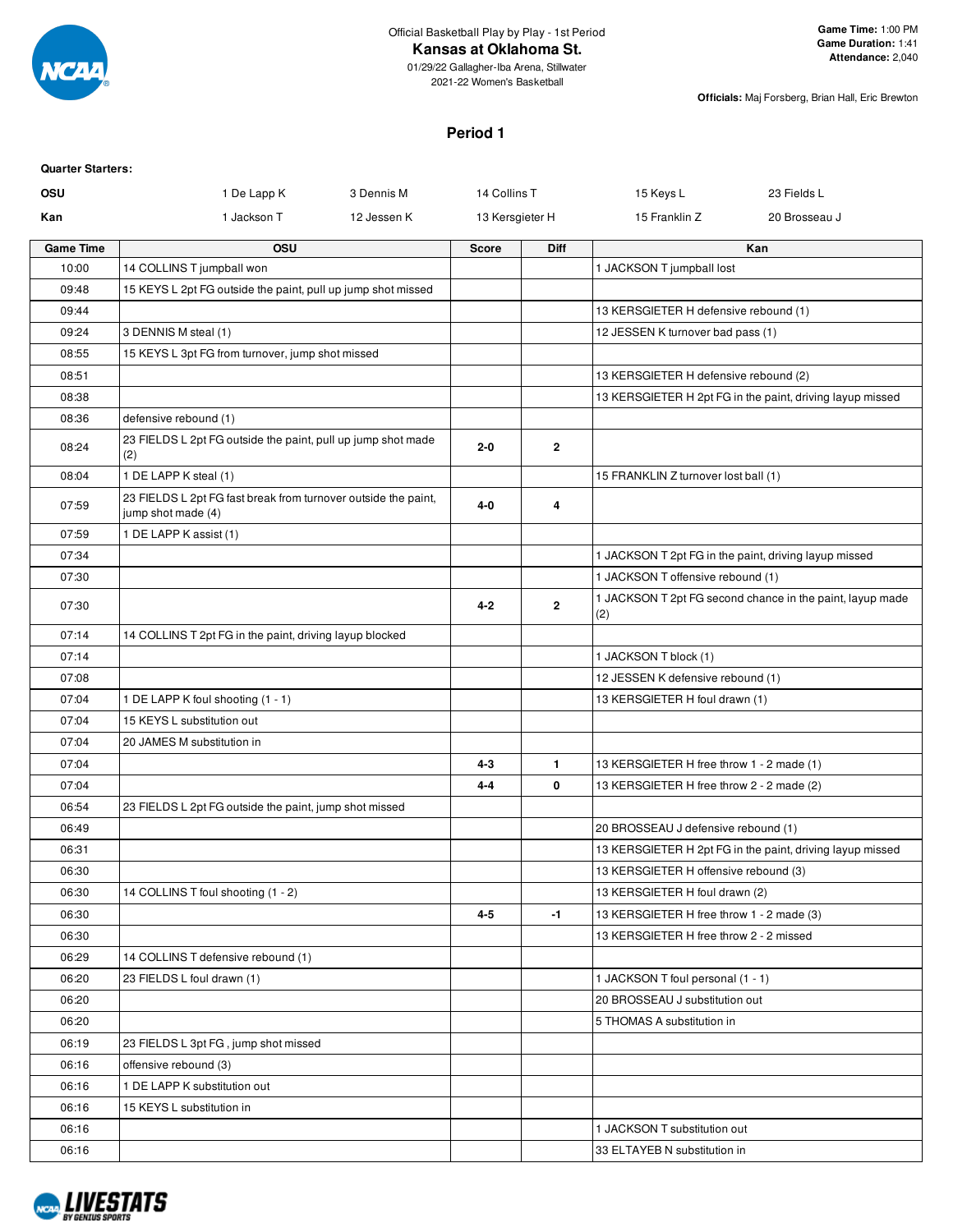

Official Basketball Play by Play - 1st Period

**Kansas at Oklahoma St.**

01/29/22 Gallagher-Iba Arena, Stillwater 2021-22 Women's Basketball

|                  |                                                                        |               |             | Officials: Maj Forsberg, Brian Hall, Eric Brewton                                       |
|------------------|------------------------------------------------------------------------|---------------|-------------|-----------------------------------------------------------------------------------------|
| <b>Game Time</b> | OSU                                                                    | <b>Score</b>  | <b>Diff</b> | Kan                                                                                     |
| 06:12            | 20 JAMES M 2pt FG second chance in the paint, driving layup<br>missed  |               |             |                                                                                         |
| 06:08            | 3 DENNIS M offensive rebound (1)                                       |               |             |                                                                                         |
| 06:06            | 3 DENNIS M turnover travel (1)                                         |               |             |                                                                                         |
| 05:54            |                                                                        |               |             | 13 KERSGIETER H turnover travel (1)                                                     |
| 05:44            | 20 JAMES M 2pt FG from turnover outside the paint, jump shot<br>missed |               |             |                                                                                         |
| 05:40            |                                                                        |               |             | 5 THOMAS A defensive rebound (1)                                                        |
| 05:27            |                                                                        |               |             | 15 FRANKLIN Z 2pt FG in the paint, driving layup missed                                 |
| 05:25            | 14 COLLINS T defensive rebound (2)                                     |               |             |                                                                                         |
| 05:20            | 15 KEYS L 3pt FG, jump shot missed                                     |               |             |                                                                                         |
| 05:16            |                                                                        |               |             | 33 ELTAYEB N defensive rebound (1)                                                      |
| 05:04            |                                                                        |               |             | 5 THOMAS A 2pt FG outside the paint, pull up jump shot missed                           |
| 05:02            | 3 DENNIS M defensive rebound (2)                                       |               |             |                                                                                         |
| 04:52            | 3 DENNIS M turnover bad pass (2)                                       |               |             | 12 JESSEN K steal (1)                                                                   |
| 04:48            |                                                                        | $4 - 7$       | -3          | 13 KERSGIETER H 2pt FG fast break from turnover in the paint,<br>driving layup made (5) |
| 04:48            |                                                                        |               |             | 12 JESSEN K assist (1)                                                                  |
| 04:23            | 20 JAMES M 3pt FG, jump shot missed                                    |               |             |                                                                                         |
| 04:20            |                                                                        |               |             | 13 KERSGIETER H defensive rebound (4)                                                   |
| 04:06            | 14 COLLINS T foul shooting (2 - 3)                                     |               |             | 5 THOMAS A foul drawn (1)                                                               |
| 04:06            |                                                                        | Timeout media |             |                                                                                         |
| 04:06            | 3 DENNIS M substitution out                                            |               |             |                                                                                         |
| 04:06            | 14 COLLINS T substitution out                                          |               |             |                                                                                         |
| 04:06            | 1 DE LAPP K substitution in                                            |               |             |                                                                                         |
| 04:06            | 11 BOYD N substitution in                                              |               |             |                                                                                         |
| 04:06            |                                                                        |               |             | 12 JESSEN K substitution out                                                            |
| 04:06            |                                                                        |               |             | 13 KERSGIETER H substitution out                                                        |
| 04:06            |                                                                        |               |             | 15 FRANKLIN Z substitution out                                                          |
| 04:06            |                                                                        |               |             | 3 NIKOLIC M substitution in                                                             |
| 04:06            |                                                                        |               |             | 20 BROSSEAU J substitution in                                                           |
| 04:06            |                                                                        |               |             | 25 PRATER C substitution in                                                             |
| 04:06            |                                                                        |               |             | 5 THOMAS A free throw 1 - 2 missed                                                      |
| 04:06            |                                                                        |               |             | offensive dead ball rebound (1)                                                         |
| 04:06            |                                                                        |               |             | 5 THOMAS A free throw 2 - 2 missed                                                      |
| 04:05            | 1 DE LAPP K defensive rebound (1)                                      |               |             |                                                                                         |
| 03:49            | 23 FIELDS L 2pt FG outside the paint, pull up jump shot missed         |               |             |                                                                                         |
| 03:44            |                                                                        |               |             | 3 NIKOLIC M defensive rebound (1)                                                       |
| 03:41            |                                                                        | 4-9           | $-5$        | 25 PRATER C 2pt FG fast break in the paint, driving layup made<br>(2)                   |
| 03:41            |                                                                        |               |             | 20 BROSSEAU J assist (1)                                                                |
| 03:26            | 11 BOYD N 2pt FG outside the paint, pull up jump shot missed           |               |             |                                                                                         |
| 03:23            |                                                                        |               |             | 3 NIKOLIC M defensive rebound (2)                                                       |
| 03:11            |                                                                        |               |             | 33 ELTAYEB N 2pt FG outside the paint, jump shot missed                                 |
| 03:08            | 15 KEYS L defensive rebound (1)                                        |               |             |                                                                                         |
| 03:05            | 15 KEYS L turnover bad pass (1)                                        |               |             | 25 PRATER C steal (1)                                                                   |
| 02:49            | 11 BOYD N foul drawn (1)                                               |               |             | 33 ELTAYEB N foul offensive (1 - 2)                                                     |
| 02:49            |                                                                        |               |             | 33 ELTAYEB N turnover offensive (1)                                                     |
| 02:49            | 20 JAMES M substitution out                                            |               |             |                                                                                         |
| 02:49            | 25 WINCHESTER A substitution in                                        |               |             |                                                                                         |

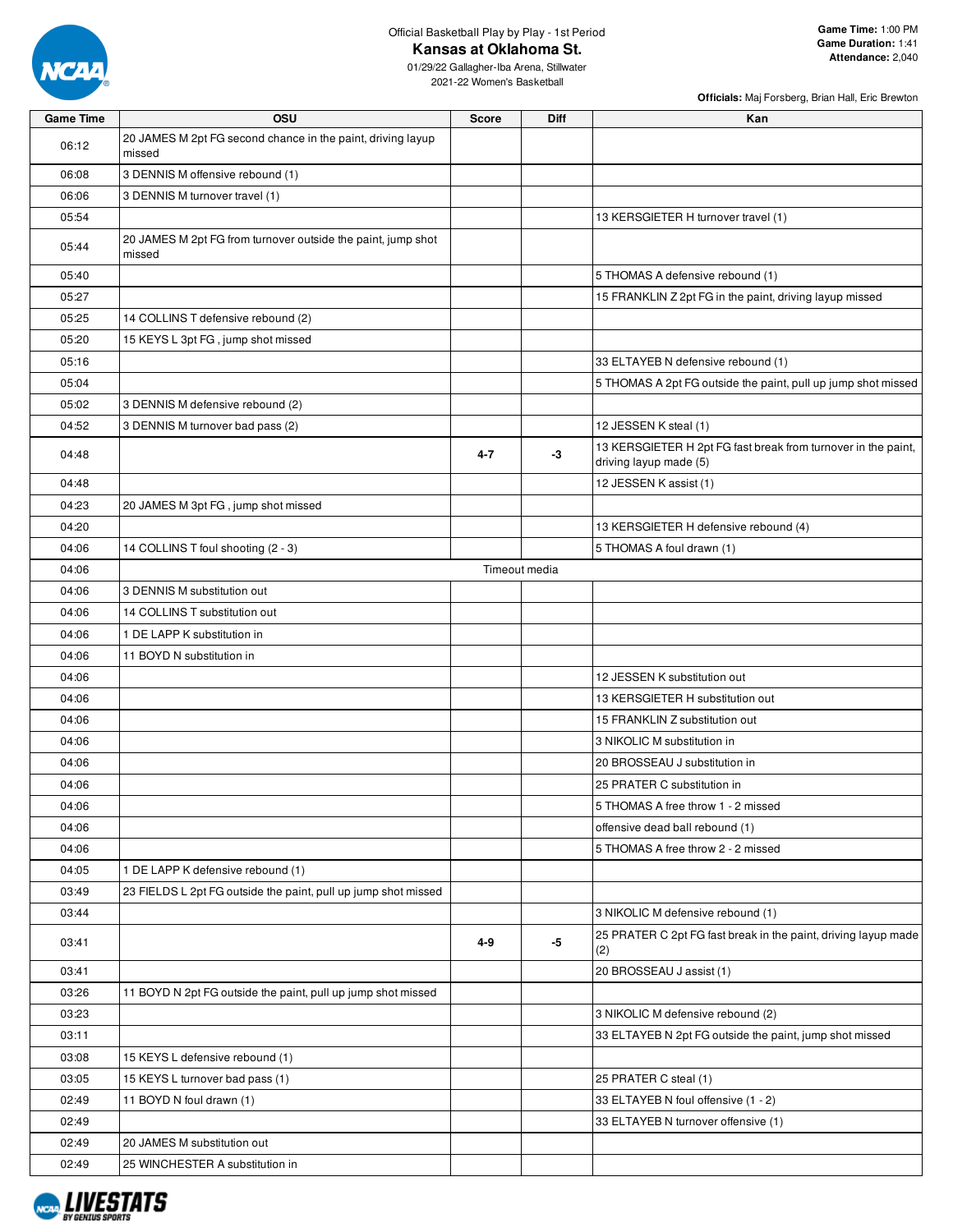

Official Basketball Play by Play - 1st Period

**Kansas at Oklahoma St.**

01/29/22 Gallagher-Iba Arena, Stillwater 2021-22 Women's Basketball

| <b>Game Time</b> | OSU                                                                    | Score                | Diff | Kan                                                                   |
|------------------|------------------------------------------------------------------------|----------------------|------|-----------------------------------------------------------------------|
| 02:49            |                                                                        |                      |      | 33 ELTAYEB N substitution out                                         |
| 02:49            |                                                                        |                      |      | 1 JACKSON T substitution in                                           |
| 02:40            | 23 FIELDS L 2pt FG from turnover in the paint, driving layup<br>missed |                      |      |                                                                       |
| 02:37            |                                                                        |                      |      | 25 PRATER C defensive rebound (1)                                     |
| 02:33            |                                                                        | $4 - 11$             | $-7$ | 25 PRATER C 2pt FG fast break in the paint, driving layup made<br>(4) |
| 02:33            | 25 WINCHESTER A foul shooting (1 - 4)                                  |                      |      | 25 PRATER C foul drawn (1)                                            |
| 02:33            | 23 FIELDS L substitution out                                           |                      |      |                                                                       |
| 02:33            | 32 GARZA T substitution in                                             |                      |      |                                                                       |
| 02:33            |                                                                        | $4 - 12$             | -8   | 25 PRATER C free throw fast break 1 - 1 made (5)                      |
| 02:02            | 1 DE LAPP K 2pt FG outside the paint, jump shot missed                 |                      |      |                                                                       |
| 01:59            |                                                                        |                      |      | 5 THOMAS A defensive rebound (2)                                      |
| 01:43            |                                                                        |                      |      | 20 BROSSEAU J 2pt FG in the paint, driving layup missed               |
| 01:41            | 1 DE LAPP K defensive rebound (2)                                      |                      |      |                                                                       |
| 01:28            | 25 WINCHESTER A 2pt FG outside the paint, jump shot missed             |                      |      |                                                                       |
| 01:21            | 25 WINCHESTER A offensive rebound (1)                                  |                      |      |                                                                       |
| 01:21            | 25 WINCHESTER A 2pt FG second chance in the paint, layup<br>made $(2)$ | $6 - 12$             | -6   |                                                                       |
| 01:03            |                                                                        |                      |      | 5 THOMAS A 3pt FG, jump shot missed                                   |
| 01:01            | 15 KEYS L defensive rebound (2)                                        |                      |      |                                                                       |
| 00:56            | 15 KEYS L 2pt FG in the paint, driving layup blocked                   |                      |      |                                                                       |
| 00:56            |                                                                        |                      |      | 25 PRATER C block (1)                                                 |
| 00:52            |                                                                        |                      |      | 1 JACKSON T defensive rebound (2)                                     |
| 00:38            |                                                                        | $6 - 15$             | -9   | 25 PRATER C 3pt FG, jump shot made (8)                                |
| 00:38            |                                                                        |                      |      | 5 THOMAS A assist (1)                                                 |
| 00:09            | 32 GARZA T 3pt FG, step back jump shot missed                          |                      |      |                                                                       |
| 00:05            | 25 WINCHESTER A offensive rebound (2)                                  |                      |      |                                                                       |
| 00:04            | 15 KEYS L 3pt FG second chance, jump shot made (3)                     | $9 - 15$             | -6   |                                                                       |
| 00:04            | 25 WINCHESTER A assist (1)                                             |                      |      |                                                                       |
|                  |                                                                        | <b>END OF PERIOD</b> |      |                                                                       |
|                  |                                                                        | <b>OSU 9-15 Kan</b>  |      |                                                                       |

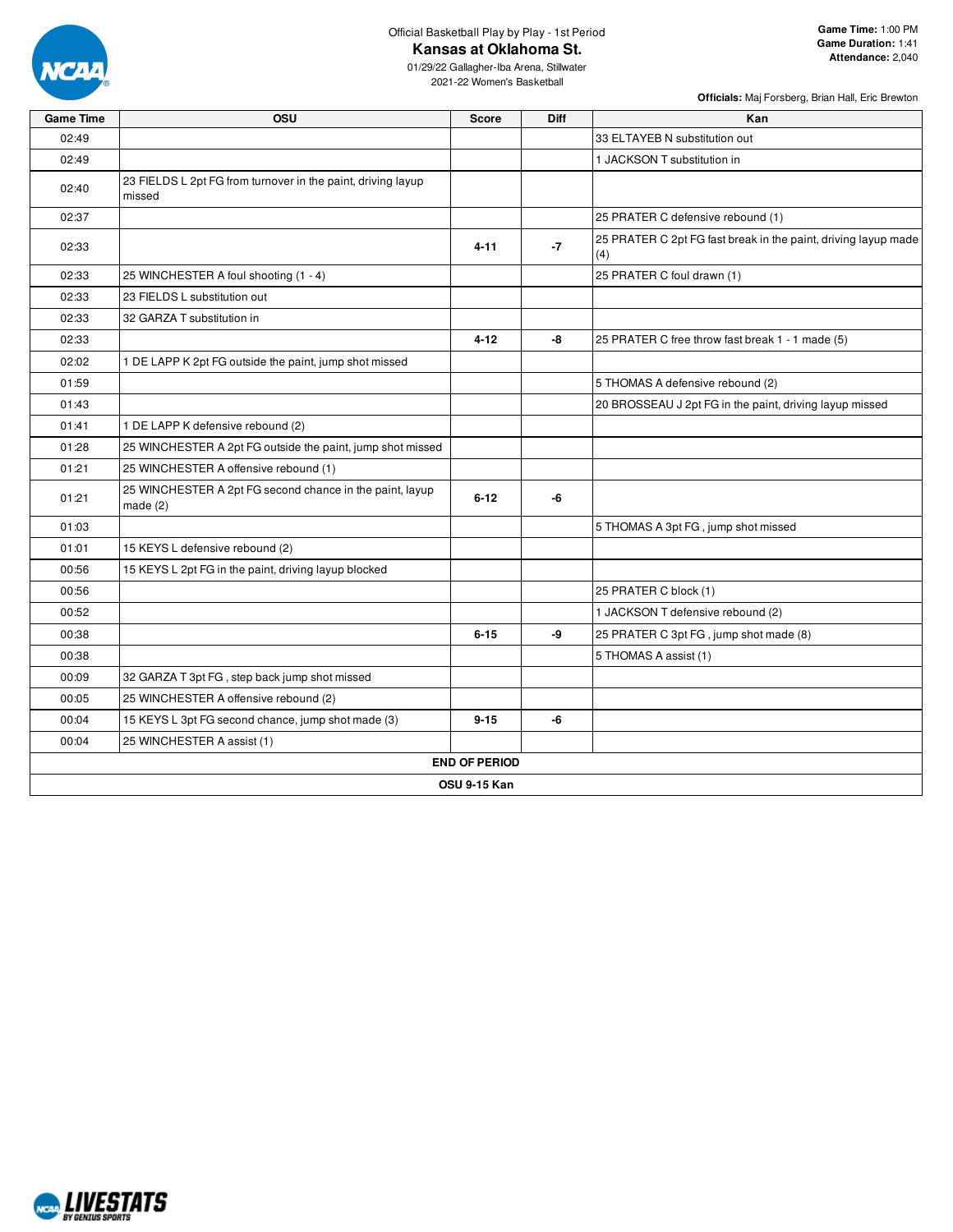

# Official Basketball Box Score - 1st Period

01/29/22 Gallagher-Iba Arena, Stillwater 2021-22 Women's Basketball

**Officials:** Maj Forsberg, Brian Hall, Eric Brewton

|               |                        |       | FG           | 3P      | <b>FT</b>     |              | <b>Rebounds</b> |                |                | <b>Fouls</b> | <b>TP</b> | <b>AS</b> | $TO$ ST  |   |           | <b>Blocks</b> | $+/-$  |
|---------------|------------------------|-------|--------------|---------|---------------|--------------|-----------------|----------------|----------------|--------------|-----------|-----------|----------|---|-----------|---------------|--------|
|               | NO. Name               | Min   | M-A          | M-A     | M-A           | <b>OR</b>    | <b>DR</b>       | <b>TOT</b>     | <b>PF</b>      | <b>FD</b>    |           |           |          |   | <b>BS</b> | <b>BA</b>     |        |
| 12            | Katrine Jessen<br>FI   | 05:54 | $0 - 0$      |         | $0 - 0 0 - 0$ | O            |                 |                | 0              | 0            | 0         |           |          |   |           | 0             | 3      |
|               | Taivanna Jackson<br>C  | 06:33 | $1-2$        |         | $0 - 0 0 - 0$ |              |                 | $\overline{2}$ |                | $\Omega$     | 2         | 0         | $\Omega$ | 0 |           | $\mathbf{0}$  | 2      |
| 13            | Holly Kersgieter<br>G  | 05:54 | 1-3          | $0-0$   | $3 - 4$       |              | 3               | 4              | 0              | 2            | 5         | 0         |          | 0 | $\Omega$  | 0             | 3      |
| 15            | Zakiyah Franklin<br>G  | 05:54 | $0 - 1$      |         | $0 - 0 0 - 0$ | $\Omega$     | $\Omega$        | $\Omega$       | $\mathbf{0}$   | $\Omega$     | 0         | 0         |          |   | $\Omega$  | 0             | 3      |
| 20            | Julie Brosseau<br>G    | 07:46 | $0 - 1$      |         | $0 - 0 0 - 0$ | 0            |                 |                | 0              | 0            | 0         |           | 0        | 0 |           | 0             | 4      |
| 5             | Aniya Thomas           | 06:20 | $0 - 2$      | $0 - 1$ | $0 - 2$       | $\Omega$     | $\overline{2}$  | $\overline{2}$ | $\Omega$       |              | 0         |           | $\Omega$ | 0 | $\Omega$  | 0             | 5      |
| 33            | Nadira Eltayeb         | 03:27 | $0 - 1$      |         | $0 - 0 0 - 0$ | <sup>0</sup> |                 |                |                | 0            | 0         | 0         |          | 0 | $\Omega$  | 0             | 4      |
| 3             | Matea Nikolic          | 04:06 | $0 - 0$      | $0 - 0$ | $0 - 0$       | $\Omega$     | $\mathbf{P}$    | $\mathcal{P}$  | $\Omega$       | $\Omega$     | 0         | 0         | $\Omega$ | 0 | $\Omega$  | 0             | 3      |
| 25            | <b>Chandler Prater</b> | 04:06 | $3-3$        | $1 - 1$ | $1 - 1$       | 0            |                 |                | 0              |              | 8         | 0         | 0        |   |           | 0             | 3      |
| Team          |                        |       |              |         |               | 0            | 0               | $\Omega$       |                |              | 0         |           | $\Omega$ |   |           |               |        |
| <b>Totals</b> |                        |       | $5-13$   1-2 |         | $4 - 7$       | 2            | 12              | 14             | $\overline{2}$ | 4            | 15        | 3         | 4        | 2 | 2         | 0             | 6      |
|               |                        |       |              |         |               |              |                 |                |                |              |           |           |          |   |           |               | $\sim$ |

|                     | <b>Shooting By Period</b> |       |
|---------------------|---------------------------|-------|
| 1 <sup>st</sup> FG% | $5 - 13$                  | 38.5% |
| 3PT%                | $1-2$                     | 50.0% |
| FT%                 | 4-7                       | 57.1% |
| <b>GM FG%</b>       | $5 - 13$                  | 38.5% |
| 3PT%                | $1 - 2$                   | 50.0% |
| FT%                 | 4-7                       | 57.1% |

Dead Ball Rebounds: 1, 0

| Oklahoma St. - 9 |  |
|------------------|--|
|                  |  |

**Technical Fouls:**:NONE

|               |                            |            | FG       | 3P            | FT    |           | <b>Rebounds</b> |                |                | <b>Fouls</b> | <b>TP</b> |          | AS TO ST |   | <b>Blocks</b> |           |       |
|---------------|----------------------------|------------|----------|---------------|-------|-----------|-----------------|----------------|----------------|--------------|-----------|----------|----------|---|---------------|-----------|-------|
|               | NO. Name                   | <b>Min</b> | M-A      | M-A           | M-A   | <b>OR</b> | <b>DR</b>       | <b>TOT</b>     | PF             | FD.          |           |          |          |   | <b>BS</b>     | <b>BA</b> | $+/-$ |
|               | Kassidy De Lapp<br>FI      | 07:50      | $0 - 1$  | $0 - 0 0 - 0$ |       | 0         | 2               | 2              |                | 0            | 0         |          | 0        |   | ი             | 0         | $-4$  |
| 14            | <b>Taylen Collins</b><br>F | 05:54      | $0 - 1$  | $0 - 0 0 - 0$ |       | $\Omega$  | 2               | $\overline{2}$ | $\overline{2}$ | 0            | 0         | 0        | 0        | 0 | 0             |           | -3    |
| 3             | <b>Micah Dennis</b><br>G   | 05:54      | $0 - 0$  | $0 - 0 0 - 0$ |       |           |                 | 2              | $\Omega$       | 0            | 0         | 0        | 2        |   | 0             | 0         | -3    |
| 15            | Lexy Keys<br>G             | 09:12      | $1-5$    | $1 - 310 - 0$ |       | $\Omega$  | $\overline{2}$  | 2              | $\Omega$       | $\Omega$     | 3         | 0        |          | 0 | 0             |           | -3    |
| 23            | Lauren Fields<br>G         | 07:27      | $2 - 6$  | $0 - 110 - 0$ |       | $\Omega$  | $\Omega$        | $\Omega$       | $\Omega$       |              |           | $\Omega$ | 0        |   | 0             | 0         | $-7$  |
| 20            | Macie James                | 04:15      | $0 - 3$  | $0-1$ 0-0     |       | $\Omega$  | $\Omega$        | $\Omega$       | $\Omega$       | 0            | 0         | 0        | 0        | 0 | 0             | 0         | $-7$  |
| 11            | N'Yah Boyd                 | 04:06      | $0 - 1$  | $0 - 0 0 - 0$ |       | 0         | $\Omega$        | $\Omega$       | $\Omega$       |              | 0         | 0        | 0        |   | 0             | 0         | -3    |
| 25            | Abbie Winchester           | 02:49      | $1-2$    | $0 - 0 0 - 0$ |       | 2         | $\Omega$        | 2              |                | $\Omega$     | 2         |          | 0        | 0 | 0             | 0         | -1    |
| 32            | Tori Garza                 | 02:33      | 0-1      | $0 - 1$   0-0 |       | 0         | 0               | 0              | $\Omega$       | 0            | 0         | 0        | 0        | 0 | 0             | 0         |       |
| Team          |                            |            |          |               |       |           |                 | $\overline{2}$ |                |              | 0         |          | 0        |   |               |           |       |
| <b>Totals</b> |                            |            | $4 - 20$ | $1-6$         | $0-0$ | 4         | 8               | 12             | 4              | 2            | 9         | 2        | 3        | 2 | 0             | 2         | -6    |

| <b>Shooting By Period</b> |          |       |  |  |  |  |  |  |  |  |  |  |
|---------------------------|----------|-------|--|--|--|--|--|--|--|--|--|--|
| 1 <sup>st</sup> FG%       | $4 - 20$ | 20.0% |  |  |  |  |  |  |  |  |  |  |
| 3PT%                      | $1 - 6$  | 16.7% |  |  |  |  |  |  |  |  |  |  |
| FT%                       | 0-0      | 0%    |  |  |  |  |  |  |  |  |  |  |
| GM FG%                    | $4 - 20$ | 20.0% |  |  |  |  |  |  |  |  |  |  |
| 3PT%                      | $1 - 6$  | 16.7% |  |  |  |  |  |  |  |  |  |  |
| FT%                       | $0 - 0$  | 0.0%  |  |  |  |  |  |  |  |  |  |  |

Dead Ball Rebounds: 0, 0

|                                                                  | Kan                       | OSU   |  |  |  |  |
|------------------------------------------------------------------|---------------------------|-------|--|--|--|--|
| <b>Biggest lead</b>                                              | 9 (1st 0:38) 4 (1st 7:59) |       |  |  |  |  |
| <b>Best Scoring Run</b> $12(1^{st}2:33)$ 4(1 <sup>st</sup> 7:59) |                           |       |  |  |  |  |
| <b>Lead Changes</b>                                              |                           |       |  |  |  |  |
| <b>Times Tied</b>                                                |                           |       |  |  |  |  |
| Time with Lead                                                   | 06:30                     | 01:20 |  |  |  |  |

| <b>Points from</b>   |   | Kan   OSU | <b>Period by Period Scoring</b> |              |  |              |  |     |                     |  |  |  |  |
|----------------------|---|-----------|---------------------------------|--------------|--|--------------|--|-----|---------------------|--|--|--|--|
| <b>Turnovers</b>     | 2 | 2         |                                 |              |  |              |  |     | 1st 2nd 3rd 4th TOT |  |  |  |  |
| Paint                | 8 | 2         |                                 |              |  |              |  |     |                     |  |  |  |  |
| <b>Second Chance</b> | 3 | 5         | Kan   15   13   22   18         |              |  |              |  | -68 |                     |  |  |  |  |
| <b>Fast Breaks</b>   |   | 2         |                                 | <b>losul</b> |  |              |  |     |                     |  |  |  |  |
| <b>Bench</b>         | 8 | 2         |                                 |              |  | $9$ 11 13 21 |  |     | 54                  |  |  |  |  |

**Technical Fouls:**:NONE

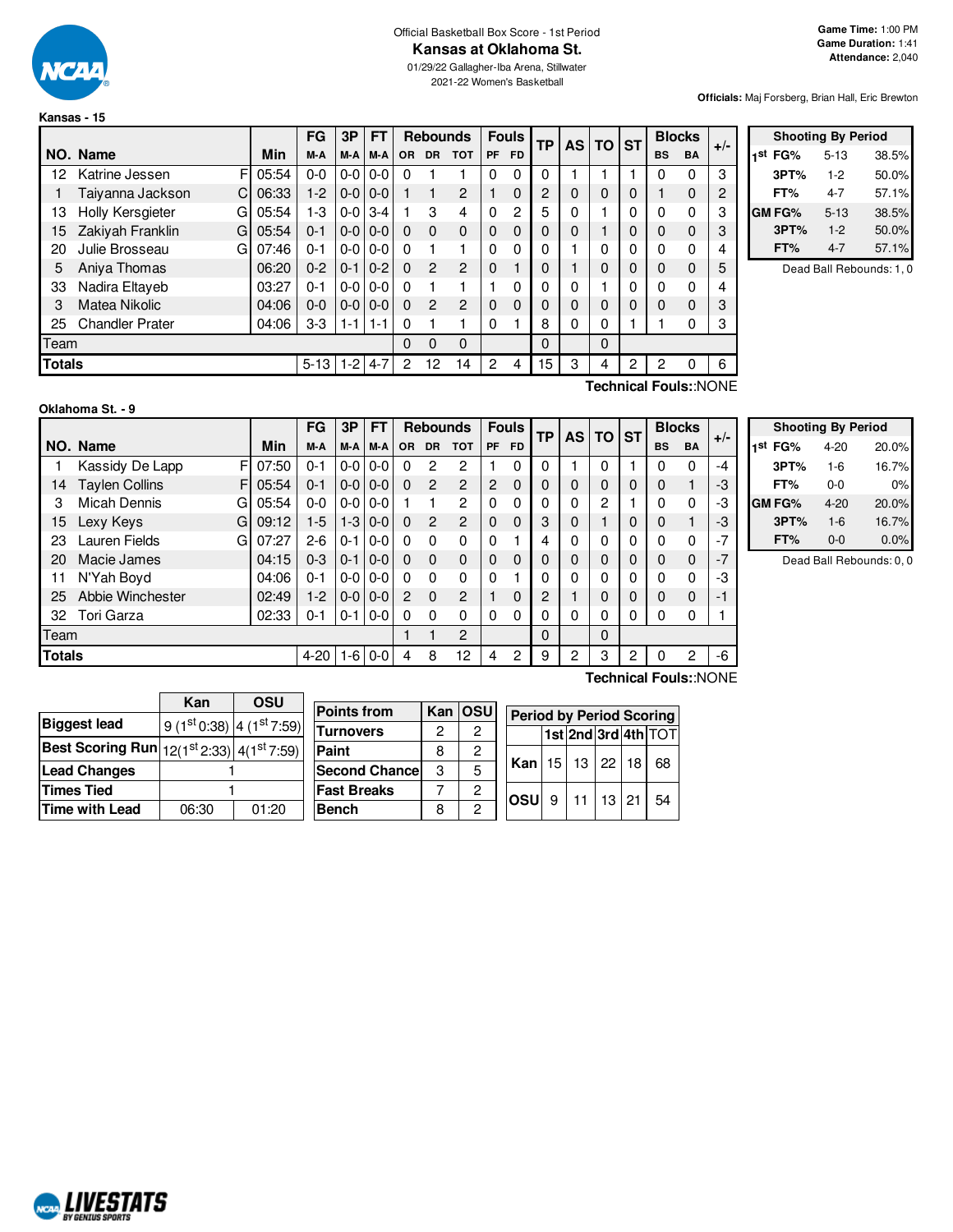

## **Kansas at Oklahoma St.**

01/29/22 Gallagher-Iba Arena, Stillwater 2021-22 Women's Basketball

**Officials:** Maj Forsberg, Brian Hall, Eric Brewton

## **Period 2**

| <b>Quarter Starters:</b> |                                                         |             |              |                 |                                                                  |                                                             |
|--------------------------|---------------------------------------------------------|-------------|--------------|-----------------|------------------------------------------------------------------|-------------------------------------------------------------|
| OSU                      | 1 De Lapp K                                             | 11 Boyd N   | 14 Collins T |                 | 15 Keys L                                                        | 23 Fields L                                                 |
| Kan                      | 4 Vuksic M                                              | 12 Jessen K |              | 13 Kersgieter H | 15 Franklin Z                                                    | 33 Eltayeb N                                                |
| <b>Game Time</b>         | OSU                                                     |             | <b>Score</b> | <b>Diff</b>     |                                                                  | Kan                                                         |
| 10:00                    | 25 WINCHESTER A substitution out                        |             |              |                 |                                                                  |                                                             |
| 10:00                    | 32 GARZA T substitution out                             |             |              |                 |                                                                  |                                                             |
| 10:00                    | 14 COLLINS T substitution in                            |             |              |                 |                                                                  |                                                             |
| 10:00                    | 23 FIELDS L substitution in                             |             |              |                 |                                                                  |                                                             |
| 10:00                    |                                                         |             |              |                 | 1 JACKSON T substitution out                                     |                                                             |
| 10:00                    |                                                         |             |              |                 | 3 NIKOLIC M substitution out                                     |                                                             |
| 10:00                    |                                                         |             |              |                 | 5 THOMAS A substitution out                                      |                                                             |
| 10:00                    |                                                         |             |              |                 | 20 BROSSEAU J substitution out                                   |                                                             |
| 10:00                    |                                                         |             |              |                 | 25 PRATER C substitution out                                     |                                                             |
| 10:00                    |                                                         |             |              |                 | 4 VUKSIC M substitution in                                       |                                                             |
| 10:00                    |                                                         |             |              |                 | 12 JESSEN K substitution in                                      |                                                             |
| 10:00                    |                                                         |             |              |                 | 13 KERSGIETER H substitution in                                  |                                                             |
| 10:00                    |                                                         |             |              |                 | 15 FRANKLIN Z substitution in                                    |                                                             |
| 10:00                    |                                                         |             |              |                 | 33 ELTAYEB N substitution in                                     |                                                             |
| 09:52                    |                                                         |             |              |                 | 13 KERSGIETER H 2pt FG in the paint, pull up jump shot<br>missed |                                                             |
| 09:49                    | 11 BOYD N defensive rebound (1)                         |             |              |                 |                                                                  |                                                             |
| 09:33                    | 1 DE LAPP K 2pt FG in the paint, driving layup missed   |             |              |                 |                                                                  |                                                             |
| 09:31                    |                                                         |             |              |                 | defensive rebound (15)                                           |                                                             |
| 09:10                    |                                                         |             |              |                 | 12 JESSEN K 2pt FG in the paint, driving layup missed            |                                                             |
| 09:08                    | 11 BOYD N defensive rebound (2)                         |             |              |                 |                                                                  |                                                             |
| 08:55                    | 14 COLLINS T 2pt FG in the paint, driving layup blocked |             |              |                 |                                                                  |                                                             |
| 08:55                    |                                                         |             |              |                 | 12 JESSEN K block (1)                                            |                                                             |
| 08:50                    |                                                         |             |              |                 | 13 KERSGIETER H defensive rebound (5)                            |                                                             |
| 08:39                    |                                                         |             |              |                 | 13 KERSGIETER H 3pt FG, jump shot missed                         |                                                             |
| 08:35                    | 15 KEYS L defensive rebound (3)                         |             |              |                 |                                                                  |                                                             |
| 08:26                    | 23 FIELDS L foul drawn (2)                              |             |              |                 | 13 KERSGIETER H foul shooting (1 - 1)                            |                                                             |
| 08:26                    |                                                         |             |              |                 | 33 ELTAYEB N substitution out                                    |                                                             |
| 08:26                    |                                                         |             |              |                 | 1 JACKSON T substitution in                                      |                                                             |
| 08:26                    | 23 FIELDS L free throw 1 - 2 made (5)                   |             | $10 - 15$    | -5              |                                                                  |                                                             |
| 08:26                    | 23 FIELDS L free throw 2 - 2 made (6)                   |             | $11 - 15$    | -4              |                                                                  |                                                             |
| 08:10                    |                                                         |             |              |                 | 15 FRANKLIN Z 2pt FG in the paint, driving layup missed          |                                                             |
| 08:06                    |                                                         |             |              |                 | 15 FRANKLIN Z offensive rebound (1)                              |                                                             |
| 08:06                    |                                                         |             |              |                 | 15 FRANKLIN Z 2pt FG second chance in the paint, layup<br>missed |                                                             |
| 08:05                    | 11 BOYD N defensive rebound (3)                         |             |              |                 |                                                                  |                                                             |
| 07:39                    | 11 BOYD N 3pt FG, jump shot made (3)                    |             | 14-15        | -1              |                                                                  |                                                             |
| 07:39                    | 23 FIELDS L assist (1)                                  |             |              |                 |                                                                  |                                                             |
| 07:23                    |                                                         |             |              |                 |                                                                  | 13 KERSGIETER H 2pt FG in the paint, driving layup blocked  |
| 07:23                    | 1 DE LAPP K block (1)                                   |             |              |                 |                                                                  |                                                             |
| 07:23                    | 23 FIELDS L defensive rebound (1)                       |             |              |                 |                                                                  |                                                             |
| 07:14                    | 11 BOYD N 3pt FG, jump shot missed                      |             |              |                 |                                                                  |                                                             |
| 07:11                    |                                                         |             |              |                 | 1 JACKSON T defensive rebound (3)                                |                                                             |
| 07:04                    | I UIFATATA                                              |             | 14-17        | -3              |                                                                  | 13 KERSGIETER H 2pt FG in the paint, driving layup made (7) |

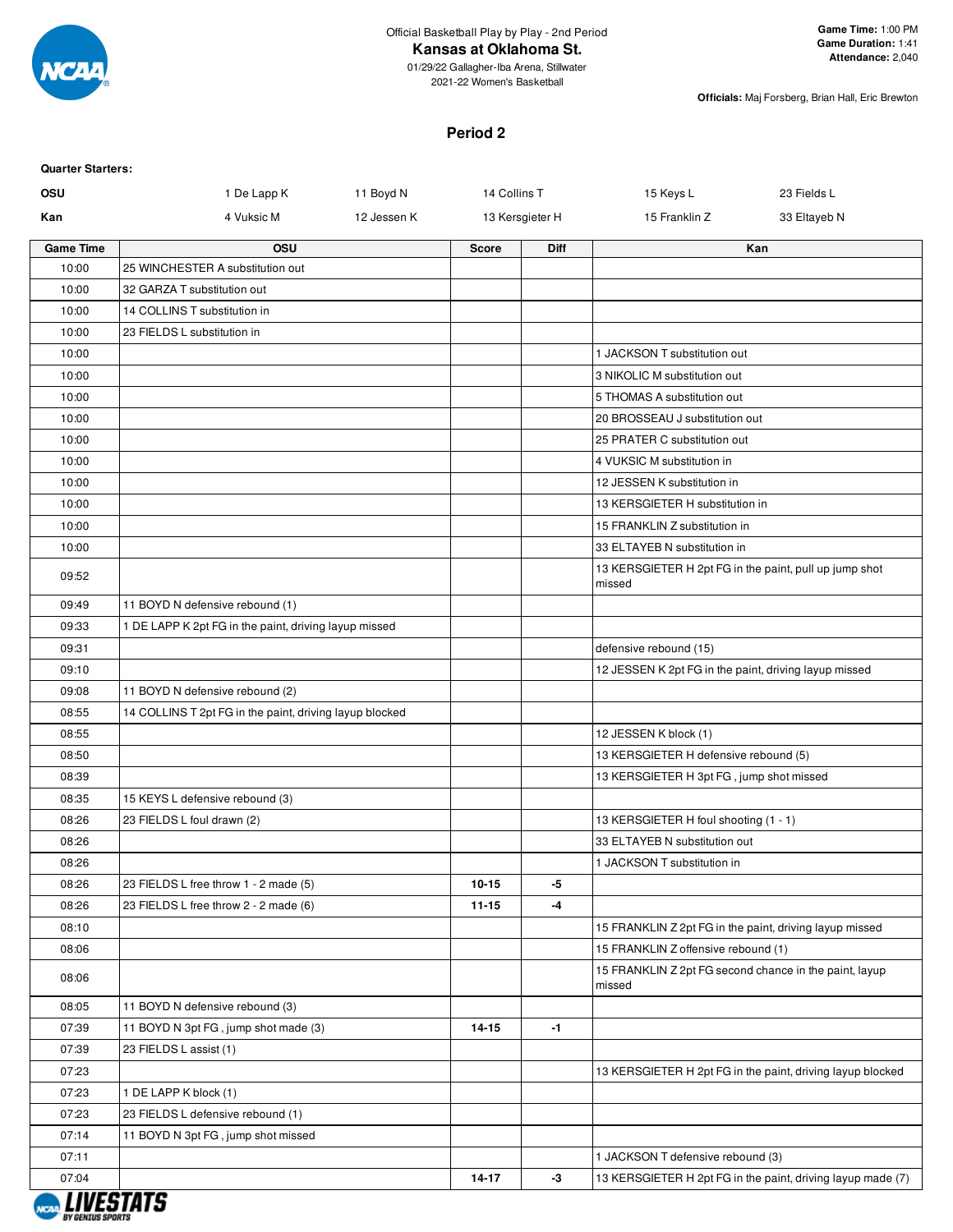

## Official Basketball Play by Play - 2nd Period **Kansas at Oklahoma St.**

**Officials:** Maj Forsberg, Brian Hall, Eric Brewton

01/29/22 Gallagher-Iba Arena, Stillwater 2021-22 Women's Basketball

| <b>Game Time</b> | <b>OSU</b>                                                     | <b>Score</b>  | <b>Diff</b> | Kan                                                       |
|------------------|----------------------------------------------------------------|---------------|-------------|-----------------------------------------------------------|
| 07:04            |                                                                |               |             | 15 FRANKLIN Z assist (1)                                  |
| 06:58            | 11 BOYD N turnover bad pass (1)                                |               |             | 13 KERSGIETER H steal (1)                                 |
| 06:50            |                                                                |               |             | 13 KERSGIETER H 3pt FG from turnover, jump shot missed    |
| 06:46            | 23 FIELDS L defensive rebound (2)                              |               |             |                                                           |
| 06:22            | 14 COLLINS T foul drawn (1)                                    |               |             | 12 JESSEN K foul personal (1 - 2)                         |
| 06:22            | 1 DE LAPP K substitution out                                   |               |             |                                                           |
| 06:22            | 11 BOYD N substitution out                                     |               |             |                                                           |
| 06:22            | 3 DENNIS M substitution in                                     |               |             |                                                           |
| 06:22            | 20 JAMES M substitution in                                     |               |             |                                                           |
| 06:22            |                                                                |               |             | 4 VUKSIC M substitution out                               |
| 06:22            |                                                                |               |             | 13 KERSGIETER H substitution out                          |
| 06:22            |                                                                |               |             | 20 BROSSEAU J substitution in                             |
| 06:22            |                                                                |               |             | 25 PRATER C substitution in                               |
| 06:04            | 23 FIELDS L 3pt FG, jump shot missed                           |               |             |                                                           |
| 06:01            |                                                                |               |             | 12 JESSEN K defensive rebound (2)                         |
| 05:47            |                                                                |               |             | 25 PRATER C 3pt FG, jump shot missed                      |
| 05:44            |                                                                |               |             | 1 JACKSON T offensive rebound (4)                         |
| 05:44            |                                                                | 14-19         | $-5$        | 1 JACKSON T 2pt FG second chance in the paint, layup made |
|                  |                                                                |               |             | (4)                                                       |
| 05:15            | 23 FIELDS L foul drawn (3)                                     |               |             | 12 JESSEN K foul shooting (2 - 3)                         |
| 05:15            | 14 COLLINS T substitution out                                  |               |             |                                                           |
| 05:15            | 25 WINCHESTER A substitution in                                |               |             |                                                           |
| 05:15            |                                                                |               |             | 12 JESSEN K substitution out                              |
| 05:15            |                                                                |               |             | 3 NIKOLIC M substitution in                               |
| 05:15            | 23 FIELDS L free throw 1 - 2 made (7)                          | 15-19         | $-4$        |                                                           |
| 05:15            | 23 FIELDS L free throw 2 - 2 missed                            |               |             |                                                           |
| 05:14            |                                                                |               |             | 25 PRATER C defensive rebound (2)                         |
| 04:44            |                                                                | $15 - 21$     | -6          | 1 JACKSON T 2pt FG in the paint, layup made (6)           |
| 04:27            | 15 KEYS L 3pt FG, jump shot made (6)                           | 18-21         | -3          |                                                           |
| 04:27            | 3 DENNIS M assist (1)                                          |               |             |                                                           |
| 04:11            | 3 DENNIS M foul shooting (1 - 1)                               |               |             | 15 FRANKLIN Z foul drawn (1)                              |
| 04:11            |                                                                | Timeout media |             |                                                           |
| 04:11            |                                                                |               |             | 15 FRANKLIN Z free throw 1 - 2 missed                     |
| 04:11            |                                                                |               |             | offensive dead ball rebound (2)                           |
| 04:11            |                                                                | 18-22         | $-4$        | 15 FRANKLIN Z free throw 2 - 2 made (1)                   |
| 03:56            | 23 FIELDS L 2pt FG in the paint, driving layup missed          |               |             |                                                           |
| 03:53            | 23 FIELDS L offensive rebound (3)                              |               |             |                                                           |
| 03:50            | 23 FIELDS L 2pt FG second chance in the paint, layup missed    |               |             |                                                           |
| 03:47            |                                                                |               |             | 15 FRANKLIN Z defensive rebound (2)                       |
| 03:41            |                                                                |               |             | 1 JACKSON T turnover travel (1)                           |
| 03:41            | 20 JAMES M substitution out                                    |               |             |                                                           |
| 03:41            | 25 WINCHESTER A substitution out                               |               |             |                                                           |
| 03:41            | 1 DE LAPP K substitution in                                    |               |             |                                                           |
| 03:41            | 14 COLLINS T substitution in                                   |               |             |                                                           |
| 03:41            |                                                                |               |             | 20 BROSSEAU J substitution out                            |
| 03:41            |                                                                |               |             | 25 PRATER C substitution out                              |
| 03:41            |                                                                |               |             | 5 THOMAS A substitution in                                |
| 03:41            |                                                                |               |             | 13 KERSGIETER H substitution in                           |
| 03:12            | 15 KEYS L 2pt FG from turnover outside the paint, pull up jump |               |             |                                                           |
| 1117777777       | shot blocked                                                   |               |             |                                                           |

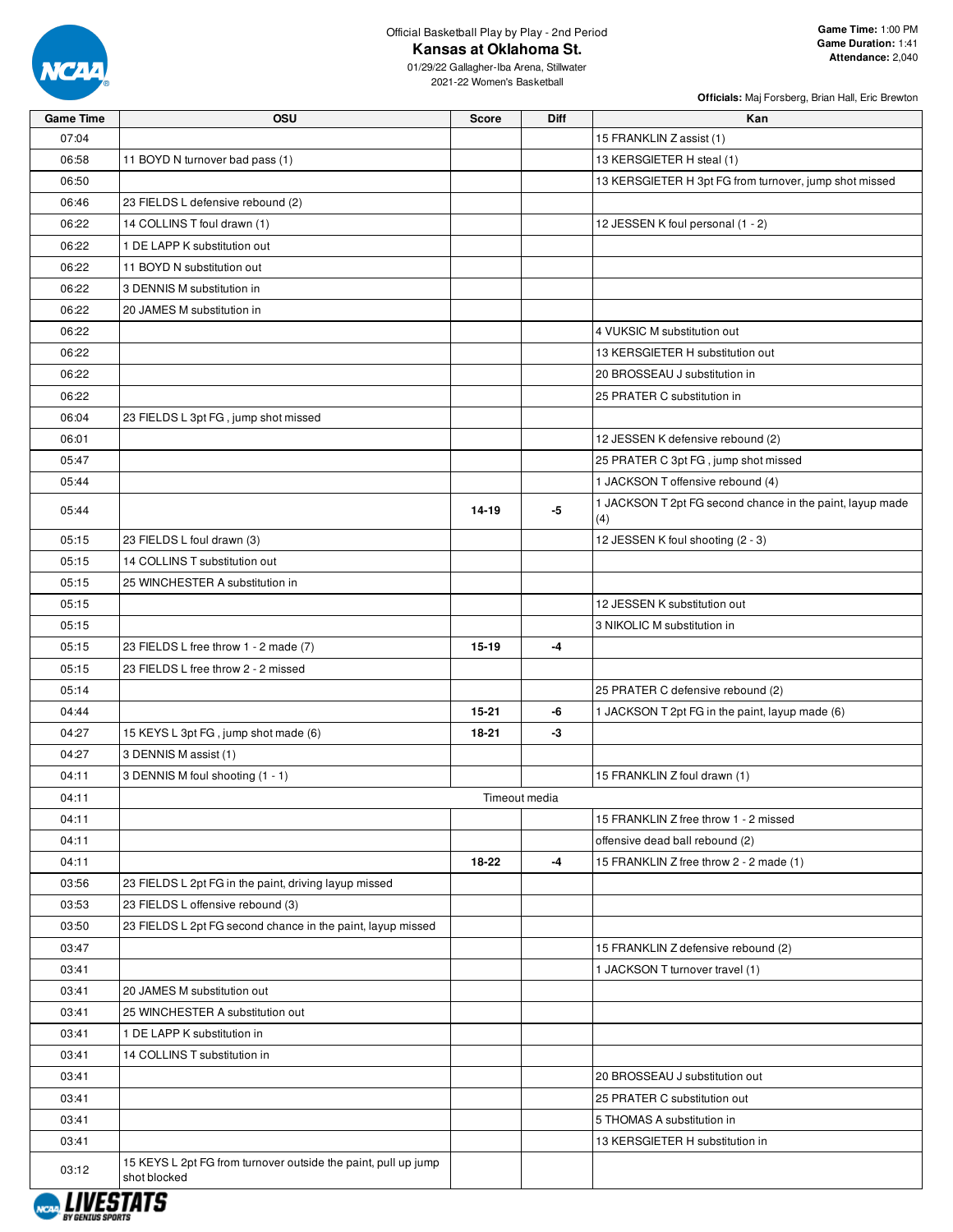

## Official Basketball Play by Play - 2nd Period **Kansas at Oklahoma St.**

01/29/22 Gallagher-Iba Arena, Stillwater 2021-22 Women's Basketball

| <b>Game Time</b> | <b>OSU</b>                                                             | <b>Score</b>         | <b>Diff</b> | Kan                                                         |
|------------------|------------------------------------------------------------------------|----------------------|-------------|-------------------------------------------------------------|
| 03:12            |                                                                        |                      |             | 1 JACKSON T block (2)                                       |
| 03:10            | 1 DE LAPP K offensive rebound (3)                                      |                      |             |                                                             |
| 03:10            | turnover shot clock (5)                                                |                      |             |                                                             |
| 02:51            | 1 DE LAPP K foul shooting (2 - 2)                                      |                      |             | 1 JACKSON T foul drawn (1)                                  |
| 02:51            |                                                                        |                      |             | 1 JACKSON T free throw 1 - 2 missed                         |
| 02:51            |                                                                        |                      |             | offensive dead ball rebound (3)                             |
| 02:51            |                                                                        | 18-23                | -5          | 1 JACKSON T free throw 2 - 2 made (7)                       |
| 02:34            | 15 KEYS L 2pt FG in the paint, driving layup blocked                   |                      |             |                                                             |
| 02:34            |                                                                        |                      |             | 1 JACKSON T block (3)                                       |
| 02:34            | offensive rebound (21)                                                 |                      |             |                                                             |
| 02:31            | 1 DE LAPP K 2pt FG second chance in the paint, driving layup<br>missed |                      |             |                                                             |
| 02:26            | 3 DENNIS M offensive rebound (3)                                       |                      |             |                                                             |
| 02:26            | 3 DENNIS M 2pt FG second chance in the paint, layup missed             |                      |             |                                                             |
| 02:22            |                                                                        |                      |             | 1 JACKSON T defensive rebound (5)                           |
| 02:06            |                                                                        |                      |             | 15 FRANKLIN Z 2pt FG in the paint, pull up jump shot missed |
| 02:03            | 3 DENNIS M defensive rebound (4)                                       |                      |             |                                                             |
| 01:49            | 15 KEYS L 2pt FG outside the paint, pull up jump shot missed           |                      |             |                                                             |
| 01:46            |                                                                        |                      |             | 15 FRANKLIN Z defensive rebound (3)                         |
| 01:22            |                                                                        | 18-26                | -8          | 5 THOMAS A 3pt FG, jump shot made (3)                       |
| 01:22            |                                                                        |                      |             | 13 KERSGIETER H assist (1)                                  |
| 00:52            | 14 COLLINS T 2pt FG in the paint, pull up jump shot missed             |                      |             |                                                             |
| 00:51            | offensive dead ball rebound (1)                                        |                      |             |                                                             |
| 00:51            | 1 DE LAPP K foul drawn (1)                                             |                      |             | 15 FRANKLIN Z foul personal (1 - 4)                         |
| 00:51            | 1 DE LAPP K substitution out                                           |                      |             |                                                             |
| 00:51            | 14 COLLINS T substitution out                                          |                      |             |                                                             |
| 00:51            | 20 JAMES M substitution in                                             |                      |             |                                                             |
| 00:51            | 25 WINCHESTER A substitution in                                        |                      |             |                                                             |
| 00:49            | 15 KEYS L 3pt FG second chance, jump shot missed                       |                      |             |                                                             |
| 00:45            |                                                                        |                      |             | 1 JACKSON T defensive rebound (6)                           |
| 00:30            |                                                                        | 18-28                | -10         | 1 JACKSON T 2pt FG in the paint, driving layup made (9)     |
| 00:30            |                                                                        |                      |             | 13 KERSGIETER H assist (2)                                  |
| 00:14            | 23 FIELDS L foul drawn (4)                                             |                      |             | 5 THOMAS A foul shooting (1 - 5)                            |
| 00:14            | 23 FIELDS L free throw 1 - 2 made (8)                                  | 19-28                | -9          |                                                             |
| 00:14            | 23 FIELDS L free throw 2 - 2 made (9)                                  | 20-28                | -8          |                                                             |
| 00:04            |                                                                        |                      |             | 15 FRANKLIN Z 2pt FG in the paint, driving layup missed     |
| 00:00            | defensive rebound (24)                                                 |                      |             |                                                             |
|                  |                                                                        | <b>END OF PERIOD</b> |             |                                                             |
|                  |                                                                        | <b>OSU 20-28 Kan</b> |             |                                                             |

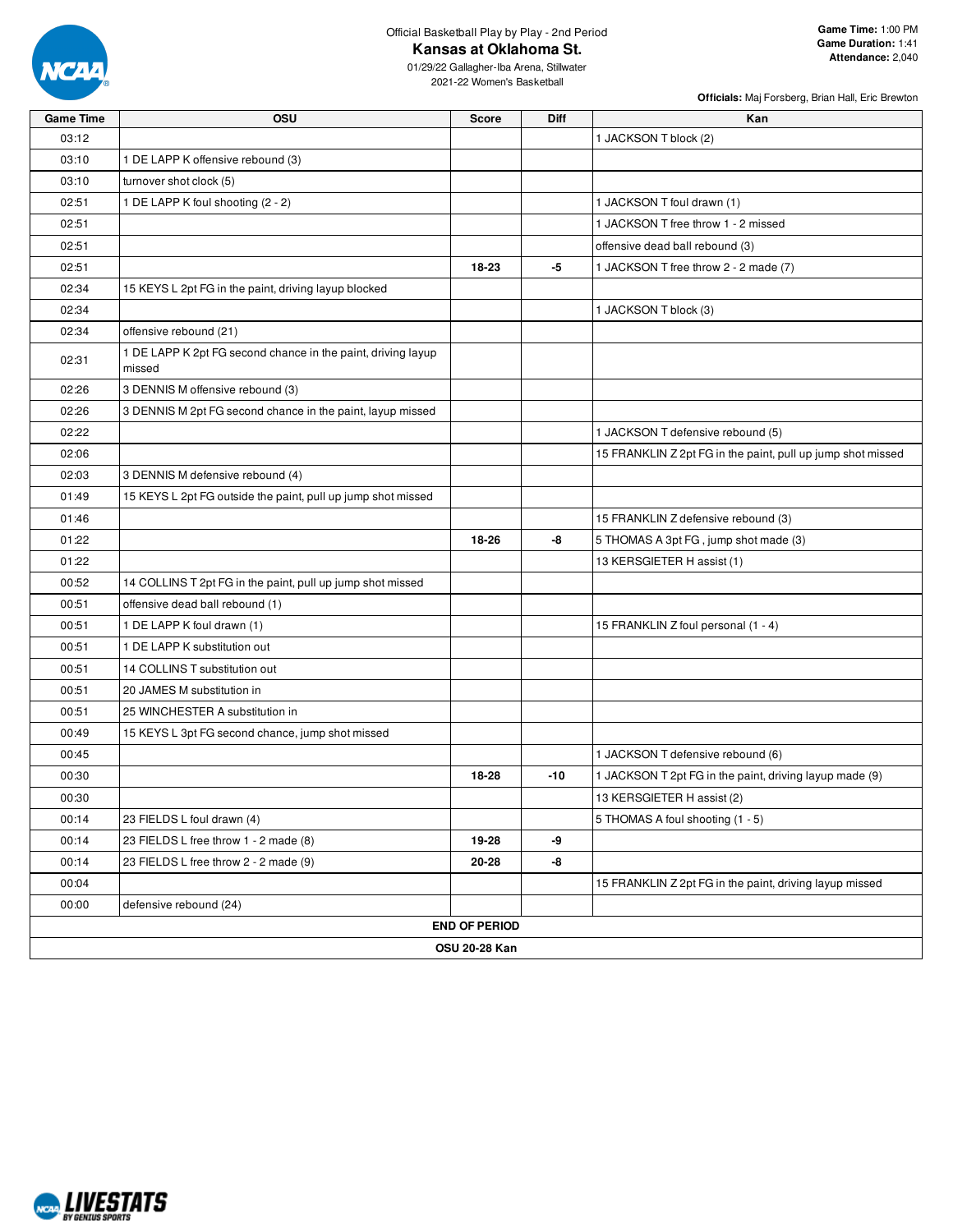

#### Official Basketball Box Score - 2nd Period **Kansas at Oklahoma St.**

01/29/22 Gallagher-Iba Arena, Stillwater 2021-22 Women's Basketball

**Officials:** Maj Forsberg, Brian Hall, Eric Brewton

|               |                        |       | FG       | 3P      | <b>FT</b>     |           |           | <b>Rebounds</b> |                | <b>Fouls</b> | <b>TP</b> |          | AS       | <b>TO</b> | <b>ST</b> | <b>Blocks</b> |    | $+/-$ |
|---------------|------------------------|-------|----------|---------|---------------|-----------|-----------|-----------------|----------------|--------------|-----------|----------|----------|-----------|-----------|---------------|----|-------|
|               | NO. Name               | Min   | M-A      | M-A     | M-A           | <b>OR</b> | <b>DR</b> | <b>TOT</b>      | PF             | <b>FD</b>    |           |          |          |           | <b>BS</b> | <b>BA</b>     |    |       |
| 12            | F<br>Katrine Jessen    | 04:45 | $0 - 1$  | $0-0$   | $0-0$         | $\Omega$  |           |                 | $\overline{2}$ | 0            | 0         | 0        | 0        | 0         |           | 0             | -1 |       |
|               | Taiyanna Jackson<br>C  | 08:26 | $3-3$    | $0-0$   | $1 - 2$       | 1         | 3         | 4               | $\Omega$       |              | 7         | $\Omega$ |          | 0         | 2         | 0             | 2  |       |
| 13            | Holly Kersgieter<br>G  | 07:19 | 1-5      | $0-2$   | $0-0$         | $\Omega$  |           |                 |                | 0            | 2         | 2        | 0        |           | 0         |               |    |       |
| 15            | Zakiyah Franklin<br>G  | 10:00 | $0 - 4$  | $0-0$   | $1 - 2$       |           | 2         | 3               |                |              |           | 1        | $\Omega$ | 0         | $\Omega$  | 0             | 2  |       |
| 20            | Julie Brosseau<br>G    | 02:41 | $0 - 0$  |         | $0 - 0 0 - 0$ | $\Omega$  | $\Omega$  | $\Omega$        | $\Omega$       | $\Omega$     | 0         | 0        | $\Omega$ | 0         | 0         | 0             |    |       |
| 4             | Mia Vuksic             | 03:38 | $0 - 0$  |         | $0 - 0 0 - 0$ | $\Omega$  | $\Omega$  | $\Omega$        | $\Omega$       | $\Omega$     | 0         | $\Omega$ | $\Omega$ | 0         | $\Omega$  | 0             | -3 |       |
| 33            | Nadira Eltayeb         | 01:34 | $0 - 0$  | $0-0$   | $0-0$         | $\Omega$  | $\Omega$  | $\Omega$        | 0              | 0            | 0         | 0        | 0        | 0         | 0         | 0             | 0  |       |
| 25            | <b>Chandler Prater</b> | 02:41 | $0 - 1$  | $0 - 1$ | $0-0$         | $\Omega$  | 1         |                 | 0              | $\Omega$     | 0         | $\Omega$ | $\Omega$ | 0         | $\Omega$  | $\Omega$      | 1  |       |
| 3             | Matea Nikolic          | 05:15 | $0 - 0$  | $0-0$   | $0-0$         | $\Omega$  | 0         | $\mathbf{0}$    | 0              | 0            | 0         | 0        | 0        | 0         | 0         | 0             | 3  |       |
| 5             | Aniya Thomas           | 03:41 | $1 - 1$  | $1 - 1$ | $0-0$         | $\Omega$  | $\Omega$  | $\Omega$        |                | $\Omega$     | 3         | 0        | $\Omega$ | 0         | $\Omega$  | $\Omega$      | 4  |       |
| Team          |                        |       |          |         |               | 0         |           |                 |                |              | 0         |          | $\Omega$ |           |           |               |    |       |
| <b>Totals</b> |                        |       | $5 - 15$ | $1 - 4$ | $2 - 4$       | 2         | 9         | 11              | 5              | 2            | 13        | 3        |          |           | 3         |               | 2  |       |

|               | <b>Shooting By Period</b> |       |
|---------------|---------------------------|-------|
| ond FG%       | $5 - 15$                  | 33.3% |
| 3PT%          | $1 - 4$                   | 25.0% |
| FT%           | 2-4                       | 50%   |
| <b>GM FG%</b> | $5 - 15$                  | 33.3% |
| 3PT%          | $1 - 4$                   | 25.0% |
| FT%           | $2 - 4$                   | 50.0% |

Dead Ball Rebounds: 2, 0

| Oklahoma St. - 11 |  |
|-------------------|--|
|-------------------|--|

**NCAL LIVESTATS** 

**Technical Fouls:**:NONE

|               |                            |       | FG       | 3P      | <b>FT</b> |          | <b>Rebounds</b> |            |             | <b>Fouls</b> | <b>TP</b><br><b>AS</b> |   |   |   | ΤO           | <b>ST</b>      |      | <b>Blocks</b> | $+/-$ |
|---------------|----------------------------|-------|----------|---------|-----------|----------|-----------------|------------|-------------|--------------|------------------------|---|---|---|--------------|----------------|------|---------------|-------|
|               | NO. Name                   | Min   | M-A      | M-A     | M-A       | OR.      | <b>DR</b>       | <b>TOT</b> | <b>PF</b>   | <b>FD</b>    |                        |   |   |   | <b>BS</b>    | <b>BA</b>      |      |               |       |
|               | Kassidy De Lapp<br>F       | 06:27 | $0 - 2$  | $0-0$   | $0 - 0$   |          | 0               |            |             |              |                        | 0 | 0 | 0 |              | 0              | $-1$ |               |       |
| 14            | <b>Taylen Collins</b><br>F | 07:34 | $0 - 2$  | $0 - 0$ | $0 - 0$   | $\Omega$ | $\Omega$        | 0          | $\Omega$    |              |                        | 0 | 0 | 0 | 0            |                | -3   |               |       |
| 3             | <b>Micah Dennis</b><br>GI  | 06:22 | $0 - 1$  | $0 - 0$ | $0 - 0$   |          |                 | 2          |             | 0            |                        |   | 0 | 0 | 0            | 0              | -5   |               |       |
| 15            | Lexy Keys<br>GI            | 10:00 | $1-5$    | $1-2$   | $0 - 0$   | 0        |                 |            | 0           | $\Omega$     | 3                      | 0 | 0 | 0 | $\mathbf{0}$ | $\overline{2}$ | $-2$ |               |       |
| 23            | Lauren Fields<br>GI        | 10:00 | $0 - 3$  | $0 - 1$ | $5-6$     |          | $\overline{2}$  | 3          | $\Omega$    | 3            | 5                      |   | 0 | 0 | 0            | 0              | -2   |               |       |
| 11            | N'Yah Boyd                 | 03:38 | $1-2$    | $1-2$   | $0 - 0$   | 0        | 3               | 3          | $\mathbf 0$ | $\Omega$     | 3                      | 0 |   | 0 | 0            | $\Omega$       | 3    |               |       |
| 32            | Tori Garza                 | 00:00 | $0 - 0$  | $0 - 0$ | $0 - 0$   | 0        | $\Omega$        | 0          | $\Omega$    | $\Omega$     |                        | 0 | 0 | 0 | $\Omega$     | 0              | 0    |               |       |
| 20            | Macie James                | 03:33 | $0 - 0$  | $0 - 0$ | $0 - 0$   | 0        | $\Omega$        | 0          | $\mathbf 0$ | $\Omega$     |                        | 0 | 0 | 0 | $\mathbf{0}$ | $\Omega$       | -1   |               |       |
| 25            | Abbie Winchester           | 02:26 | $0 - 0$  | $0-0$   | $0 - 0$   | 0        | $\Omega$        | 0          | $\Omega$    | 0            |                        | 0 | 0 | 0 | 0            | 0              |      |               |       |
| Team          |                            |       |          |         |           |          |                 | 2          |             |              | 0                      |   |   |   |              |                |      |               |       |
| <b>Totals</b> |                            |       | $2 - 15$ | $2 - 5$ | $5-6$     | 4        | 8               | 12         | 2           | 5            | 1                      | 2 | 2 | 0 |              | 3              | $-2$ |               |       |

|                     | <b>Shooting By Period</b> |       |  |  |  |  |  |  |  |  |  |  |
|---------------------|---------------------------|-------|--|--|--|--|--|--|--|--|--|--|
| 2 <sup>nd</sup> FG% | $2 - 15$                  | 13.3% |  |  |  |  |  |  |  |  |  |  |
| 3PT%                | $2 - 5$                   | 40.0% |  |  |  |  |  |  |  |  |  |  |
| FT%                 | $5-6$                     | 83.3% |  |  |  |  |  |  |  |  |  |  |
| GM FG%              | $2 - 15$                  | 13.3% |  |  |  |  |  |  |  |  |  |  |
| 3PT%                | $2 - 5$                   | 40.0% |  |  |  |  |  |  |  |  |  |  |
| FT%                 | $5-6$                     | 83.3% |  |  |  |  |  |  |  |  |  |  |

Dead Ball Rebounds: 1, 0

|                                                           | Kan                                     | OSU   | Þ |  |  |  |  |
|-----------------------------------------------------------|-----------------------------------------|-------|---|--|--|--|--|
| <b>Biggest lead</b>                                       | 10 (2 <sup>nd</sup> 0:30) 0 (1st 10:00) |       |   |  |  |  |  |
| <b>Best Scoring Run</b> $7(2^{nd} 0:30)$ $5(2^{nd} 7:39)$ |                                         |       | P |  |  |  |  |
| <b>Lead Changes</b>                                       |                                         |       |   |  |  |  |  |
| <b>Times Tied</b>                                         |                                         |       |   |  |  |  |  |
| Time with Lead                                            | 09:52                                   | 00:00 | в |  |  |  |  |

| <b>Points from</b>    |          | Kan OSU | <b>Period by Period Scoring</b> |                                  |  |  |            |    |                     |  |  |  |  |
|-----------------------|----------|---------|---------------------------------|----------------------------------|--|--|------------|----|---------------------|--|--|--|--|
| <b>Turnovers</b>      |          |         |                                 |                                  |  |  |            |    | 1st 2nd 3rd 4th TOT |  |  |  |  |
| Paint                 | 8        | 0       |                                 | <b>Kan   15   13   22   18  </b> |  |  |            |    | 68                  |  |  |  |  |
| <b>Second Chancel</b> | 2        | 0       |                                 |                                  |  |  |            |    |                     |  |  |  |  |
| <b>Fast Breaks</b>    | $\Omega$ |         |                                 |                                  |  |  | $11$ 13 21 |    |                     |  |  |  |  |
| <b>Bench</b>          | 3        | З       | <b>OSU</b>                      | 9                                |  |  |            | 54 |                     |  |  |  |  |

**Technical Fouls:**:NONE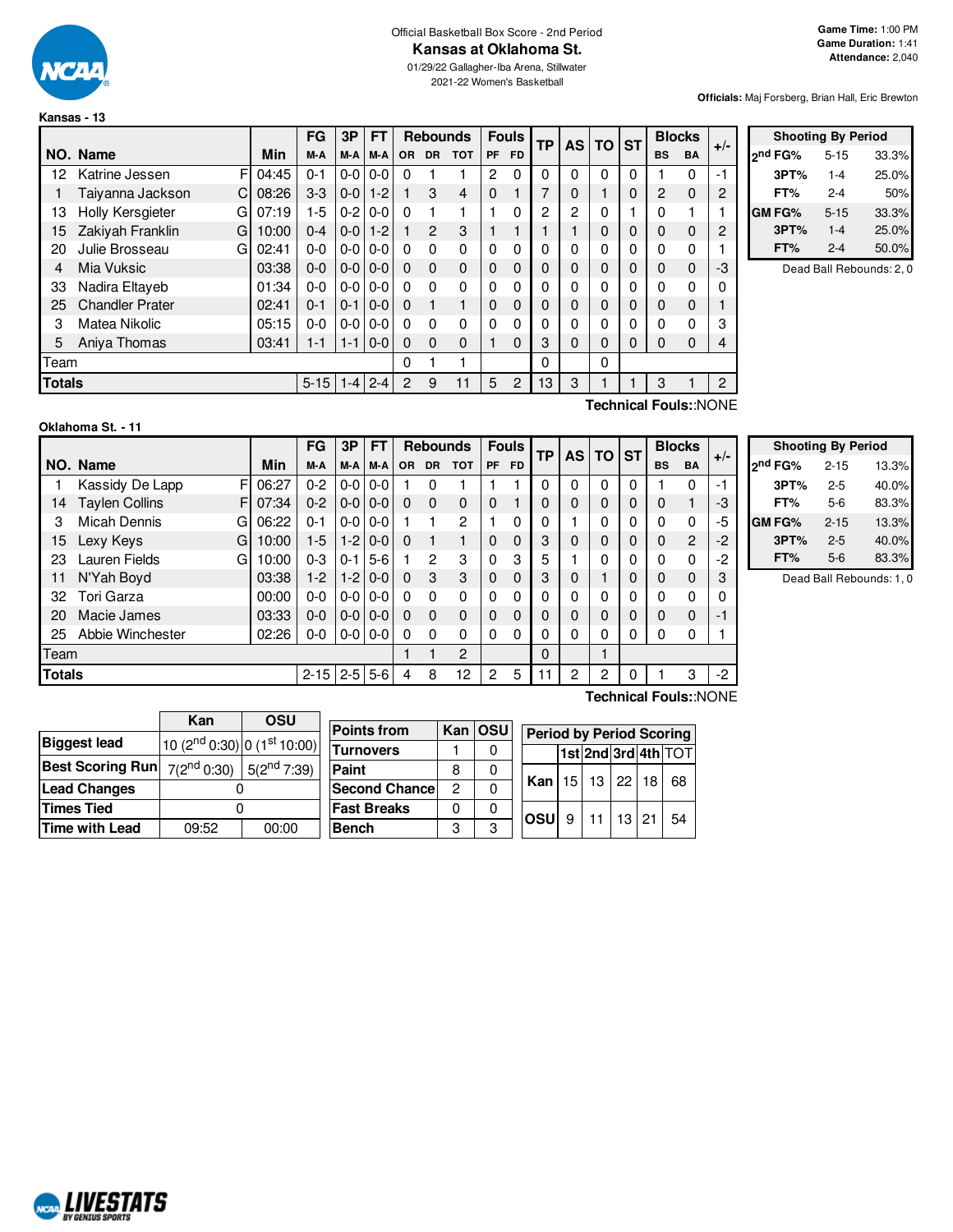

**Kansas - 28**

#### Official Basketball Box Score - First Half **Kansas at Oklahoma St.**

01/29/22 Gallagher-Iba Arena, Stillwater 2021-22 Women's Basketball

**Officials:** Maj Forsberg, Brian Hall, Eric Brewton

|                |                        |            | FG        | 3Р      | <b>FT</b> |          |                | <b>Rebounds</b> |              | <b>Fouls</b> | TP | <b>AS</b> | <b>TO</b> | <b>ST</b> |           | <b>Blocks</b>    | $+/-$ |
|----------------|------------------------|------------|-----------|---------|-----------|----------|----------------|-----------------|--------------|--------------|----|-----------|-----------|-----------|-----------|------------------|-------|
|                | NO. Name               | Min        | M-A       | M-A     | M-A       | OR.      | <b>DR</b>      | <b>TOT</b>      | PF           | <b>FD</b>    |    |           |           |           | <b>BS</b> | <b>BA</b>        |       |
| 12             | Katrine Jessen         | F<br>10:39 | $0 - 1$   | $0-0$   | $0 - 0$   | $\Omega$ | 2              | 2               | 2            | $\Omega$     | 0  |           |           |           |           | 0                | 2     |
|                | Taiyanna Jackson<br>С  | 14:59      | $4 - 5$   | $0 - 0$ | $1-2$     | 2        | 4              | 6               |              | 1            | 9  | 0         |           | 0         | 3         | 0                | 4     |
| 13             | Holly Kersgieter<br>G  | 13:13      | $2 - 8$   | $0 - 2$ | $3 - 4$   |          | 4              | 5               |              | 2            | 7  | 2         |           | ٠         | 0         | 1                | 4     |
| 15             | Zakiyah Franklin<br>G  | 15:54      | $0 - 5$   | $0 - 0$ | $1-2$     |          | $\mathfrak{p}$ | 3               |              | 1            |    |           |           | 0         | 0         | 0                | 5     |
| 20             | Julie Brosseau<br>G    | 10:27      | $0 - 1$   | $0-0$   | $0 - 0$   | $\Omega$ |                |                 | 0            | 0            |    |           | 0         | 0         | 0         | 0                | 5     |
| 5              | Aniva Thomas           | 10:01      | $1-3$     | $1-2$   | $0 - 2$   | $\Omega$ | $\mathfrak{p}$ | $\mathcal{P}$   |              | 1            | 3  |           | 0         | 0         | 0         | 0                | 9     |
| 33             | Nadira Eltaveb         | 05:01      | $0 - 1$   | $0-0$   | $0 - 0$   | $\Omega$ |                |                 |              | 0            |    | 0         |           | 0         | 0         | 0                | 4     |
| 3              | Matea Nikolic          | 09:21      | $0 - 0$   | $0 - 0$ | $0 - 0$   | $\Omega$ | $\mathfrak{p}$ | $\overline{c}$  | $\Omega$     | 0            | 0  | 0         | 0         | 0         | 0         | 0                | 6     |
| 25             | <b>Chandler Prater</b> | 06:47      | $3-4$     | $1-2$   | $1 - 1$   | $\Omega$ | 2              | $\overline{2}$  | $\mathbf{0}$ | 1            | 8  | 0         | 0         |           |           | 0                | 4     |
| $\overline{4}$ | Mia Vuksic             | 03:38      | 0-0       | $0-0$   | $0 - 0$   | $\Omega$ | $\Omega$       | $\Omega$        | 0            | 0            | 0  | 0         | 0         | 0         | 0         | 0                | -3    |
| Team           |                        |            |           |         |           | $\Omega$ |                |                 |              |              | 0  |           | 0         |           |           |                  |       |
| <b>Totals</b>  |                        |            | $10 - 28$ | $2 - 6$ | $6 - 11$  | 4        | 21             | 25              | 7            | 6            | 28 | 6         | 5         | 3         | 5         |                  | 8     |
|                |                        |            |           |         |           |          |                |                 |              |              |    |           |           |           |           | $T_{\text{sub}}$ |       |

|                     | <b>Shooting By Period</b> |       |
|---------------------|---------------------------|-------|
| 1 <sup>st</sup> FG% | $5-13$                    | 38.5% |
| 3PT%                | $1-2$                     | 50.0% |
| FT%                 | $4 - 7$                   | 57.1% |
| 2 <sup>nd</sup> FG% | $5 - 15$                  | 33.3% |
| 3PT%                | $1 - 4$                   | 25.0% |
| FT%                 | $2 - 4$                   | 50%   |
| GM FG%              | 10-28                     | 35.7% |
| 3PT%                | $2 - 6$                   | 33.3% |
| FT%                 | 6-11                      | 54.5% |
|                     |                           |       |

Dead Ball Rebounds: 3, 0

**Shooting By Period 1 st FG%** 4-20 20.0% **3PT%** 1-6 16.7% **FT%** 0-0 0% **2 nd FG%** 2-15 13.3% **3PT%** 2-5 40.0% **FT%** 5-6 83.3% **GM FG%** 6-35 17.1% **3PT%** 3-11 27.3% **FT%** 5-6 83.3% Dead Ball Rebounds: 1, 0

| Oklahoma St. - 20 |  |
|-------------------|--|
|-------------------|--|

**Technical Fouls:**:NONE

|               |                            | FG<br>3P<br>FT<br><b>Rebounds</b> |          |          | <b>Fouls</b> |              | <b>TP</b>      | <b>AS TO</b>   |                | <b>ST</b> | <b>Blocks</b> |   | $+/-$    |   |           |                |    |
|---------------|----------------------------|-----------------------------------|----------|----------|--------------|--------------|----------------|----------------|----------------|-----------|---------------|---|----------|---|-----------|----------------|----|
|               | NO. Name                   | Min                               | M-A      | M-A      | M-A          | <b>OR</b>    | <b>DR</b>      | <b>TOT</b>     | <b>PF</b>      | FD.       |               |   |          |   | <b>BS</b> | <b>BA</b>      |    |
|               | Kassidy De Lapp<br>F       | 14:17                             | $0 - 3$  | $0 - 0$  | $0-0$        |              | 2              | 3              | 2              |           | $\Omega$      |   | $\Omega$ |   |           | 0              | -5 |
| 14            | <b>Taylen Collins</b><br>F | 13:28                             | $0 - 3$  | $0 - 0$  | $0 - 0$      | $\Omega$     | $\overline{2}$ | $\overline{2}$ | $\overline{2}$ |           | $\Omega$      |   | 0        | 0 | 0         | $\overline{2}$ | -6 |
| 3             | <b>Micah Dennis</b><br>G   | 12:16                             | $0 - 1$  | $0 - 0$  | $0 - 0$      | 2            | $\mathcal{P}$  | 4              |                | 0         | 0             |   | 2        |   | U         | 0              | -8 |
| 15            | Lexy Keys<br>G             | 19:12                             | $2 - 10$ | $2 - 5$  | $0-0$        | 0            | 3              | 3              | $\Omega$       | $\Omega$  | 6             | 0 |          | 0 | 0         | 3              | -5 |
| 23            | Lauren Fields<br>G         | 17:27                             | $2-9$    | $0 - 2$  | $5-6$        |              | 2              | 3              | $\Omega$       | 4         | 9             |   | U        | 0 | U         | 0              | -9 |
| 20            | Macie James                | 07:48                             | $0 - 3$  | $0 - 1$  | $0 - 0$      | $\Omega$     | $\Omega$       | $\Omega$       | $\Omega$       | $\Omega$  | 0             |   |          | 0 | 0         | 0              | -8 |
| 11            | N'Yah Boyd                 | 07:44                             | 1-3      | $1-2$    | $0-0$        | 0            | 3              | 3              | $\Omega$       |           | 3             | 0 |          | 0 | O         | 0              | 0  |
| 25            | Abbie Winchester           | 05:15                             | $1-2$    | $0 - 0$  | $0-0$        | 2            | $\Omega$       | 2              |                | $\Omega$  | 2             |   | 0        | 0 | 0         | 0              | 0  |
| 32            | Tori Garza                 | 02:33                             | 0-1      | $0 - 1$  | $0-0$        | $\Omega$     | $\Omega$       | 0              | $\Omega$       | 0         | 0             |   | 0        | 0 | 0         | 0              |    |
| Team          |                            |                                   |          |          |              | $\mathbf{P}$ | $\mathcal{P}$  | $\overline{4}$ |                |           | $\Omega$      |   |          |   |           |                |    |
| <b>Totals</b> |                            |                                   | $6 - 35$ | $3 - 11$ | $5-6$        | 8            | 16             | 24             | 6              |           | 20            | 4 | 5        | 2 |           | 5              | -8 |

|--|--|--|--|--|--|

|                         | Kan                                                | <b>OSU</b> |                      |    |         |                                 |                 |                     |                    |                   |
|-------------------------|----------------------------------------------------|------------|----------------------|----|---------|---------------------------------|-----------------|---------------------|--------------------|-------------------|
|                         |                                                    |            | <b>Points from</b>   |    | Kan OSU | <b>Period by Period Scoring</b> |                 |                     |                    |                   |
| <b>Biggest lead</b>     | 10 (2 <sup>nd</sup> 0:30) 4 (1 <sup>st</sup> 7:59) |            | <b>Turnovers</b>     | 3  | 2       |                                 |                 | 1st 2nd 3rd 4th TOT |                    |                   |
| <b>Best Scoring Run</b> | $12(1^{st}2:33)$ 8(2 <sup>nd</sup> 7:39)           |            | Paint                | 16 | 2       |                                 |                 |                     |                    |                   |
| <b>Lead Changes</b>     |                                                    |            | <b>Second Chance</b> | 5  | 5       | Kan I                           | 15 <sub>1</sub> |                     |                    | 13   22   18   68 |
| <b>Times Tied</b>       |                                                    |            | <b>Fast Breaks</b>   |    | 2       |                                 |                 |                     | $11$   $13$   $21$ |                   |
| Time with Lead          | 16:30                                              | 01:20      | <b>Bench</b>         |    | 5       | <b>OSU</b>                      | 9               |                     |                    | 54                |

**Technical Fouls:**:NONE

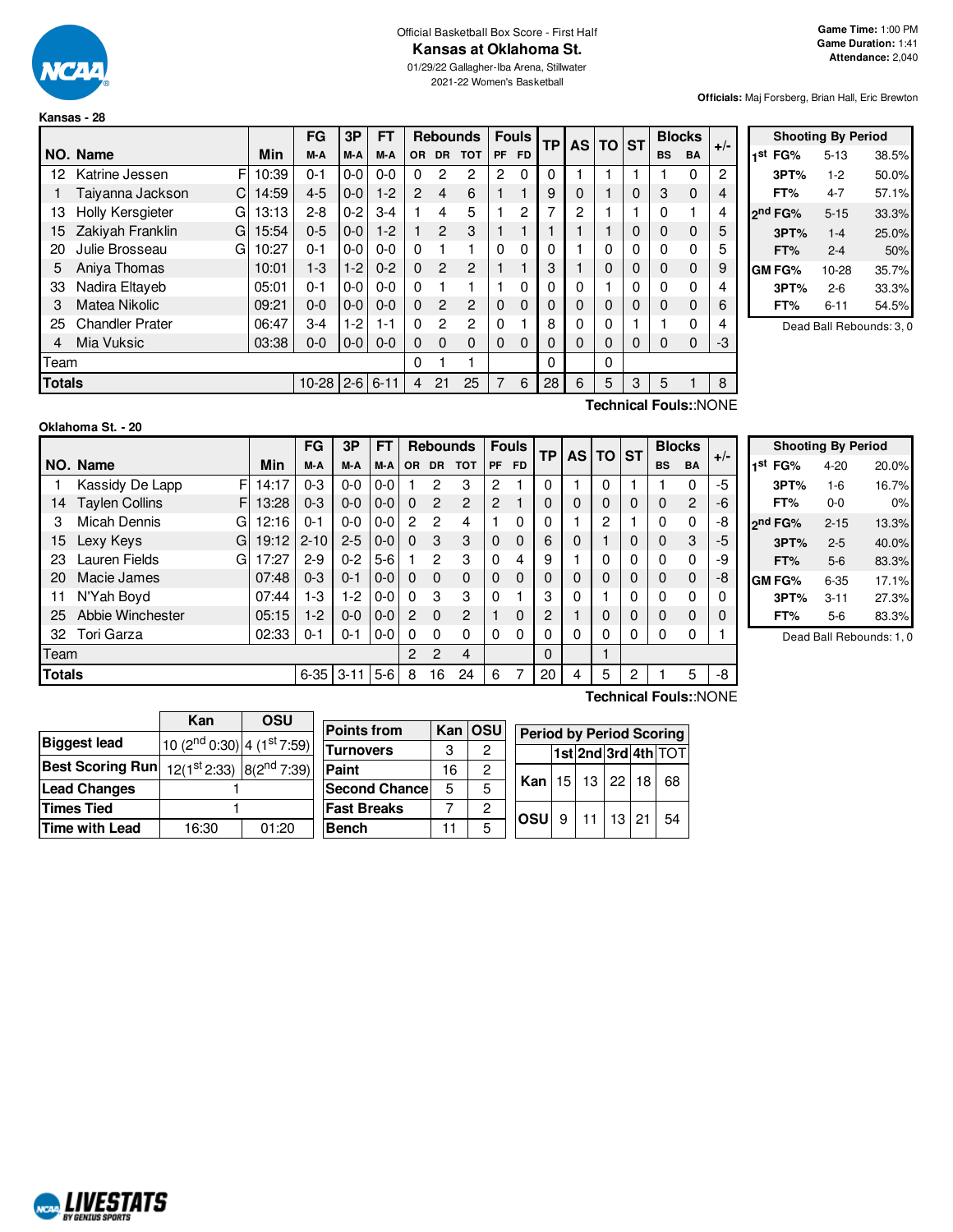

#### **Kansas at Oklahoma St.**

01/29/22 Gallagher-Iba Arena, Stillwater 2021-22 Women's Basketball

**Officials:** Maj Forsberg, Brian Hall, Eric Brewton

#### **Period 3**

| <b>Quarter Starters:</b> |                                                                                      |             |                 |             |                                          |                                                            |
|--------------------------|--------------------------------------------------------------------------------------|-------------|-----------------|-------------|------------------------------------------|------------------------------------------------------------|
| <b>OSU</b>               | 1 De Lapp K                                                                          | 3 Dennis M  | 14 Collins T    |             | 15 Keys L                                | 23 Fields L                                                |
| Kan                      | 1 Jackson T                                                                          | 12 Jessen K | 13 Kersgieter H |             | 15 Franklin Z                            | 20 Brosseau J                                              |
| <b>Game Time</b>         | <b>OSU</b>                                                                           |             | <b>Score</b>    | <b>Diff</b> |                                          | Kan                                                        |
| 10:00                    | 20 JAMES M substitution out                                                          |             |                 |             |                                          |                                                            |
| 10:00                    | 25 WINCHESTER A substitution out                                                     |             |                 |             |                                          |                                                            |
| 10:00                    | 1 DE LAPP K substitution in                                                          |             |                 |             |                                          |                                                            |
| 10:00                    | 14 COLLINS T substitution in                                                         |             |                 |             |                                          |                                                            |
| 10:00                    |                                                                                      |             |                 |             | 3 NIKOLIC M substitution out             |                                                            |
| 10:00                    |                                                                                      |             |                 |             | 5 THOMAS A substitution out              |                                                            |
| 10:00                    |                                                                                      |             |                 |             | 12 JESSEN K substitution in              |                                                            |
| 10:00                    |                                                                                      |             |                 |             | 20 BROSSEAU J substitution in            |                                                            |
| 09:52                    | 14 COLLINS T 2pt FG in the paint, layup missed                                       |             |                 |             |                                          |                                                            |
| 09:51                    | 14 COLLINS T offensive rebound (3)                                                   |             |                 |             |                                          |                                                            |
| 09:51                    | 14 COLLINS T foul drawn (2)                                                          |             |                 |             | 13 KERSGIETER H foul shooting (2 - 1)    |                                                            |
| 09:51                    | 14 COLLINS T free throw 1 - 2 made (1)                                               |             | $21 - 28$       | -7          |                                          |                                                            |
| 09:51                    | 14 COLLINS T free throw 2 - 2 made (2)                                               |             | 22-28           | -6          |                                          |                                                            |
| 09:42                    |                                                                                      |             |                 |             | 13 KERSGIETER H 3pt FG, jump shot missed |                                                            |
| 09:38                    | 15 KEYS L defensive rebound (4)                                                      |             |                 |             |                                          |                                                            |
| 09:26                    | 3 DENNIS M 2pt FG in the paint, driving layup missed                                 |             |                 |             |                                          |                                                            |
| 09:23                    | 1 DE LAPP K offensive rebound (4)                                                    |             |                 |             |                                          |                                                            |
| 09:22                    | 23 FIELDS L 3pt FG second chance, jump shot missed                                   |             |                 |             |                                          |                                                            |
| 09:18                    | 23 FIELDS L offensive rebound (4)                                                    |             |                 |             |                                          |                                                            |
| 09:04                    | 23 FIELDS L 2pt FG second chance outside the paint, pull up<br>jump shot missed      |             |                 |             |                                          |                                                            |
| 09:00                    | 1 DE LAPP K offensive rebound (5)                                                    |             |                 |             |                                          |                                                            |
| 09:00                    | 1 DE LAPP K 2pt FG second chance in the paint, layup missed                          |             |                 |             |                                          |                                                            |
| 08:59                    |                                                                                      |             |                 |             | 12 JESSEN K defensive rebound (3)        |                                                            |
| 08:48                    |                                                                                      |             | 22-30           | -8          | (2)                                      | 12 JESSEN K 2pt FG in the paint, turnaround jump shot made |
| 08:48                    | 14 COLLINS T foul shooting (3 - 1)                                                   |             |                 |             | 12 JESSEN K foul drawn (1)               |                                                            |
| 08:48                    |                                                                                      |             |                 |             | 12 JESSEN K free throw 1 - 1 missed      |                                                            |
| 08:46                    | 1 DE LAPP K defensive rebound (6)                                                    |             |                 |             |                                          |                                                            |
| 08:37                    | 3 DENNIS M 2pt FG outside the paint, pull up jump shot missed                        |             |                 |             |                                          |                                                            |
| 08:34                    |                                                                                      |             |                 |             | 13 KERSGIETER H defensive rebound (6)    |                                                            |
| 08:20                    | 1 DE LAPP K foul personal (3 - 2)                                                    |             |                 |             | 1 JACKSON T foul drawn (2)               |                                                            |
| 08:09                    |                                                                                      |             | 22-32           | $-10$       |                                          | 15 FRANKLIN Z 2pt FG in the paint, driving layup made (3)  |
| 07:51                    | 1 DE LAPP K 2pt FG outside the paint, jump shot missed                               |             |                 |             |                                          |                                                            |
| 07:45                    | 1 DE LAPP K offensive rebound (7)                                                    |             |                 |             |                                          |                                                            |
| 07:45                    | 1 DE LAPP K 2pt FG second chance in the paint, layup missed                          |             |                 |             |                                          |                                                            |
| 07:44                    |                                                                                      |             |                 |             | 13 KERSGIETER H defensive rebound (7)    |                                                            |
| 07:41                    |                                                                                      |             |                 |             | 13 KERSGIETER H turnover bad pass (2)    |                                                            |
| 07:41                    | 3 DENNIS M substitution out                                                          |             |                 |             |                                          |                                                            |
| 07:41                    | 11 BOYD N substitution in                                                            |             |                 |             |                                          |                                                            |
| 07:25                    | 14 COLLINS T turnover bad pass (1)                                                   |             |                 |             |                                          |                                                            |
| 07:15                    | 23 FIELDS L steal (1)                                                                |             |                 |             | 15 FRANKLIN Z turnover bad pass (2)      |                                                            |
| 07:10                    | 23 FIELDS L 2pt FG fast break from turnover in the paint, driving<br>layup made (11) |             | 24-32           | -8          |                                          |                                                            |

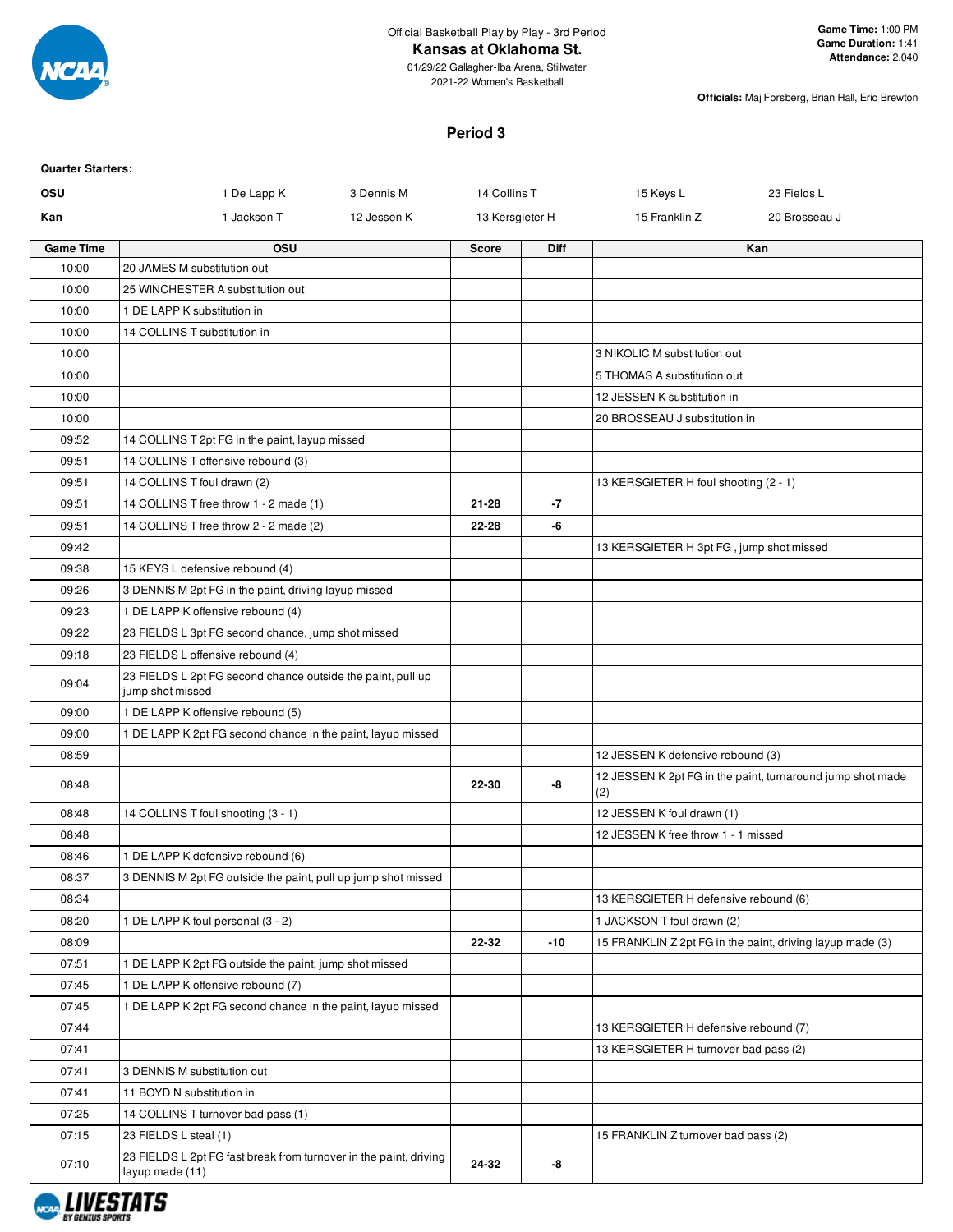

Official Basketball Play by Play - 3rd Period **Kansas at Oklahoma St.**

01/29/22 Gallagher-Iba Arena, Stillwater 2021-22 Women's Basketball

| <b>Game Time</b> | OSU                                                                             | <b>Score</b> | Diff  | Kan                                                                     |
|------------------|---------------------------------------------------------------------------------|--------------|-------|-------------------------------------------------------------------------|
| 06:56            | 11 BOYD N steal (1)                                                             |              |       | 15 FRANKLIN Z turnover bad pass (3)                                     |
| 06:49            | Timeout 30 Sec                                                                  |              |       |                                                                         |
| 06:49            | 15 KEYS L substitution out                                                      |              |       |                                                                         |
| 06:49            | 20 JAMES M substitution in                                                      |              |       |                                                                         |
| 06:48            | 23 FIELDS L 2pt FG from turnover outside the paint, pull up<br>jump shot missed |              |       |                                                                         |
| 06:43            | 14 COLLINS T offensive rebound (4)                                              |              |       |                                                                         |
| 06:43            | 14 COLLINS T 2pt FG from turnover second chance in the paint,<br>layup missed   |              |       |                                                                         |
| 06:41            |                                                                                 |              |       | 1 JACKSON T defensive rebound (7)                                       |
| 06:25            |                                                                                 | 24-35        | $-11$ | 15 FRANKLIN Z 3pt FG, jump shot made (6)                                |
| 06:25            |                                                                                 |              |       | 20 BROSSEAU J assist (2)                                                |
| 05:59            | 14 COLLINS T 2pt FG outside the paint, jump shot missed                         |              |       |                                                                         |
| 05:56            |                                                                                 |              |       | 20 BROSSEAU J defensive rebound (2)                                     |
| 05:41            |                                                                                 |              |       | 1 JACKSON T 2pt FG in the paint, layup missed                           |
| 05:38            |                                                                                 |              |       | offensive rebound (31)                                                  |
| 05:37            |                                                                                 | 24-38        | $-14$ | 20 BROSSEAU J 3pt FG second chance, jump shot made (3)                  |
| 05:24            | 11 BOYD N 2pt FG outside the paint, pull up jump shot missed                    |              |       |                                                                         |
| 05:20            |                                                                                 |              |       | 15 FRANKLIN Z defensive rebound (4)                                     |
| 05:14            |                                                                                 | 24-40        | -16   | 12 JESSEN K 2pt FG in the paint, driving layup made (4)                 |
| 05:14            |                                                                                 |              |       | 15 FRANKLIN Z assist (2)                                                |
| 05:05            | Timeout 30 Sec                                                                  |              |       |                                                                         |
| 05:05            | 1 DE LAPP K substitution out                                                    |              |       |                                                                         |
| 05:05            | 11 BOYD N substitution out                                                      |              |       |                                                                         |
| 05:05            | 20 JAMES M substitution out                                                     |              |       |                                                                         |
| 05:05            | 15 KEYS L substitution in                                                       |              |       |                                                                         |
|                  |                                                                                 |              |       |                                                                         |
| 05:05            | 25 WINCHESTER A substitution in                                                 |              |       |                                                                         |
| 05:05            | 32 GARZA T substitution in                                                      |              |       |                                                                         |
| 04:49            | 32 GARZA T 3pt FG, pull up jump shot made (3)                                   | 27-40        | $-13$ |                                                                         |
| 04:33            |                                                                                 | $27 - 42$    | $-15$ | 20 BROSSEAU J 2pt FG outside the paint, pull up jump shot<br>made $(5)$ |
| 04:24            | 32 GARZA T 2pt FG in the paint, layup blocked                                   |              |       |                                                                         |
| 04:24            |                                                                                 |              |       | 12 JESSEN K block (2)                                                   |
| 04:24            | offensive rebound (33)                                                          |              |       |                                                                         |
| 04:24            |                                                                                 |              |       | 13 KERSGIETER H substitution out                                        |
| 04:24            |                                                                                 |              |       | 20 BROSSEAU J substitution out                                          |
| 04:24            |                                                                                 |              |       | 5 THOMAS A substitution in                                              |
| 04:24            |                                                                                 |              |       | 25 PRATER C substitution in                                             |
| 04:23            | 32 GARZA T 3pt FG second chance, jump shot missed                               |              |       |                                                                         |
| 04:19            |                                                                                 |              |       | 5 THOMAS A defensive rebound (3)                                        |
| 04:12            |                                                                                 | 27-44        | $-17$ | 5 THOMAS A 2pt FG fast break in the paint, driving layup made<br>(5)    |
| 04:03            | 23 FIELDS L foul drawn (5)                                                      |              |       | 25 PRATER C foul shooting (1 - 2)                                       |
| 04:03            | 23 FIELDS L free throw 1 - 2 made (12)                                          | 28-44        | -16   |                                                                         |
| 04:03            | 23 FIELDS L free throw 2 - 2 made (13)                                          | 29-44        | $-15$ |                                                                         |
| 03:51            | 15 KEYS L steal (1)                                                             |              |       | 5 THOMAS A turnover lost ball (1)                                       |
| 03:46            | 32 GARZA T 3pt FG from turnover, jump shot missed                               |              |       |                                                                         |
| 03:41            |                                                                                 |              |       | 5 THOMAS A defensive rebound (4)                                        |
| 03:22            |                                                                                 |              |       | 25 PRATER C 2pt FG in the paint, driving layup missed                   |
| 03:19            |                                                                                 |              |       | 25 PRATER C offensive rebound (3)                                       |

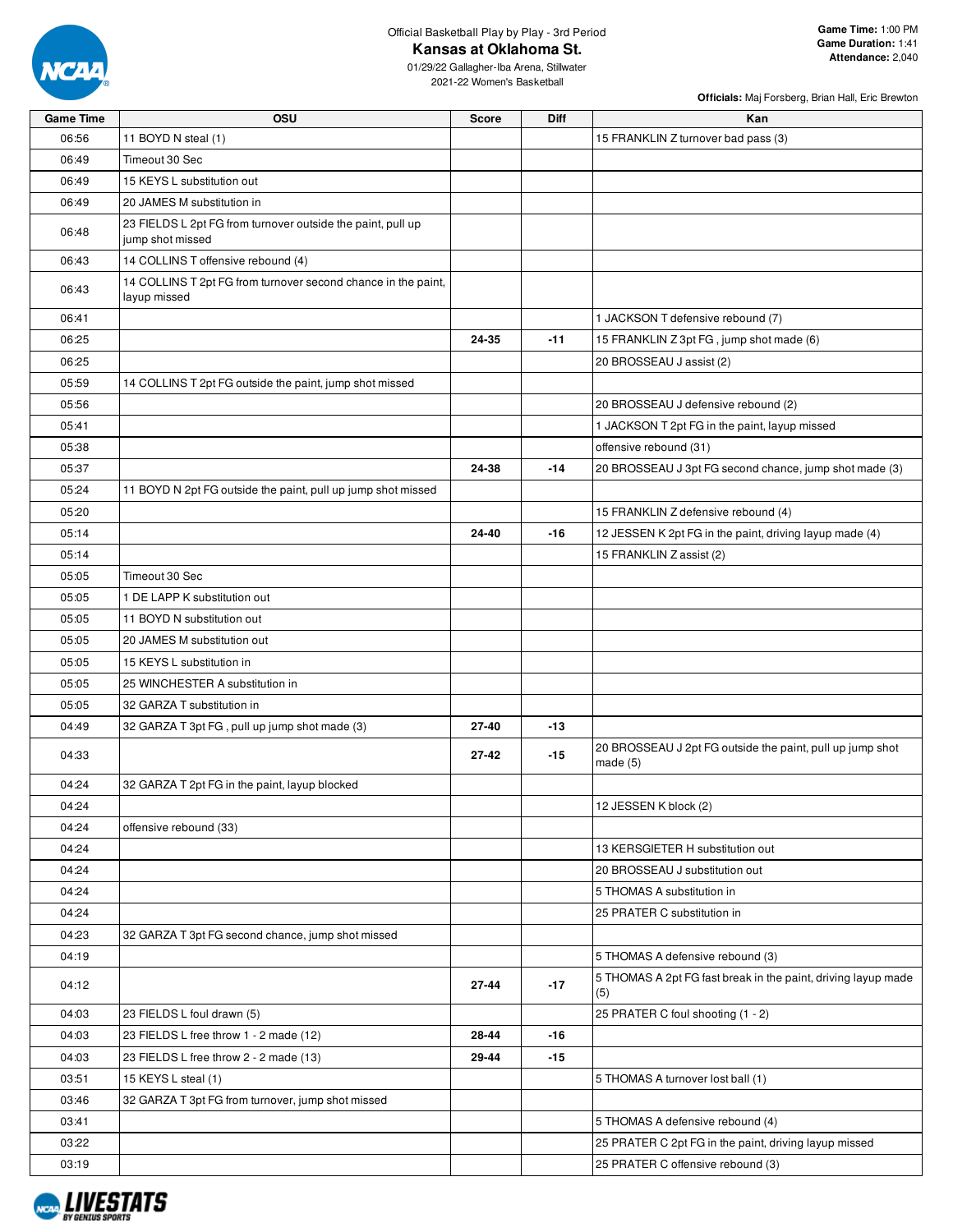

Official Basketball Play by Play - 3rd Period

**Kansas at Oklahoma St.**

| <b>Game Time</b> | OSU                                                                                  | <b>Score</b>         | Diff  | Kan                                                               |
|------------------|--------------------------------------------------------------------------------------|----------------------|-------|-------------------------------------------------------------------|
| 03:19            |                                                                                      | 29-46                | $-17$ | 25 PRATER C 2pt FG second chance in the paint, layup made<br>(10) |
| 03:06            | 23 FIELDS L 2pt FG outside the paint, pull up jump shot missed                       |                      |       |                                                                   |
| 03:03            |                                                                                      |                      |       | 5 THOMAS A defensive rebound (5)                                  |
| 03:00            | 14 COLLINS T steal (1)                                                               |                      |       | 5 THOMAS A turnover bad pass (2)                                  |
| 02:52            | 23 FIELDS L 3pt FG from turnover, jump shot missed                                   |                      |       |                                                                   |
| 02:48            |                                                                                      |                      |       | 12 JESSEN K defensive rebound (4)                                 |
| 02:35            | 14 COLLINS T steal (2)                                                               |                      |       | 15 FRANKLIN Z turnover bad pass (4)                               |
| 02:31            | 14 COLLINS T 2pt FG fast break from turnover in the paint,<br>driving layup made (4) | $31 - 46$            | $-15$ |                                                                   |
| 02:29            |                                                                                      |                      |       | Timeout 30 Sec                                                    |
| 02:29            | 25 WINCHESTER A substitution out                                                     |                      |       |                                                                   |
| 02:29            | 1 DE LAPP K substitution in                                                          |                      |       |                                                                   |
| 02:29            |                                                                                      |                      |       | 1 JACKSON T substitution out                                      |
| 02:29            |                                                                                      |                      |       | 5 THOMAS A substitution out                                       |
| 02:29            |                                                                                      |                      |       | 12 JESSEN K substitution out                                      |
| 02:29            |                                                                                      |                      |       | 3 NIKOLIC M substitution in                                       |
| 02:29            |                                                                                      |                      |       | 13 KERSGIETER H substitution in                                   |
| 02:29            |                                                                                      |                      |       | 33 ELTAYEB N substitution in                                      |
|                  |                                                                                      |                      |       |                                                                   |
| 02:18            |                                                                                      | $31 - 48$            | $-17$ | 25 PRATER C 2pt FG in the paint, layup made (12)                  |
| 02:18            |                                                                                      |                      |       | 13 KERSGIETER H assist (3)                                        |
| 02:04            | 1 DE LAPP K 2pt FG in the paint, turnaround jump shot missed                         |                      |       |                                                                   |
| 02:01            |                                                                                      |                      |       | 3 NIKOLIC M defensive rebound (3)                                 |
| 01:44            |                                                                                      |                      |       | 3 NIKOLIC M 3pt FG, jump shot missed                              |
| 01:40            |                                                                                      |                      |       | 13 KERSGIETER H offensive rebound (8)                             |
| 01:40            | 1 DE LAPP K foul shooting (4 - 3)                                                    |                      |       | 13 KERSGIETER H foul drawn (3)                                    |
| 01:40            | 1 DE LAPP K substitution out                                                         |                      |       |                                                                   |
| 01:40            | 20 JAMES M substitution in                                                           |                      |       |                                                                   |
| 01:40            |                                                                                      |                      |       | 15 FRANKLIN Z substitution out                                    |
| 01:40            |                                                                                      |                      |       | 20 BROSSEAU J substitution in                                     |
| 01:40            |                                                                                      | $31 - 49$            | $-18$ | 13 KERSGIETER H free throw 1 - 2 made (8)                         |
| 01:40            |                                                                                      | $31 - 50$            | $-19$ | 13 KERSGIETER H free throw 2 - 2 made (9)                         |
| 01:32            | 20 JAMES M 2pt FG in the paint, pull up jump shot made (2)                           | 33-50                | $-17$ |                                                                   |
| 01:07            |                                                                                      |                      |       | 25 PRATER C 2pt FG in the paint, pull up jump shot missed         |
| 01:04            | 15 KEYS L defensive rebound (5)                                                      |                      |       |                                                                   |
| 00:59            | 15 KEYS L 2pt FG in the paint, driving layup missed                                  |                      |       |                                                                   |
| 00:56            |                                                                                      |                      |       | 13 KERSGIETER H defensive rebound (9)                             |
| 00:51            |                                                                                      |                      |       | 13 KERSGIETER H 2pt FG in the paint, driving layup missed         |
| 00:49            |                                                                                      |                      |       | 3 NIKOLIC M offensive rebound (4)                                 |
| 00:49            |                                                                                      |                      |       | 3 NIKOLIC M turnover travel (1)                                   |
| 00:49            |                                                                                      |                      |       | 33 ELTAYEB N substitution out                                     |
| 00:49            |                                                                                      |                      |       | 1 JACKSON T substitution in                                       |
| 00:29            | 23 FIELDS L 3pt FG from turnover, jump shot missed                                   |                      |       |                                                                   |
| 00:24            |                                                                                      |                      |       | 13 KERSGIETER H defensive rebound (10)                            |
| 00:06            |                                                                                      |                      |       | 13 KERSGIETER H 2pt FG in the paint, driving layup missed         |
| 00:01            | 14 COLLINS T defensive rebound (5)                                                   |                      |       |                                                                   |
| 00:00            | 32 GARZA T 2pt FG outside the paint, pull up jump shot missed                        |                      |       |                                                                   |
|                  |                                                                                      |                      |       |                                                                   |
| 00:00            | offensive dead ball rebound (2)                                                      | <b>END OF PERIOD</b> |       |                                                                   |
|                  |                                                                                      |                      |       |                                                                   |
|                  |                                                                                      | <b>OSU 33-50 Kan</b> |       |                                                                   |

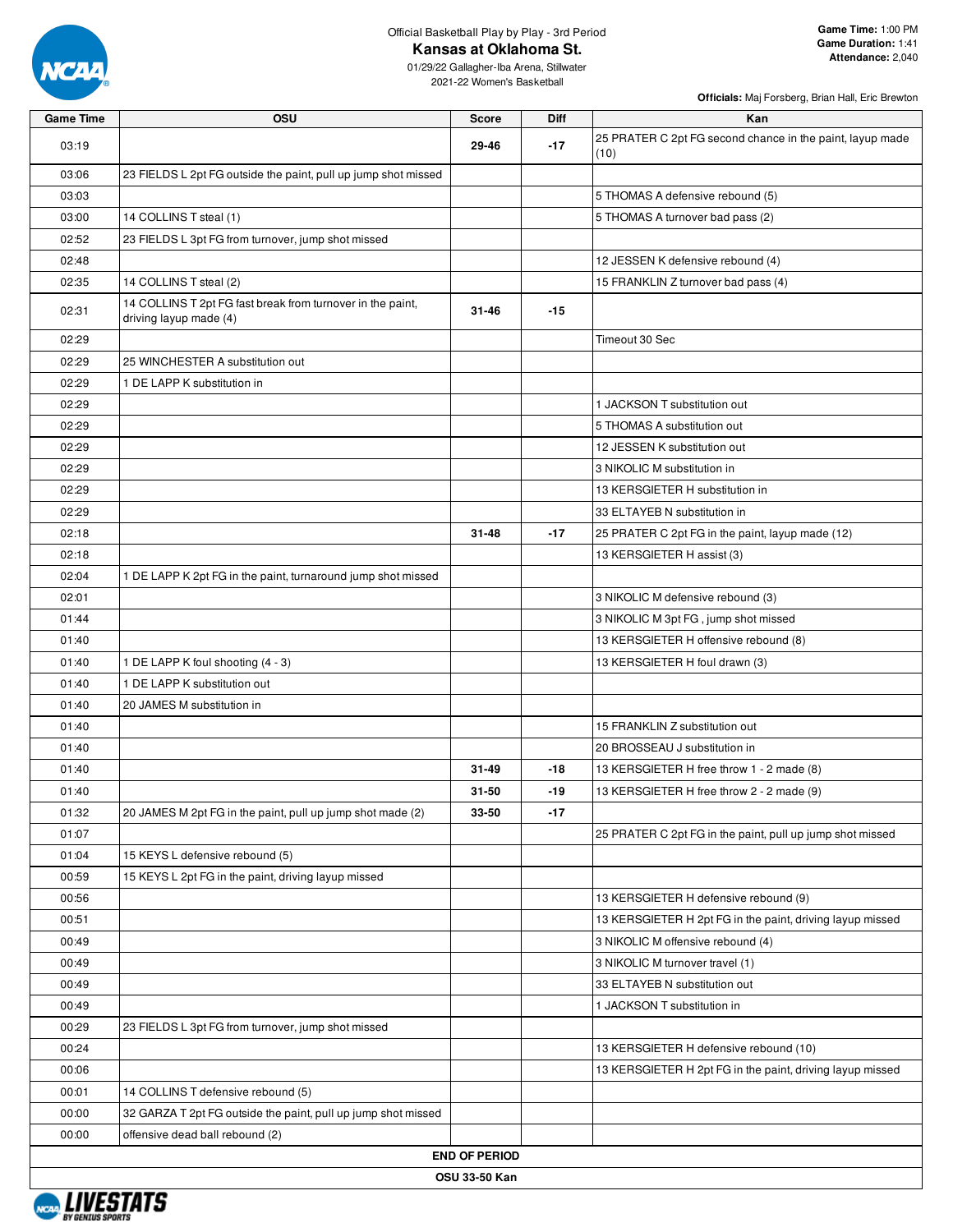

01/29/22 Gallagher-Iba Arena, Stillwate r 2021-22 Women's Basketba

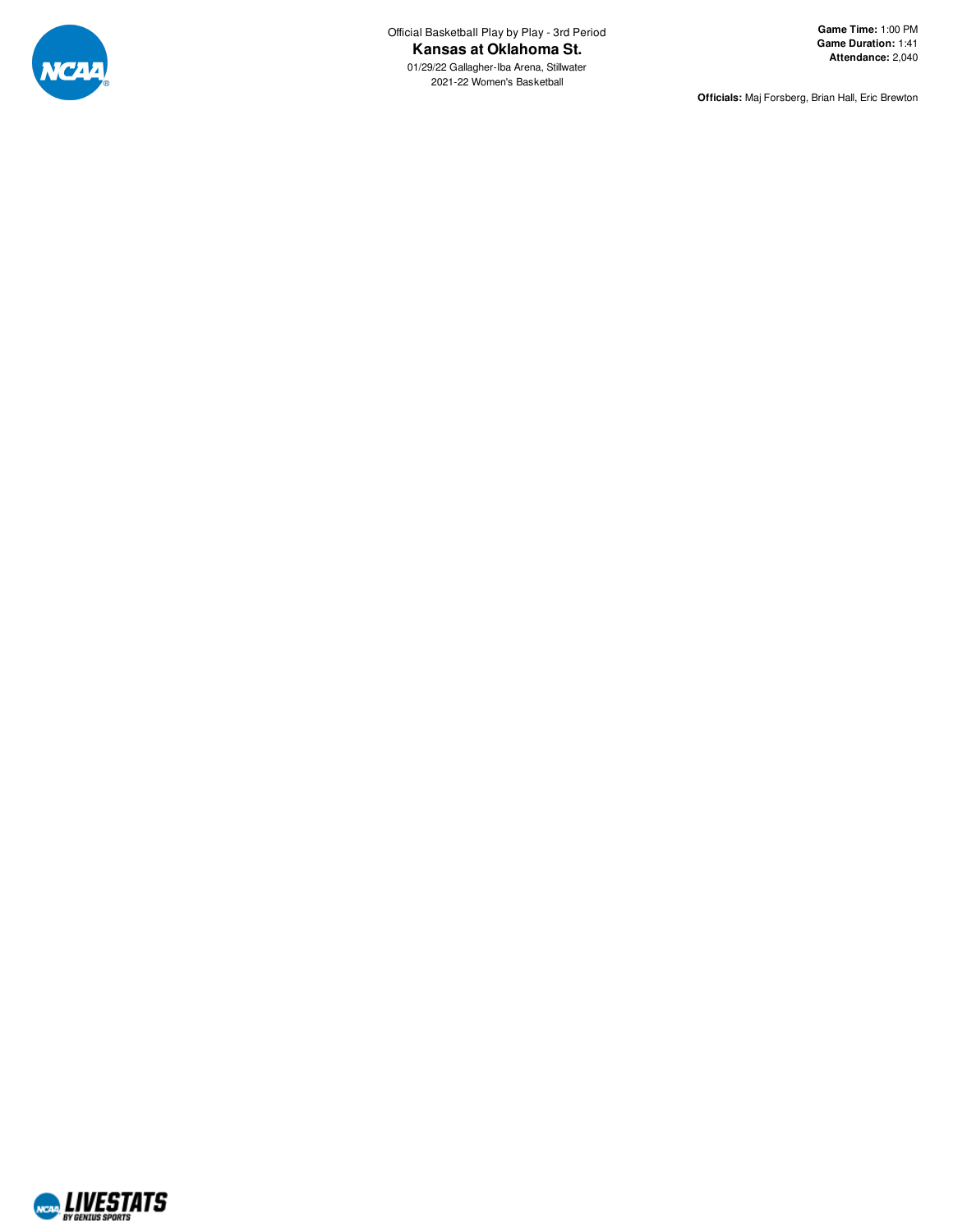

**Kansas - 22**

#### Official Basketball Box Score - 3rd Period **Kansas at Oklahoma St.**

01/29/22 Gallagher-Iba Arena, Stillwater 2021-22 Women's Basketball

**Officials:** Maj Forsberg, Brian Hall, Eric Brewton

|        |                              |       | FG           | 3P            | <b>FT</b>     |           |              | <b>Rebounds</b> |                | <b>Fouls</b> | ТP             | <b>AS</b>    | <b>TO ST</b> |   |           | <b>Blocks</b> |       |
|--------|------------------------------|-------|--------------|---------------|---------------|-----------|--------------|-----------------|----------------|--------------|----------------|--------------|--------------|---|-----------|---------------|-------|
|        | NO. Name                     | Min   | M-A          | M-A           | M-A           | <b>OR</b> | <b>DR</b>    | TOT             | <b>PF</b>      | <b>FD</b>    |                |              |              |   | <b>BS</b> | <b>BA</b>     | $+/-$ |
| 12     | F<br>Katrine Jessen          | 07:31 | $2-2$        | $0-0$         | $0 - 1$       | 0         | 2            | $\mathcal{P}$   | 0              |              | 4              | $\Omega$     | 0            | 0 |           | 0             | 7     |
|        | Taiyanna Jackson<br>C        | 08:20 | $0 - 1$      | $0 - 0 0 - 0$ |               | $\Omega$  |              |                 | $\Omega$       |              | $\Omega$       | $\mathbf{0}$ | 0            | 0 | $\Omega$  | 0             | 7     |
| 13     | <b>Holly Kersgieter</b><br>G | 08:05 | $0 - 3$      | $0 - 1$       | $2 - 2$       |           | 4            | 5               |                |              | 2              |              |              |   | $\Omega$  | 0             | 9     |
| 15     | Zakiyah Franklin<br>G        | 08:20 | $2 - 2$      | $1 - 1$       | $0 - 0$       | $\Omega$  | 1            |                 | $\Omega$       | 0            | 5              |              | 3            | 0 | 0         | 0             | 9     |
| 20     | Julie Brosseau<br>G          | 07:16 | $2-2$        | $1 - 1$       | $0 - 0$       | 0         |              |                 | 0              | 0            | 5              |              | 0            | 0 | $\Omega$  | 0             |       |
| 5      | Aniva Thomas                 | 01:55 | $1 - 1$      |               | $0 - 0 0 - 0$ | $\Omega$  | 3            | 3               | $\Omega$       | $\Omega$     | $\overline{2}$ | $\Omega$     | 2            | 0 | 0         | 0             | 0     |
| 25     | <b>Chandler Prater</b>       | 04:24 | $2 - 4$      | $0-0$         | $0 - 0$       |           | <sup>0</sup> |                 |                | 0            | 4              | 0            | 0            | O | $\Omega$  | 0             | 2     |
| 3      | Matea Nikolic                | 02:29 | $0 - 1$      | $0 - 1$       | $0 - 0$       |           |              | $\overline{2}$  | $\Omega$       | $\mathbf 0$  | $\Omega$       | 0            |              | 0 | $\Omega$  | 0             | 2     |
| 33     | Nadira Eltaveb               | 01:40 | $0 - 0$      |               | $0 - 0 0 - 0$ | $\Omega$  | $\Omega$     | $\Omega$        | $\Omega$       | 0            | 0              | 0            | 0            | 0 | 0         | 0             | 2     |
| Team   |                              |       |              |               |               |           | $\Omega$     |                 |                |              | $\Omega$       |              | $\Omega$     |   |           |               |       |
| Totals |                              |       | $9-16$   2-4 |               | $2 - 3$       | 4         | 13           | 17              | $\overline{2}$ | 3            | 22             | 3            | 7            | 0 |           | 0             | 9     |
|        | $\sim$                       |       |              |               |               |           |              |                 |                |              |                |              |              |   |           |               |       |

|               | <b>Shooting By Period</b> |       |
|---------------|---------------------------|-------|
| لrd<br>FG%    | 9-16                      | 56.3% |
| 3PT%          | $2 - 4$                   | 50.0% |
| FT%           | $2 - 3$                   | 66.7% |
| <b>GM FG%</b> | $9 - 16$                  | 56.3% |
| 3PT%          | $2 - 4$                   | 50.0% |
| FT%           | $2 - 3$                   | 66.7% |

Dead Ball Rebounds: 0, 0

| Oklahoma St. - 13 |  |  |  |  |  |
|-------------------|--|--|--|--|--|
|-------------------|--|--|--|--|--|

F 05:44 F G 02:19 G 08:16 G 10:00 **NO.** Name Min **FG 3P FT Rebounds Fouls TP AS TO ST**  $\begin{bmatrix} \mathsf{FG} & \mathsf{3P} \\ \mathsf{M-A} & \mathsf{M-A} \end{bmatrix}$  or driven total  $\begin{bmatrix} \mathsf{Fouls} \\ \mathsf{PF} & \mathsf{FD} \end{bmatrix}$  TP  $\begin{bmatrix} \mathsf{AS} & \mathsf{TS} \\ \mathsf{BS} & \mathsf{BS} \end{bmatrix}$   $\begin{bmatrix} \mathsf{BlockS} \\ \mathsf{BS} & \mathsf{BA} \end{bmatrix}$  +/-1 Kassidy De Lapp F 05:44 0-4 0-0 0-0 3 1 4 2 0 0 0 0 0 0 0 0 0 -10 14 Taylen Collins F | 10:00 | 1-4 | 0-0 | 2-2 | 2 | 1 | 3 | 1 | 1 | 4 | 0 | 1 | 2 | 0 0 | 0 | -9 3 Micah Dennis 02:19 0-2 0-0 0-0 0 0 0 0 0 0 0 0 0 0 0 -2 15 Lexy Keys 08:16 0-1 0-0 0-0 0 2 2 0 0 0 0 0 1 0 0 -1 23 Lauren Fields G | 10:00 | 1-7 | 0-3 | 2-2 | 1 | 0 | 1 | 0 1 | 4 | 0 | 0 | 1 | 0 0 | 0 | -9 11 N'Yah Boyd  $\begin{bmatrix} 02:36 & 0 & 1 & 0 & 0 & 0 & 0 & 0 & 0 & 0 & 0 & 0 & 1 & 0 & 0 & 1 & 0 & 0 & 6 \end{bmatrix}$ 20 Macie James 03:24 1-1 0-0 0-0 0 0 0 0 0 2 0 0 0 0 0 -8 25 Abbie Winchester 02:36 0-0 0-0 0-0 0 0 0 0 0 0 0 0 0 0 0 1 32 Tori Garza | 05:05 | 1-5 |1-3 | 0-0 | 0  $\,$  0  $\,$  | 0  $\,$  0  $\,$  | 0  $\,$  | 0  $\,$  | 0  $\,$  | 0  $\,$  | 0  $\,$  | 0  $\,$  | 0  $\,$  | 0  $\,$  | 0  $\,$  | 0  $\,$  | 0  $\,$  | 0  $\,$  | 0  $\,$  | 0  $\,$  | 0  $\,$  | 0  $\,$ Team 1 0 1 0 0 **Totals** 4-25 1-6 4-4 7 4 11 3 2 13 0 1 5 0 1 -9

**Technical Fouls:**:NONE

|             |        | <b>Shooting By Period</b> |        |
|-------------|--------|---------------------------|--------|
| <b>o</b> rd | FG%    | $4 - 25$                  | 16.0%  |
|             | 3PT%   | $1 - 6$                   | 16.7%  |
|             | FT%    | 4-4                       | 100%   |
|             | GM FG% | $4 - 25$                  | 16.0%  |
|             | 3PT%   | $1 - 6$                   | 16.7%  |
|             | FT%    | 4-4                       | 100.0% |

Dead Ball Rebounds: 1, 0

|                                          | Kan                                | OSU                    |                       |    |           |            |    |           |    |                                 |
|------------------------------------------|------------------------------------|------------------------|-----------------------|----|-----------|------------|----|-----------|----|---------------------------------|
|                                          |                                    |                        | <b>Points from</b>    |    | Kan   OSU |            |    |           |    | <b>Period by Period Scoring</b> |
| <b>Biggest lead</b>                      | $(19 (3rd 1:40)   0 (1st 10:00)  $ |                        |                       |    |           |            |    |           |    |                                 |
|                                          |                                    |                        | <b>Turnovers</b>      |    | 4         |            |    |           |    | 1st 2nd 3rd 4th TOT             |
| Best Scoring Run $8(3^{\text{rd}} 5:14)$ |                                    | $3(3^{\text{rd}}4:49)$ | Paint                 | 12 | 6         |            |    |           |    |                                 |
| <b>Lead Changes</b>                      |                                    |                        | <b>Second Chancel</b> |    |           | Kan        | 15 | $13$   22 | 18 | 68                              |
| <b>Times Tied</b>                        |                                    |                        | <b>Fast Breaks</b>    | റ  |           | <b>OSU</b> | 9  | 13 21     |    | 54                              |
| <b>Time with Lead</b>                    | 09:52                              | 00:00                  | Bench                 | 6  | 5         |            |    |           |    |                                 |

**Technical Fouls:**:NONE

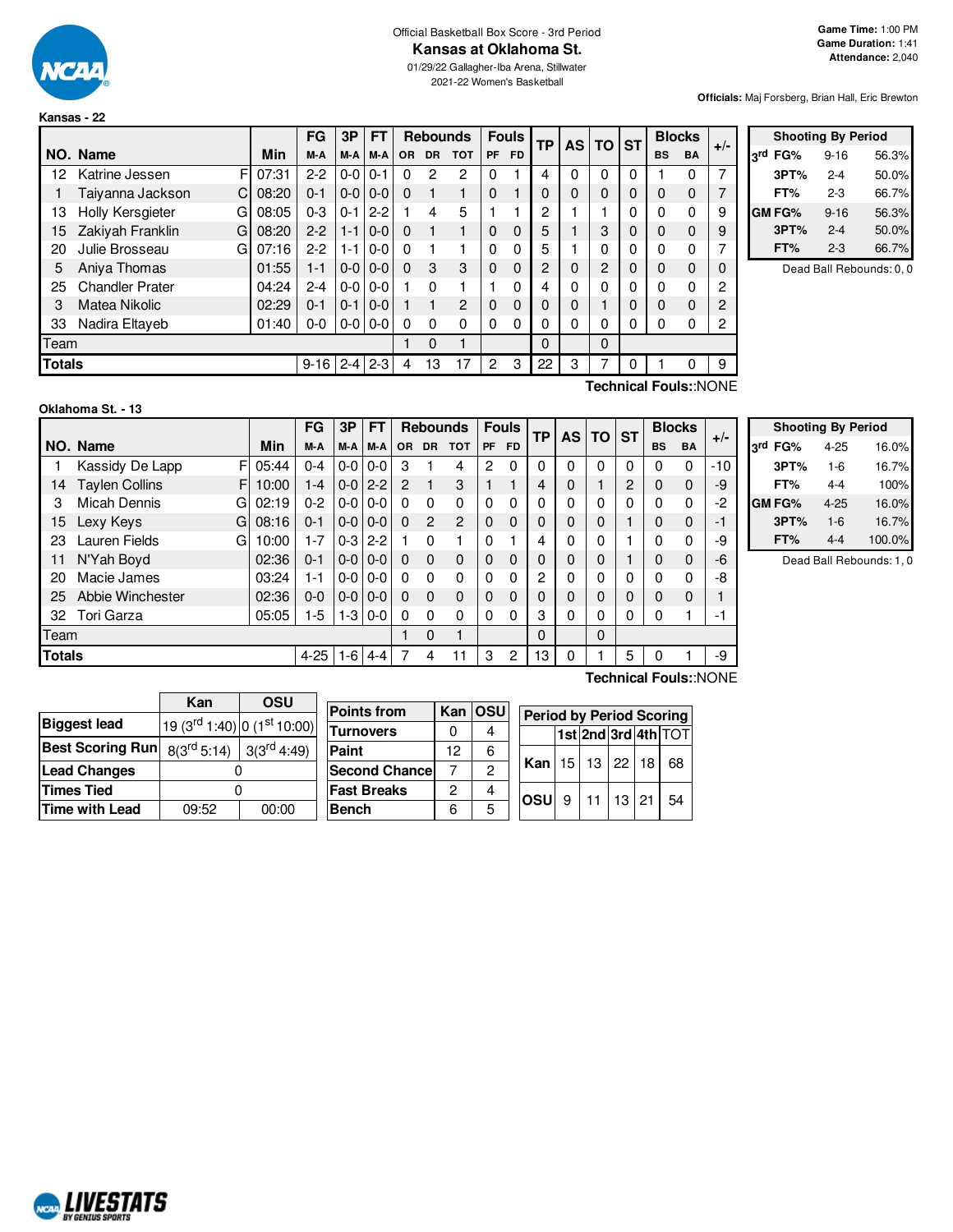

## **Kansas at Oklahoma St.**

**Officials:** Maj Forsberg, Brian Hall, Eric Brewton

## **Period 4**

| <b>Quarter Starters:</b> |                                                                         |             |                 |       |                                                                     |                                                             |
|--------------------------|-------------------------------------------------------------------------|-------------|-----------------|-------|---------------------------------------------------------------------|-------------------------------------------------------------|
| OSU                      | 14 Collins T                                                            | 15 Keys L   | 20 James M      |       | 23 Fields L                                                         | 32 Garza T                                                  |
| Kan                      | 1 Jackson T                                                             | 3 Nikolic M | 13 Kersgieter H |       | 20 Brosseau J                                                       | 25 Prater C                                                 |
| <b>Game Time</b>         | <b>OSU</b>                                                              |             | <b>Score</b>    | Diff  |                                                                     | Kan                                                         |
| 09:52                    | 23 FIELDS L steal (2)                                                   |             |                 |       | 20 BROSSEAU J turnover bad pass (1)                                 |                                                             |
| 09:45                    | 15 KEYS L 3pt FG fast break from turnover, jump shot made (9)           |             | 36-50           | $-14$ |                                                                     |                                                             |
| 09:45                    | 20 JAMES M assist (1)                                                   |             |                 |       |                                                                     |                                                             |
| 09:27                    |                                                                         |             | 36-53           | $-17$ | 13 KERSGIETER H 3pt FG, jump shot made (12)                         |                                                             |
| 09:27                    |                                                                         |             |                 |       | 20 BROSSEAU J assist (3)                                            |                                                             |
| 09:19                    | 32 GARZA T 2pt FG fast break in the paint, driving layup made<br>(5)    |             | 38-53           | $-15$ |                                                                     |                                                             |
| 09:19                    | 15 KEYS L assist (1)                                                    |             |                 |       |                                                                     |                                                             |
| 09:04                    |                                                                         |             | 38-55           | $-17$ | 20 BROSSEAU J 2pt FG in the paint, driving layup made (7)           |                                                             |
| 08:53                    | 14 COLLINS T 2pt FG in the paint, driving layup made (6)                |             | 40-55           | $-15$ |                                                                     |                                                             |
| 08:33                    | 20 JAMES M foul shooting (1 - 1)                                        |             |                 |       | 25 PRATER C foul drawn (2)                                          |                                                             |
| 08:33                    | 14 COLLINS T substitution out                                           |             |                 |       |                                                                     |                                                             |
| 08:33                    | 24 JACKSON K substitution in                                            |             |                 |       |                                                                     |                                                             |
| 08:33                    |                                                                         |             |                 |       | 3 NIKOLIC M substitution out                                        |                                                             |
| 08:33                    |                                                                         |             |                 |       | 20 BROSSEAU J substitution out                                      |                                                             |
| 08:33                    |                                                                         |             |                 |       | 12 JESSEN K substitution in                                         |                                                             |
| 08:33                    |                                                                         |             |                 |       | 15 FRANKLIN Z substitution in                                       |                                                             |
| 08:33                    |                                                                         |             | 40-56           | $-16$ | 25 PRATER C free throw 1 - 2 made (13)                              |                                                             |
| 08:33                    |                                                                         |             |                 |       | 25 PRATER C free throw 2 - 2 missed                                 |                                                             |
| 08:32                    | 20 JAMES M defensive rebound (1)                                        |             |                 |       |                                                                     |                                                             |
| 08:26                    | 15 KEYS L 3pt FG, pull up jump shot missed                              |             |                 |       |                                                                     |                                                             |
| 08:23                    |                                                                         |             |                 |       | 13 KERSGIETER H defensive rebound (11)                              |                                                             |
| 08:05                    |                                                                         |             |                 |       | 1 JACKSON T turnover lost ball (2)                                  |                                                             |
| 07:49                    | 24 JACKSON K foul drawn (1)                                             |             |                 |       | 1 JACKSON T foul shooting (2 - 1)                                   |                                                             |
| 07:49                    | 24 JACKSON K free throw 1 - 2 made (1)                                  |             | 41-56           | $-15$ |                                                                     |                                                             |
| 07:49                    | 24 JACKSON K free throw 2 - 2 missed                                    |             |                 |       |                                                                     |                                                             |
| 07:48                    |                                                                         |             |                 |       | 13 KERSGIETER H defensive rebound (12)                              |                                                             |
| 07:39                    |                                                                         |             |                 |       | 15 FRANKLIN Z 2pt FG outside the paint, pull up jump shot<br>missed |                                                             |
| 07:37                    | 23 FIELDS L defensive rebound (5)                                       |             |                 |       |                                                                     |                                                             |
| 07:33                    | 32 GARZA T 3pt FG, jump shot missed                                     |             |                 |       |                                                                     |                                                             |
| 07:29                    | 20 JAMES M offensive rebound (2)                                        |             |                 |       |                                                                     |                                                             |
| 07:26                    | 15 KEYS L 3pt FG second chance, jump shot missed                        |             |                 |       |                                                                     |                                                             |
| 07:23                    |                                                                         |             |                 |       | 1 JACKSON T defensive rebound (8)                                   |                                                             |
| 07:00                    | 23 FIELDS L steal (3)                                                   |             |                 |       | 13 KERSGIETER H turnover bad pass (3)                               |                                                             |
| 06:52                    | 23 FIELDS L 2pt FG from turnover in the paint, driving layup<br>blocked |             |                 |       |                                                                     |                                                             |
| 06:52                    |                                                                         |             |                 |       | 12 JESSEN K block (3)                                               |                                                             |
| 06:46                    |                                                                         |             |                 |       | 13 KERSGIETER H defensive rebound (13)                              |                                                             |
| 06:41                    |                                                                         |             |                 |       | missed                                                              | 13 KERSGIETER H 2pt FG outside the paint, pull up jump shot |
| 06:37                    | 23 FIELDS L defensive rebound (6)                                       |             |                 |       |                                                                     |                                                             |
| 06:36                    | 32 GARZA T 3pt FG, jump shot missed                                     |             |                 |       |                                                                     |                                                             |
| 06:31                    |                                                                         |             |                 |       | 15 FRANKLIN Z defensive rebound (5)                                 |                                                             |

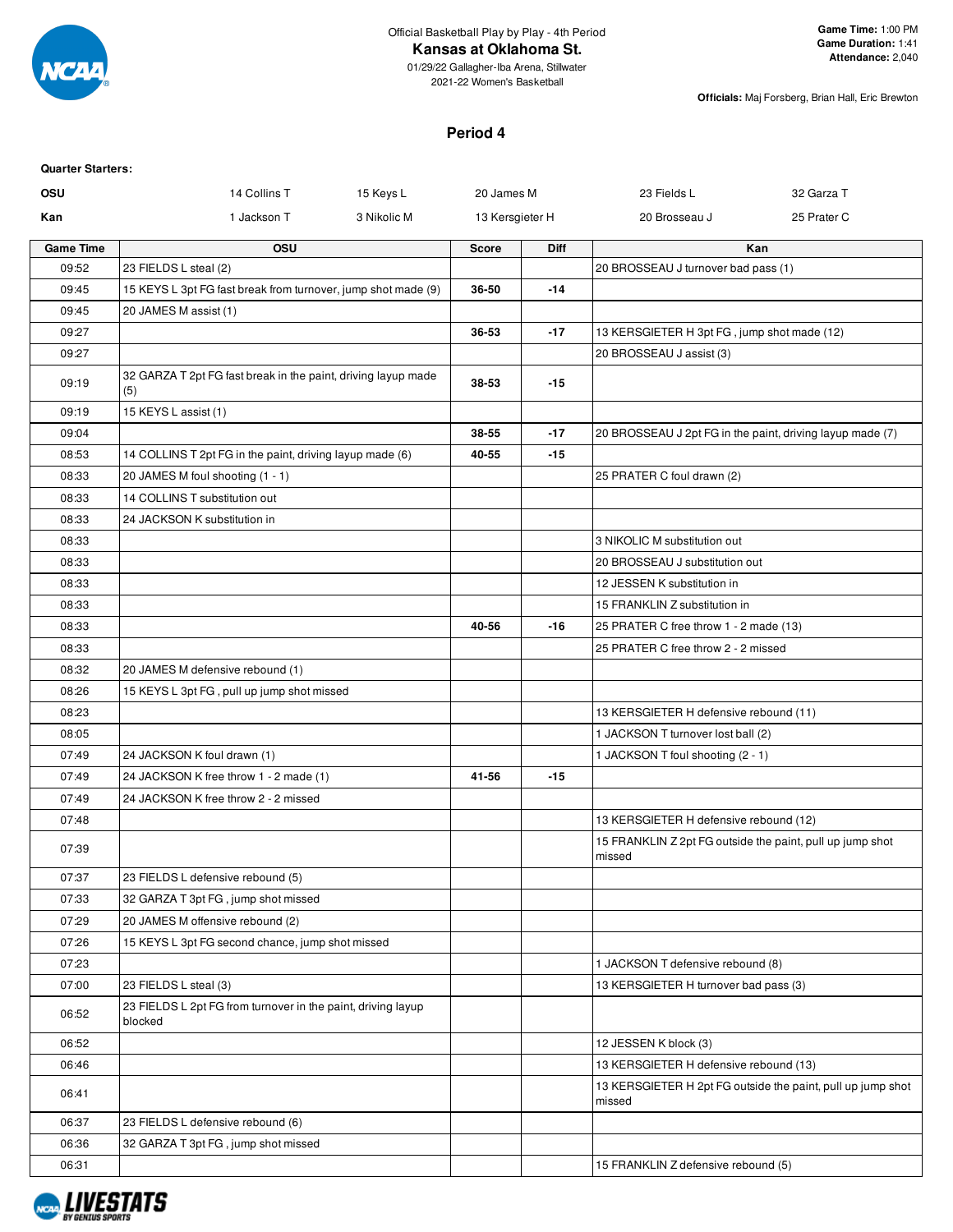

Official Basketball Play by Play - 4th Period

**Kansas at Oklahoma St.**

01/29/22 Gallagher-Iba Arena, Stillwater 2021-22 Women's Basketball

| Officials: Maj Forsberg, Brian Hall, Eric Brewton |  |  |
|---------------------------------------------------|--|--|

| <b>Game Time</b> | OSU                                                                              | <b>Score</b> | Diff  | Kan                                                                 |
|------------------|----------------------------------------------------------------------------------|--------------|-------|---------------------------------------------------------------------|
| 06:30            |                                                                                  |              |       | Timeout 30 Sec                                                      |
| 06:30            | 20 JAMES M substitution out                                                      |              |       |                                                                     |
| 06:30            | 14 COLLINS T substitution in                                                     |              |       |                                                                     |
| 06:30            |                                                                                  |              |       | 1 JACKSON T substitution out                                        |
| 06:30            |                                                                                  |              |       | 13 KERSGIETER H substitution out                                    |
| 06:30            |                                                                                  |              |       | 15 FRANKLIN Z substitution out                                      |
| 06:30            |                                                                                  |              |       | 5 THOMAS A substitution in                                          |
| 06:30            |                                                                                  |              |       | 20 BROSSEAU J substitution in                                       |
| 06:30            |                                                                                  |              |       | 33 ELTAYEB N substitution in                                        |
| 06:23            |                                                                                  |              |       | 20 BROSSEAU J 2pt FG outside the paint, pull up jump shot<br>missed |
| 06:18            | 14 COLLINS T defensive rebound (6)                                               |              |       |                                                                     |
| 06:13            | 23 FIELDS L 3pt FG, jump shot missed                                             |              |       |                                                                     |
| 06:06            | 14 COLLINS T offensive rebound (7)                                               |              |       |                                                                     |
| 06:06            | 14 COLLINS T 2pt FG second chance in the paint, layup made<br>(8)                | 43-56        | $-13$ |                                                                     |
| 05:58            | 24 JACKSON K foul shooting (1 - 2)                                               |              |       | 5 THOMAS A foul drawn (2)                                           |
| 05:58            |                                                                                  | 43-57        | $-14$ | 5 THOMAS A free throw fast break 1 - 2 made (6)                     |
| 05:58            |                                                                                  |              |       | 5 THOMAS A free throw fast break 2 - 2 missed                       |
| 05:56            | 32 GARZA T defensive rebound (1)                                                 |              |       |                                                                     |
| 05:36            | 24 JACKSON K foul drawn (2)                                                      |              |       | 33 ELTAYEB N foul shooting (2 - 2)                                  |
| 05:36            | 24 JACKSON K free throw 1 - 2 made (2)                                           | 44-57        | $-13$ |                                                                     |
| 05:36            | 24 JACKSON K free throw 2 - 2 made (3)                                           | 45-57        | $-12$ |                                                                     |
| 05:36            |                                                                                  |              |       | 20 BROSSEAU J substitution out                                      |
| 05:36            |                                                                                  |              |       | 25 PRATER C substitution out                                        |
| 05:36            |                                                                                  |              |       | 33 ELTAYEB N substitution out                                       |
| 05:36            |                                                                                  |              |       | 1 JACKSON T substitution in                                         |
| 05:36            |                                                                                  |              |       | 13 KERSGIETER H substitution in                                     |
| 05:36            |                                                                                  |              |       | 15 FRANKLIN Z substitution in                                       |
| 05:24            |                                                                                  | 45-60        | $-15$ | 13 KERSGIETER H 3pt FG, jump shot made (15)                         |
| 05:24            |                                                                                  |              |       | 5 THOMAS A assist (2)                                               |
| 05:12            | 32 GARZA T 3pt FG, jump shot missed                                              |              |       |                                                                     |
| 05:08            |                                                                                  |              |       | 13 KERSGIETER H defensive rebound (14)                              |
| 04:46            |                                                                                  |              |       | 5 THOMAS A 2pt FG outside the paint, floating jump shot<br>missed   |
| 04:44            | defensive rebound (43)                                                           |              |       |                                                                     |
| 04:34            | 15 KEYS L foul drawn (1)                                                         |              |       | 5 THOMAS A foul personal (2 - 3)                                    |
| 04:25            | 15 KEYS L 2pt FG in the paint, driving layup missed                              |              |       |                                                                     |
| 04:21            |                                                                                  |              |       | 1 JACKSON T defensive rebound (9)                                   |
| 04:11            | 32 GARZA T foul shooting (1 - 3)                                                 |              |       | 15 FRANKLIN Z foul drawn (2)                                        |
| 04:11            | 24 JACKSON K substitution out                                                    |              |       |                                                                     |
| 04:11            | 1 DE LAPP K substitution in                                                      |              |       |                                                                     |
| 04:11            | 32 GARZA T substitution out                                                      |              |       |                                                                     |
| 04:11            | 20 JAMES M substitution in                                                       |              |       |                                                                     |
| 04:11            |                                                                                  |              |       | 15 FRANKLIN Z free throw 1 - 2 missed                               |
| 04:11            |                                                                                  |              |       | offensive dead ball rebound (4)                                     |
| 04:11            |                                                                                  | 45-61        | -16   | 15 FRANKLIN Z free throw 2 - 2 made (7)                             |
| 04:04            | 14 COLLINS T 2pt FG fast break outside the paint, pull up jump<br>shot made (10) | 47-61        | -14   |                                                                     |
| 04:04            | 20 JAMES M assist (2)                                                            |              |       |                                                                     |

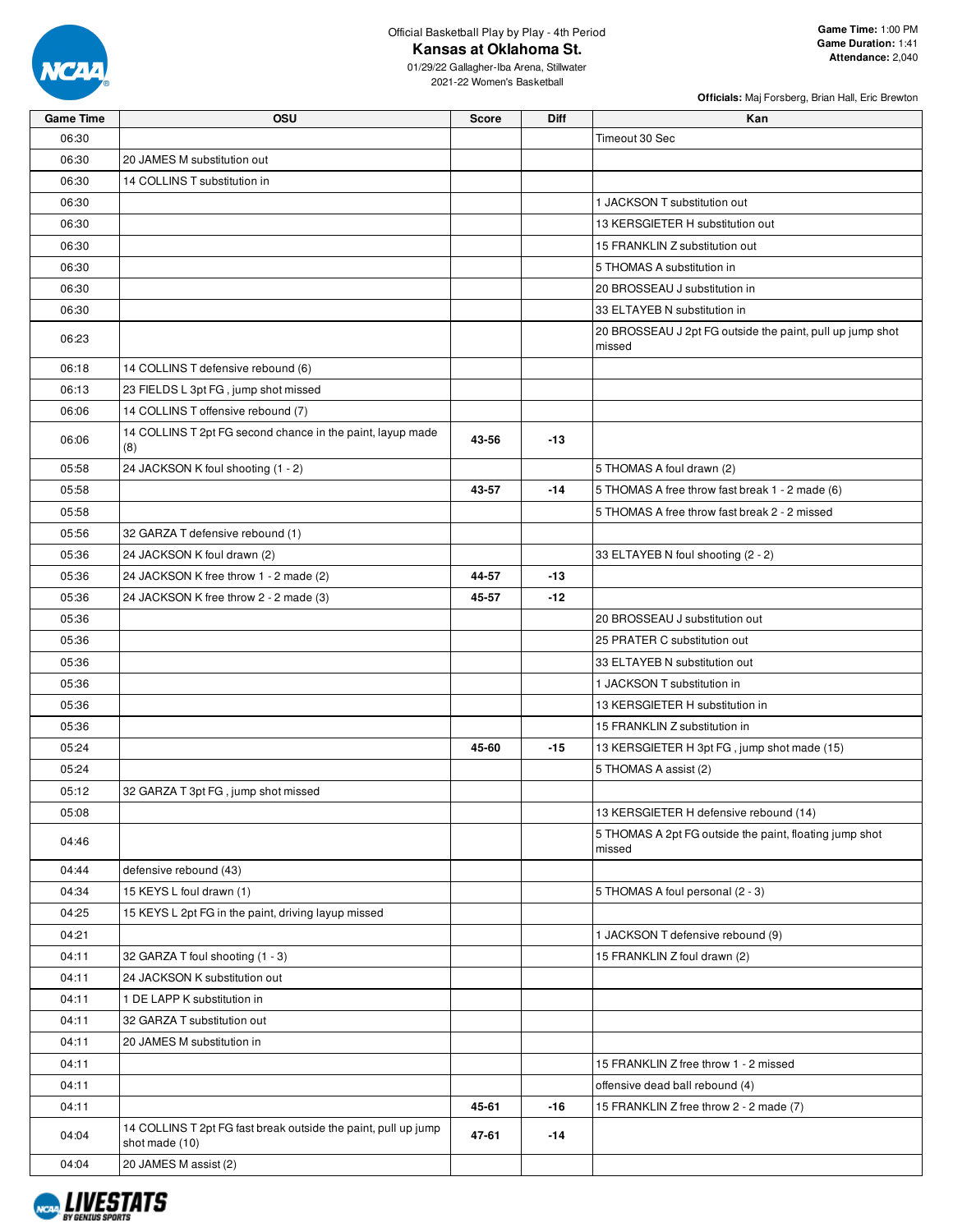

Official Basketball Play by Play - 4th Period

**Kansas at Oklahoma St.**

**Officials:** Maj Forsberg, Brian Hall, Eric Brewton

01/29/22 Gallagher-Iba Arena, Stillwater 2021-22 Women's Basketball

| <b>Game Time</b> | <b>OSU</b>                                                                      | <b>Score</b>       | <b>Diff</b> | Kan                                                          |  |  |  |  |
|------------------|---------------------------------------------------------------------------------|--------------------|-------------|--------------------------------------------------------------|--|--|--|--|
| 03:45            |                                                                                 | 47-63              | $-16$       | 13 KERSGIETER H 2pt FG in the paint, driving layup made (17) |  |  |  |  |
| 03:45            |                                                                                 |                    |             | 1 JACKSON T assist (1)                                       |  |  |  |  |
| 03:34            | 15 KEYS L 3pt FG, jump shot missed                                              |                    |             |                                                              |  |  |  |  |
| 03:30            | 1 DE LAPP K offensive rebound (8)                                               |                    |             |                                                              |  |  |  |  |
| 03:24            | 23 FIELDS L foul drawn (6)                                                      |                    |             | 5 THOMAS A foul personal (3 - 4)                             |  |  |  |  |
| 03:24            |                                                                                 |                    |             | 12 JESSEN K substitution out                                 |  |  |  |  |
| 03:24            |                                                                                 |                    |             | 25 PRATER C substitution in                                  |  |  |  |  |
| 03:22            | 23 FIELDS L 2pt FG second chance outside the paint, pull up<br>jump shot missed |                    |             |                                                              |  |  |  |  |
| 03:19            | 14 COLLINS T offensive rebound (8)                                              |                    |             |                                                              |  |  |  |  |
| 03:19            | 14 COLLINS T foul drawn (3)                                                     |                    |             | 1 JACKSON T foul shooting (3 - 5)                            |  |  |  |  |
| 03:19            | 14 COLLINS T free throw 1 - 2 made (11)                                         | 48-63              | $-15$       |                                                              |  |  |  |  |
| 03:19            | 14 COLLINS T free throw 2 - 2 made (12)                                         | 49-63              | $-14$       |                                                              |  |  |  |  |
| 03:04            | 20 JAMES M foul personal (2 - 4)                                                |                    |             | 5 THOMAS A foul drawn (3)                                    |  |  |  |  |
| 02:58            | 23 FIELDS L foul drawn (7)                                                      |                    |             | 1 JACKSON T foul offensive (4 - 6)                           |  |  |  |  |
| 02:58            |                                                                                 |                    |             | 1 JACKSON T turnover offensive (3)                           |  |  |  |  |
| 02:48            | 1 DE LAPP K foul drawn (2)                                                      |                    |             | 1 JACKSON T foul personal (5 - 7)                            |  |  |  |  |
| 02:48            |                                                                                 |                    |             | 1 JACKSON T substitution out                                 |  |  |  |  |
| 02:48            |                                                                                 |                    |             | 5 THOMAS A substitution out                                  |  |  |  |  |
| 02:48            |                                                                                 |                    |             | 20 BROSSEAU J substitution in                                |  |  |  |  |
| 02:48            |                                                                                 |                    |             | 33 ELTAYEB N substitution in                                 |  |  |  |  |
| 02:48            | 1 DE LAPP K free throw 1 - 2 made (1)                                           | 50-63              | $-13$       |                                                              |  |  |  |  |
| 02:48            | 1 DE LAPP K free throw 2 - 2 made (2)                                           | 51-63              | -12         |                                                              |  |  |  |  |
| 02:33            |                                                                                 | 51-65              | $-14$       | 15 FRANKLIN Z 2pt FG in the paint, driving layup made (9)    |  |  |  |  |
| 02:06            | 15 KEYS L 3pt FG, jump shot missed                                              |                    |             |                                                              |  |  |  |  |
| 02:01            | 1 DE LAPP K offensive rebound (9)                                               |                    |             |                                                              |  |  |  |  |
| 02:01            | 1 DE LAPP K 2pt FG second chance in the paint, layup missed                     |                    |             |                                                              |  |  |  |  |
| 02:00            |                                                                                 |                    |             | 33 ELTAYEB N defensive rebound (2)                           |  |  |  |  |
| 01:44            |                                                                                 | 51-68              | $-17$       | 20 BROSSEAU J 3pt FG, jump shot made (10)                    |  |  |  |  |
| 01:44            |                                                                                 |                    |             | 13 KERSGIETER H assist (4)                                   |  |  |  |  |
| 01:33            | 23 FIELDS L 2pt FG in the paint, floating jump shot missed                      |                    |             |                                                              |  |  |  |  |
| 01:30            |                                                                                 |                    |             | 33 ELTAYEB N defensive rebound (3)                           |  |  |  |  |
| 01:09            |                                                                                 |                    |             | 13 KERSGIETER H turnover bad pass (4)                        |  |  |  |  |
| 01:09            | 1 DE LAPP K substitution out                                                    |                    |             |                                                              |  |  |  |  |
| 01:09            | 23 FIELDS L substitution out                                                    |                    |             |                                                              |  |  |  |  |
| 01:09            | 30 RODRIGUES S substitution in                                                  |                    |             |                                                              |  |  |  |  |
| 01:09            | 32 GARZA T substitution in                                                      |                    |             |                                                              |  |  |  |  |
| 00:52            | 32 GARZA T 3pt FG from turnover, jump shot made (8)                             | 54-68              | $-14$       |                                                              |  |  |  |  |
| 00:52            | 14 COLLINS T assist (1)                                                         |                    |             |                                                              |  |  |  |  |
| 00:41            |                                                                                 |                    |             | 20 BROSSEAU J 3pt FG, jump shot missed                       |  |  |  |  |
| 00:38            | 14 COLLINS T defensive rebound (9)                                              |                    |             |                                                              |  |  |  |  |
| 00:32            | 14 COLLINS T 2pt FG in the paint, pull up jump shot missed                      |                    |             |                                                              |  |  |  |  |
| 00:30            |                                                                                 |                    |             | 15 FRANKLIN Z defensive rebound (6)                          |  |  |  |  |
| 00:01            |                                                                                 |                    |             | turnover shot clock (18)                                     |  |  |  |  |
|                  |                                                                                 | <b>END OF GAME</b> |             |                                                              |  |  |  |  |
| OSU 54-68 Kan    |                                                                                 |                    |             |                                                              |  |  |  |  |

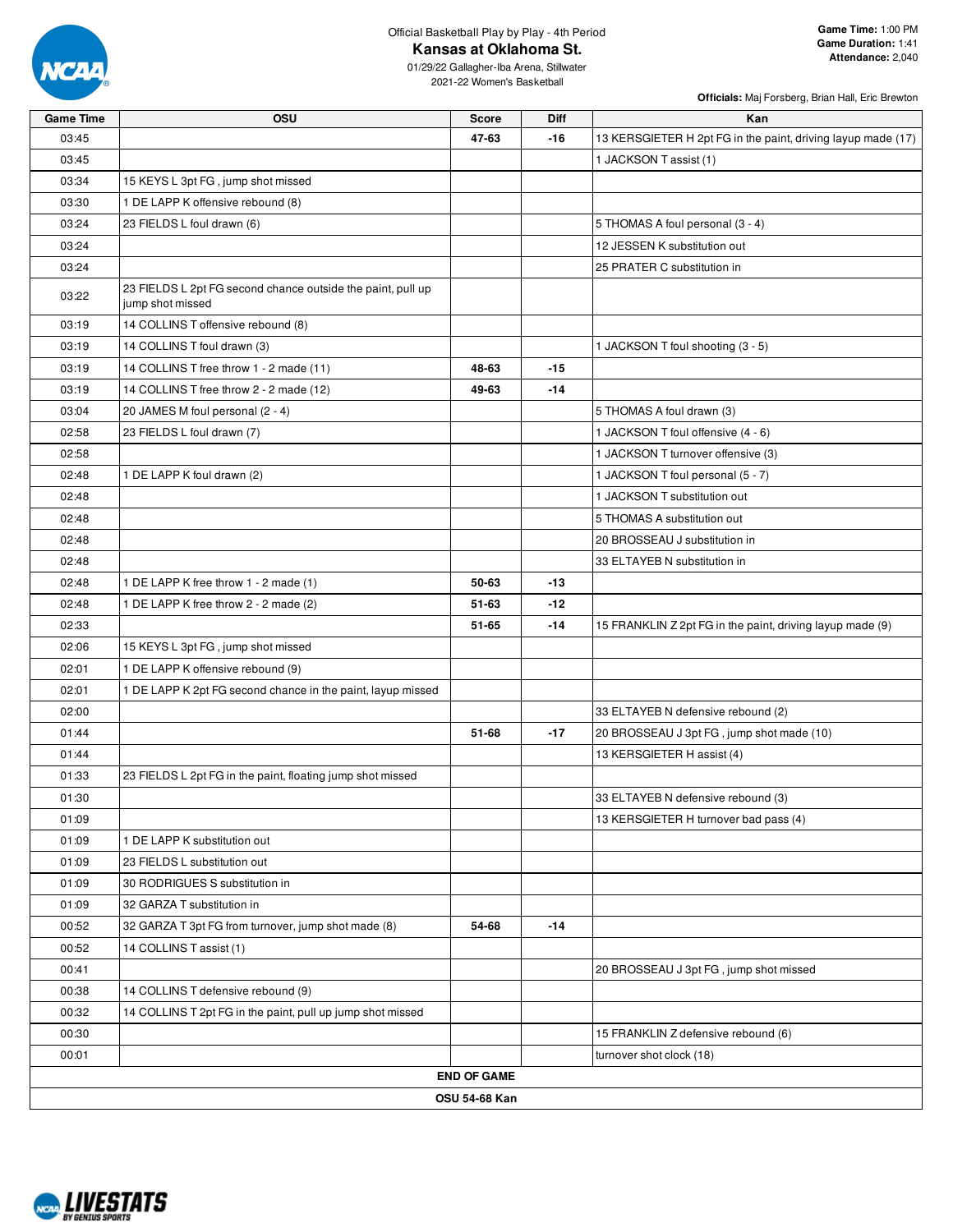

**Kansas - 18**

#### Official Basketball Box Score - 4th Period **Kansas at Oklahoma St.**

01/29/22 Gallagher-Iba Arena, Stillwater 2021-22 Women's Basketball

**Officials:** Maj Forsberg, Brian Hall, Eric Brewton

|               |                        |       | FG       | 3P      | <b>FT</b> |           |              | <b>Rebounds</b> |               | <b>Fouls</b> | ТP | AS       | TO       | <b>ST</b> |              | <b>Blocks</b> | $+/-$ |
|---------------|------------------------|-------|----------|---------|-----------|-----------|--------------|-----------------|---------------|--------------|----|----------|----------|-----------|--------------|---------------|-------|
|               | NO. Name               | Min   | M-A      | M-A     | M-A       | <b>OR</b> | <b>DR</b>    | <b>TOT</b>      | PF            | <b>FD</b>    |    |          |          |           | <b>BS</b>    | BA            |       |
| 12            | F<br>Katrine Jessen    | 05:09 | $0 - 0$  | $0-0$   | $0-0$     | 0         | 0            | $\Omega$        | 0             | 0            | 0  | 0        | 0        | 0         |              | 0             |       |
|               | Taiyanna Jackson<br>C  | 06:18 | $0 - 0$  | $0-0$   | $0 - 0$   | $\Omega$  | $\mathbf{P}$ | $\overline{2}$  | 4             | $\Omega$     | 0  |          | 2        | $\Omega$  | 0            | 0             | 0     |
| 13            | Holly Kersgieter<br>G  | 09:06 | $3-4$    | $2 - 2$ | $0-0$     | $\Omega$  | 4            | 4               | 0             | 0            | 8  |          | 2        | 0         | $\mathbf{0}$ | 0             | 0     |
| 15            | Zakiyah Franklin<br>G  | 07:39 | $1-2$    | $0 - 0$ | $1 - 2$   | $\Omega$  | 2            | $\overline{2}$  | $\Omega$      |              | 3  | $\Omega$ | $\Omega$ | $\Omega$  | 0            | $\Omega$      | 2     |
| 20            | Julie Brosseau<br>G    | 05:09 | $2 - 4$  | $1 - 2$ | $0-0$     | $\Omega$  | $\Omega$     | $\Omega$        | $\Omega$      | 0            | 5  |          |          | 0         | $\Omega$     | O             | -5    |
| 3             | Matea Nikolic          | 01:27 | $0 - 0$  | $0-0$   | $0 - 0$   | $\Omega$  | $\Omega$     | $\Omega$        | $\Omega$      | 0            | 0  | 0        | $\Omega$ | $\Omega$  | 0            | $\Omega$      | $-2$  |
| 5             | Aniya Thomas           | 03:42 | $0 - 1$  | $0-0$   | $1 - 2$   | $\Omega$  | $\Omega$     | $\mathbf{0}$    | $\mathcal{P}$ | 2            |    |          | $\Omega$ | 0         | 0            | 0             | -1    |
| 33            | Nadira Eltayeb         | 03:42 | $0 - 0$  | $0-0$   | $0-0$     | $\Omega$  | $\mathbf{P}$ | $\overline{2}$  |               | 0            | 0  | 0        | $\Omega$ | $\Omega$  | 0            | 0             | -3    |
| 25            | <b>Chandler Prater</b> | 07:48 | 0-0      | $0-0$   | $1-2$     | 0         | $\Omega$     | 0               | 0             |              |    | 0        | 0        | 0         | 0            | 0             | $-7$  |
| Team          |                        |       |          |         |           | 0         | $\Omega$     | $\Omega$        |               |              | 0  |          |          |           |              |               |       |
| <b>Totals</b> |                        |       | $6 - 11$ | $3 - 4$ | $3-6$     | 0         | 10           | 10              | 7             | 4            | 18 | 4        | 6        | 0         |              |               | -3    |

|     | <b>Shooting By Period</b> |          |       |  |  |  |  |  |  |  |
|-----|---------------------------|----------|-------|--|--|--|--|--|--|--|
| ۸th | FG%                       | $6 - 11$ | 54.5% |  |  |  |  |  |  |  |
|     | 3PT%                      | 3-4      | 75.0% |  |  |  |  |  |  |  |
|     | FT%                       | 3-6      | 50%   |  |  |  |  |  |  |  |
|     | <b>GM FG%</b>             | 6-11     | 54.5% |  |  |  |  |  |  |  |
|     | 3PT%                      | $3-4$    | 75.0% |  |  |  |  |  |  |  |
|     | FT%                       | 3-6      | 50.0% |  |  |  |  |  |  |  |

Dead Ball Rebounds: 1, 0

#### **Oklahoma St. - 21**

F 03:02 F 07:57 G 00:00 G 10:00 G 08:51 **NO.** Name Min **FG 3P FT Rebounds Fouls TP AS TO ST**  $\begin{bmatrix} \mathsf{FG} \end{bmatrix}$   $\begin{bmatrix} \mathsf{3P} \end{bmatrix}$   $\begin{bmatrix} \mathsf{FT} \end{bmatrix}$   $\begin{bmatrix} \mathsf{Rebounds} \end{bmatrix}$   $\begin{bmatrix} \mathsf{F} \end{bmatrix}$   $\begin{bmatrix} \mathsf{F} \end{bmatrix}$   $\begin{bmatrix} \mathsf{TP} \end{bmatrix}$   $\begin{bmatrix} \mathsf{AS} \end{bmatrix}$   $\begin{bmatrix} \mathsf{ST} \end{bmatrix}$   $\begin{bmatrix} \mathsf{BlockS} \ \mathsf{BA} \end{bmatrix}$  1 Kassidy De Lapp F 03:02 0-1 0-0 2-2 2 0 2 0 1 2 0 0 0 0 0 0 -2 14 Taylen Collins F | 07:57 | 3-4 | 0-0 | 2-2 | 2 2 4 | 0 1 | 8 | 1 | 0 | 0 | 0 | 0 | 3 3 Micah Dennis 00:00 0-0 0-0 0-0 0 0 0 0 0 0 0 0 0 0 0 0 15 Lexy Keys G | 10:00 | 1-6 | 1-5 | 0-0 | 0 0 0 0 0 1 | 3 | 1 | 0 | 0 | 0 0 | 3 23 Lauren Fields G 08:51 0-4 0-1 0-0 0 2 2 0 2 0 0 0 2 0 1 0 24 Kennedi Jackson 04:22 0-0 0-0 3-4 0 0 0 1 2 3 0 0 0 0 0 0 20 Macie James 07:41 | 0-0 | 0-0 | 0-0 | 1 1 2 | 2 0 | 0 | 2 | 0 | 0 | 0 | 0 | 3 30 Sara Rodrigues 01:09 0-0 0-0 0-0 0 0 0 0 0 0 0 0 0 0 0 3 32 Tori Garza 06:58 2-5 1-4 0-0 0 1 1 1 0 5 0 0 0 0 0 5 Team | 0 1 1 | | 0 | | 0 **Totals** 6-20 2-10 7-8 5 7 12 4 7 21 4 0 2 0 1 3

| Technical Fouls::NONE |  |
|-----------------------|--|
|-----------------------|--|

|     | <b>Shooting By Period</b> |          |       |  |  |  |  |  |  |  |
|-----|---------------------------|----------|-------|--|--|--|--|--|--|--|
| ⊿th | FG%                       | $6 - 20$ | 30.0% |  |  |  |  |  |  |  |
|     | 3PT%                      | $2 - 10$ | 20.0% |  |  |  |  |  |  |  |
|     | FT%                       | 7-8      | 87.5% |  |  |  |  |  |  |  |
|     | GM FG%                    | $6 - 20$ | 30.0% |  |  |  |  |  |  |  |
|     | 3PT%                      | $2 - 10$ | 20.0% |  |  |  |  |  |  |  |
|     | FT%                       | $7 - 8$  | 87.5% |  |  |  |  |  |  |  |

Dead Ball Rebounds: 0, 0

|                                           | Kan   | <b>OSU</b>                                           |                       |   |           |                                 |    |    |       |    |                     |
|-------------------------------------------|-------|------------------------------------------------------|-----------------------|---|-----------|---------------------------------|----|----|-------|----|---------------------|
|                                           |       |                                                      | <b>Points from</b>    |   | Kan   OSU | <b>Period by Period Scoring</b> |    |    |       |    |                     |
| <b>Biggest lead</b>                       |       | $(17 (4^{\text{th}})9.27)$ 0 $(1^{\text{st}})10.00)$ |                       |   |           |                                 |    |    |       |    |                     |
|                                           |       |                                                      | <b>Turnovers</b>      |   | 9         |                                 |    |    |       |    | 1st 2nd 3rd 4th TOT |
| Best Scoring Run $ 5(4^{\text{th}}1.44) $ |       | $4(4^{\text{th}} 2:48)$                              | Paint                 | 6 |           |                                 |    |    |       |    |                     |
| <b>Lead Changes</b>                       |       |                                                      | <b>Second Chancel</b> |   |           | Kan                             | 15 | 13 | 22    | 18 | 68                  |
| Times Tied                                |       |                                                      | <b>Fast Breaks</b>    |   |           | <b>losul</b>                    | 9  |    | 13 21 |    | 54                  |
| Time with Lead                            | 09:45 | 00:00                                                | <b>Bench</b>          | C |           |                                 |    |    |       |    |                     |

**Technical Fouls:**:NONE

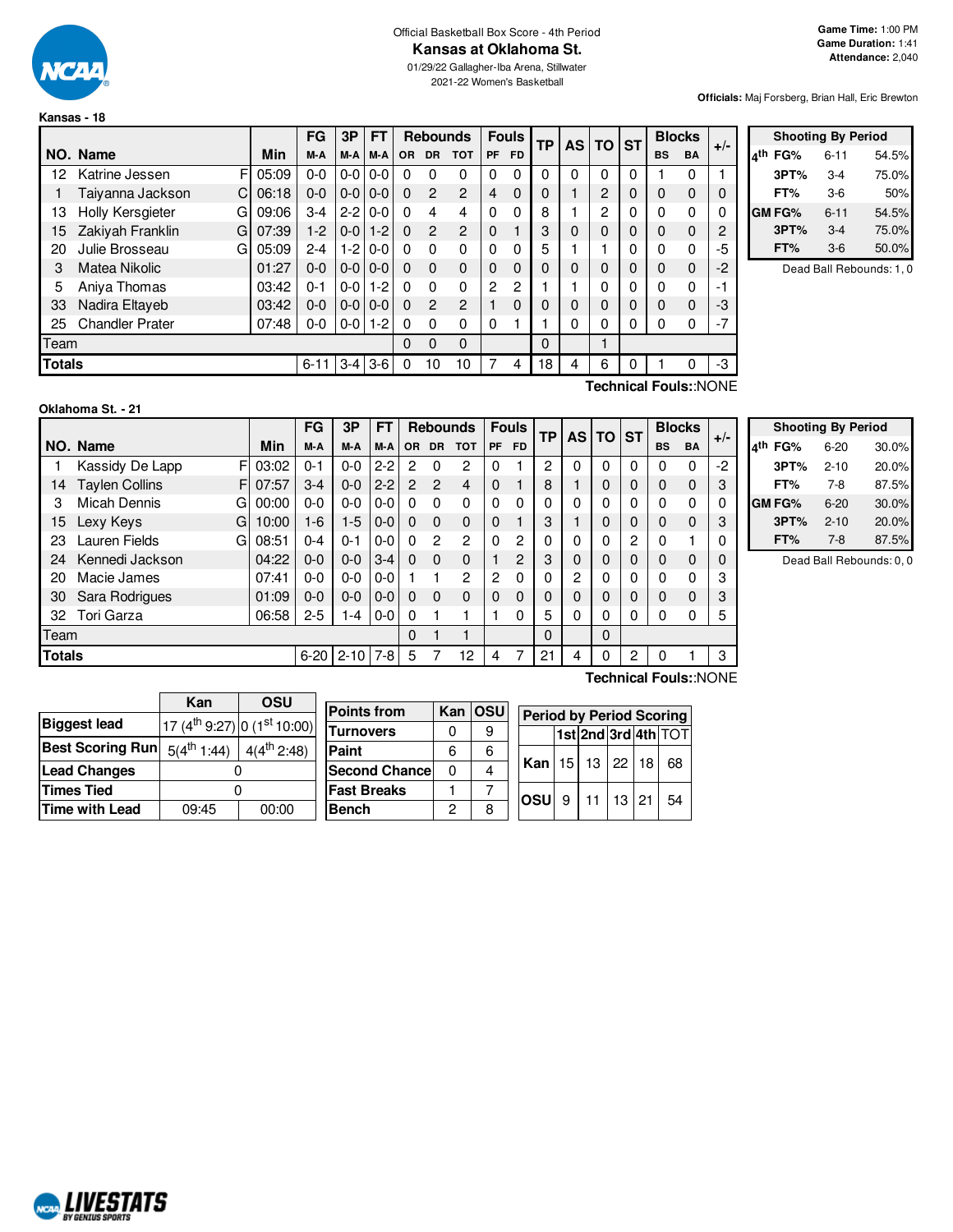

#### Official Basketball Box Score - Second Half **Kansas at Oklahoma St.**

01/29/22 Gallagher-Iba Arena, Stillwater

**Forsberg, Brian Hall, Eric Brewton** 

| Kansas - 40 |  |
|-------------|--|
|             |  |

|        |                        | 2021-22 Women's Basketball<br><b>Officials: Ma</b> |       |           |               |           |          |       |                 |                |              |           |                |                |           |              |               |       |                |
|--------|------------------------|----------------------------------------------------|-------|-----------|---------------|-----------|----------|-------|-----------------|----------------|--------------|-----------|----------------|----------------|-----------|--------------|---------------|-------|----------------|
|        | Kansas - 40            |                                                    |       |           |               |           |          |       |                 |                |              |           |                |                |           |              |               |       |                |
|        |                        |                                                    |       | FG        | 3P            | <b>FT</b> |          |       | <b>Rebounds</b> |                | <b>Fouls</b> | <b>TP</b> |                | AS TO          | <b>ST</b> |              | <b>Blocks</b> | $+/-$ |                |
|        | NO. Name               |                                                    | Min   | M-A       | M-A           | M-A       |          | OR DR | <b>TOT</b>      | PF             | <b>FD</b>    |           |                |                |           | <b>BS</b>    | <b>BA</b>     |       | 3              |
| 12     | Katrine Jessen         | F                                                  | 12:40 | $2 - 2$   | $0-0$         | $0 - 1$   | 0        | 2     | 2               | 0              |              | 4         | $\Omega$       | $\Omega$       | 0         | 2            | 0             | 8     |                |
|        | Taiyanna Jackson       | C.                                                 | 14:38 | $0 - 1$   | $0-0$         | $0 - 0$   | $\Omega$ | 3     | 3               | $\overline{4}$ |              | 0         |                | $\overline{2}$ | $\Omega$  | $\Omega$     | $\mathbf 0$   |       |                |
| 13     | Holly Kersgieter       | G                                                  | 17:11 | $3 - 7$   | $2 - 312 - 2$ |           |          | 8     | 9               |                |              | 10        | $\overline{c}$ | 3              | 0         | $\Omega$     | 0             | 9     | 4 <sup>1</sup> |
| 15     | Zakiyah Franklin       | GI                                                 | 15:59 | $3-4$     | $1 - 1$       | $1 - 2$   | $\Omega$ | 3     | 3               | 0              |              | 8         |                | 3              | 0         | 0            | $\mathbf 0$   | 11    |                |
| 20     | Julie Brosseau         | GI                                                 | 12:25 | $4-6$     | $2 - 3$       | $0-0$     | $\Omega$ |       | 1               | $\Omega$       | $\Omega$     | 10        | $\overline{2}$ |                | 0         | 0            | 0             | 2     |                |
| 5      | Aniya Thomas           |                                                    | 05:37 | $1-2$     | $0-0$         | $1 - 2$   | $\Omega$ | 3     | 3               | $\overline{c}$ | 2            | 3         |                | 2              | 0         | 0            | $\mathbf 0$   | $-1$  | G              |
| 25     | <b>Chandler Prater</b> |                                                    | 12:12 | $2 - 4$   | $0-0$         | $1-2$     |          | 0     | 1               |                |              | 5         | 0              | O              | 0         | 0            | 0             | -5    |                |
| 3      | Matea Nikolic          |                                                    | 03:56 | $0 - 1$   | $0 - 1$       | $0 - 0$   |          |       | $\overline{c}$  | 0              | $\mathbf 0$  | 0         | 0              |                | 0         | $\mathbf{0}$ | $\mathbf 0$   |       |                |
| 33     | Nadira Eltayeb         |                                                    | 05:22 | $0 - 0$   | $0-0$         | $0-0$     | $\Omega$ | 2     | 2               |                | $\Omega$     | 0         | $\Omega$       | 0              | 0         | $\Omega$     | 0             | -1    |                |
| Team   |                        |                                                    |       |           |               |           |          | 0     |                 |                |              | 0         |                |                |           |              |               |       |                |
| Totals |                        |                                                    |       | $15 - 27$ | $5-8$         | l 5-9     | 4        | 23    | 27              | 9              |              | 40        |                | 13             | 0         | 2            | 0             | 6     |                |

|     |        | <b>Shooting By Period</b> |                          |
|-----|--------|---------------------------|--------------------------|
| لrd | FG%    | $9 - 16$                  | 56.3%                    |
|     | 3PT%   | $2 - 4$                   | 50.0%                    |
|     | FT%    | $2-3$                     | 66.7%                    |
|     | FG%    | $6 - 11$                  | 54.5%                    |
|     | 3PT%   | $3-4$                     | 75.0%                    |
|     | FT%    | $3-6$                     | 50%                      |
|     | GM FG% | 15-27                     | 55.6%                    |
|     | 3PT%   | $5-8$                     | 62.5%                    |
|     | FT%    | $5-9$                     | 55.6%                    |
|     |        |                           | Dead Ball Rebounds: 1, 0 |

**Oklahoma St. - 34**

**Technical Fouls:**:NONE

|               |                            |       | FG        | 3P      | <b>FT</b>    |                 | <b>Rebounds</b><br>OR DR TOT |             |           | <b>Fouls</b> | <b>TP</b> |          | <b>AS TO</b> | <b>ST</b> | <b>Blocks</b> |           | $+/-$ |
|---------------|----------------------------|-------|-----------|---------|--------------|-----------------|------------------------------|-------------|-----------|--------------|-----------|----------|--------------|-----------|---------------|-----------|-------|
|               | NO. Name                   | Min   | M-A       | M-A     | M-A          |                 |                              |             | <b>PF</b> | <b>FD</b>    |           |          |              |           | <b>BS</b>     | <b>BA</b> |       |
|               | F<br>Kassidy De Lapp       | 08:46 | $0 - 5$   | $0 - 0$ | $2 - 2$      | 5               |                              | 6           | 2         |              | 2         | 0        | $\Omega$     | 0         | 0             | $\Omega$  | $-12$ |
| 14            | <b>Taylen Collins</b><br>F | 17:57 | $4 - 8$   | $0 - 0$ | $4 - 4$      | 4               | 3                            | 7           |           | 2            | 12        |          |              | 2         | 0             | $\Omega$  | $-6$  |
| 3             | <b>Micah Dennis</b><br>GI  | 02:19 | $0 - 2$   | $0 - 0$ | $0 - 0$      | $\Omega$        | $\Omega$                     | 0           | 0         | 0            | 0         | 0        | 0            | 0         | 0             | $\Omega$  | $-2$  |
| 15            | Lexy Keys<br>G             | 18:16 | $1 - 7$   | $1-5$   | $0 - 0$      | $\Omega$        | $\overline{c}$               | 2           | 0         |              | 3         |          | $\mathbf 0$  |           | 0             | $\Omega$  | 2     |
| 23            | <b>Lauren Fields</b><br>G  | 18:51 | $1 - 11$  | $0 - 4$ | $2 - 2$      |                 | 2                            | 3           | 0         | 3            | 4         | 0        | $\mathbf 0$  | 3         | $\Omega$      |           | -9    |
| 11            | N'Yah Boyd                 | 02:36 | $0 - 1$   | $0 - 0$ | $0 - 0$      | $\Omega$        | $\Omega$                     | 0           | 0         | $\Omega$     | 0         | $\Omega$ | 0            |           | 0             | $\Omega$  | -6    |
| 20            | Macie James                | 11:05 | $1 - 1$   | $0 - 0$ | $0 - 0$      |                 |                              | 2           | 2         | 0            | 2         | 2        | 0            | 0         | $\Omega$      | $\Omega$  | -5    |
| 25            | Abbie Winchester           | 02:36 | $0 - 0$   | $0 - 0$ | $0 - 0$      | $\Omega$        | $\Omega$                     | $\mathbf 0$ | 0         | $\Omega$     | 0         | $\Omega$ | 0            | 0         | 0             | $\Omega$  |       |
| 32            | Tori Garza                 | 12:03 | $3 - 10$  | $2 - 7$ | $0 - 0$      | $\Omega$        |                              |             |           | 0            | 8         | $\Omega$ | 0            | 0         | $\Omega$      |           | 4     |
| 24            | Kennedi Jackson            | 04:22 | $0-0$     | $0 - 0$ | $3 - 4$      | $\Omega$        | $\Omega$                     | 0           |           | 2            | 3         | $\Omega$ | 0            | $\Omega$  | $\Omega$      | $\Omega$  | 0     |
| 30            | Sara Rodrigues             | 01:09 | $0-0$     | $0 - 0$ | $0 - 0$      | $\Omega$        | $\Omega$                     | 0           | 0         | 0            | 0         | 0        | 0            | 0         | 0             | $\Omega$  | 3     |
| Team          |                            |       |           |         |              |                 |                              | 2           |           |              | 0         |          | $\Omega$     |           |               |           |       |
| <b>Totals</b> |                            |       | $10 - 45$ |         | $3-16$ 11-12 | 12 <sup>°</sup> |                              | 23          | 7         | 9            | 34        | 4        |              | 7         | $\Omega$      | 2         | -6    |

|            |        | <b>Shooting By Period</b> |       |
|------------|--------|---------------------------|-------|
| <b>ord</b> | FG%    | 4-25                      | 16.0% |
|            | 3PT%   | $1 - 6$                   | 16.7% |
|            | FT%    | $4-4$                     | 100%  |
|            | FG%    | $6 - 20$                  | 30.0% |
|            | 3PT%   | $2 - 10$                  | 20.0% |
|            | FT%    | $7-8$                     | 87.5% |
|            | GM FG% | $10 - 45$                 | 22.2% |
|            | 3PT%   | $3 - 16$                  | 18.8% |
|            | FT%    | $11 - 12$                 | 91.7% |

Dead Ball Rebounds: 1, 0

|                                                 | Kan                                | OSU             |                      |    |         |                                 |                 |                 |           |    |                         |
|-------------------------------------------------|------------------------------------|-----------------|----------------------|----|---------|---------------------------------|-----------------|-----------------|-----------|----|-------------------------|
|                                                 |                                    |                 | <b>Points from</b>   |    | Kan OSU | <b>Period by Period Scoring</b> |                 |                 |           |    |                         |
| <b>Biggest lead</b>                             | $(19 (3rd 1:40)   0 (1st 10:00)  $ |                 | <b>Turnovers</b>     | 0  | 13      |                                 |                 |                 |           |    | $ 1st 2nd 3rd 4th $ TOT |
| Best Scoring Run $\mid$ 8(3 <sup>rd</sup> 5:14) |                                    | $5(4^{th}9:45)$ | Paint                | 18 | 12      |                                 |                 |                 |           |    |                         |
| <b>Lead Changes</b>                             |                                    |                 | <b>Second Chance</b> |    | 6       | Kan                             | 15 <sub>l</sub> | 13 <sup>1</sup> | 122       | 18 | 68                      |
| Times Tied                                      |                                    |                 | <b>Fast Breaks</b>   | 3  |         |                                 |                 | 11              | $13 \ 21$ |    |                         |
| Time with Lead                                  | 19:52                              | 00:00           | <b>Bench</b>         | 8  | 13      | <b>losul</b>                    | 9               |                 |           |    | 54                      |
|                                                 |                                    |                 |                      |    |         |                                 |                 |                 |           |    |                         |

**Technical Fouls:**:NONE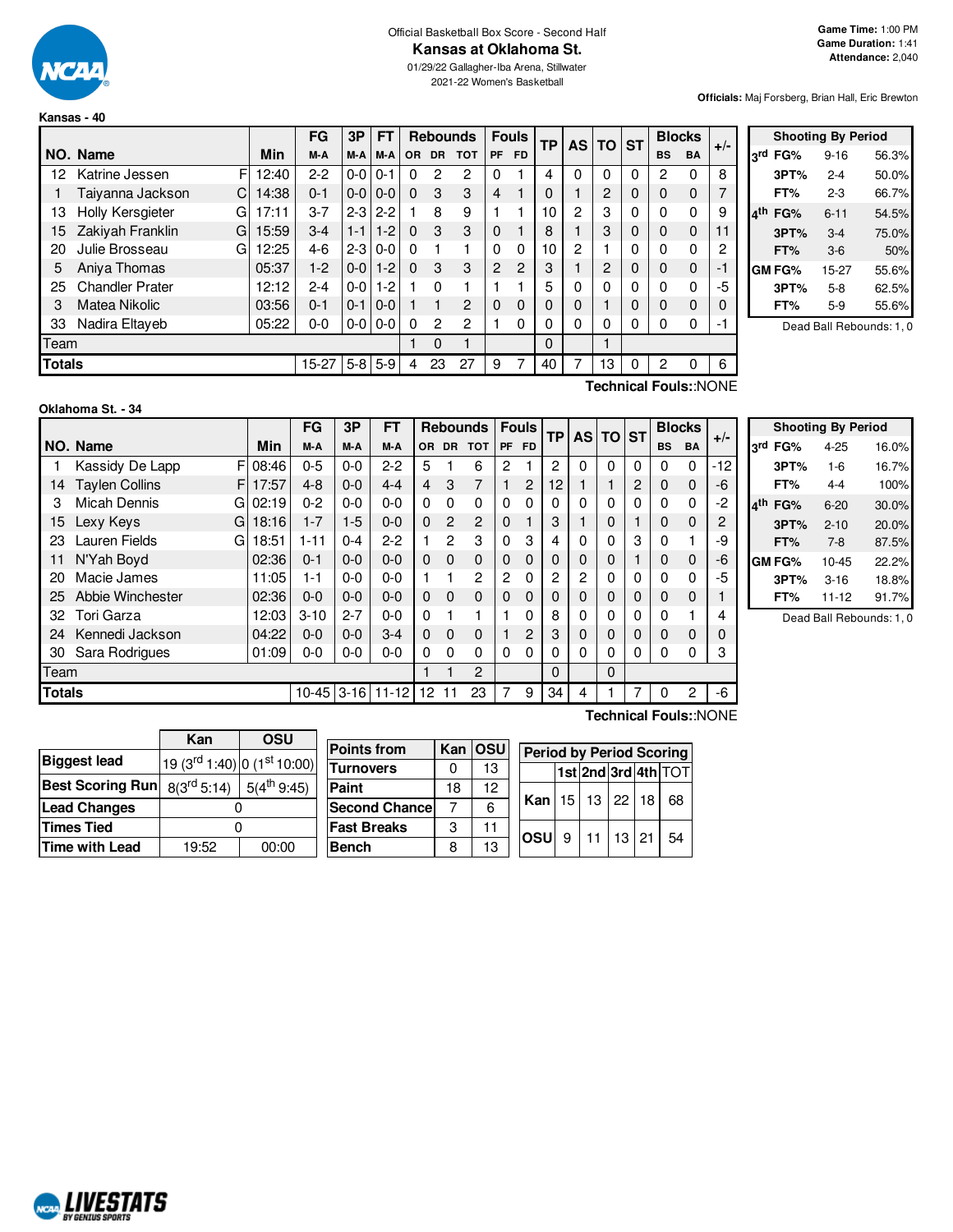

{ Players => 0, 1, 2, 3, 5, 11, 14, 15, 20, 22, 23, 24, 25, 30, 32, 35; } FG Types => All; Results => All;

{ Players => 0, 1, 3, 4, 5, 10, 11, 12, 13, 14, 15, 20, 25, 33, 45; } FG  $Types = > All; Results => All;$ 



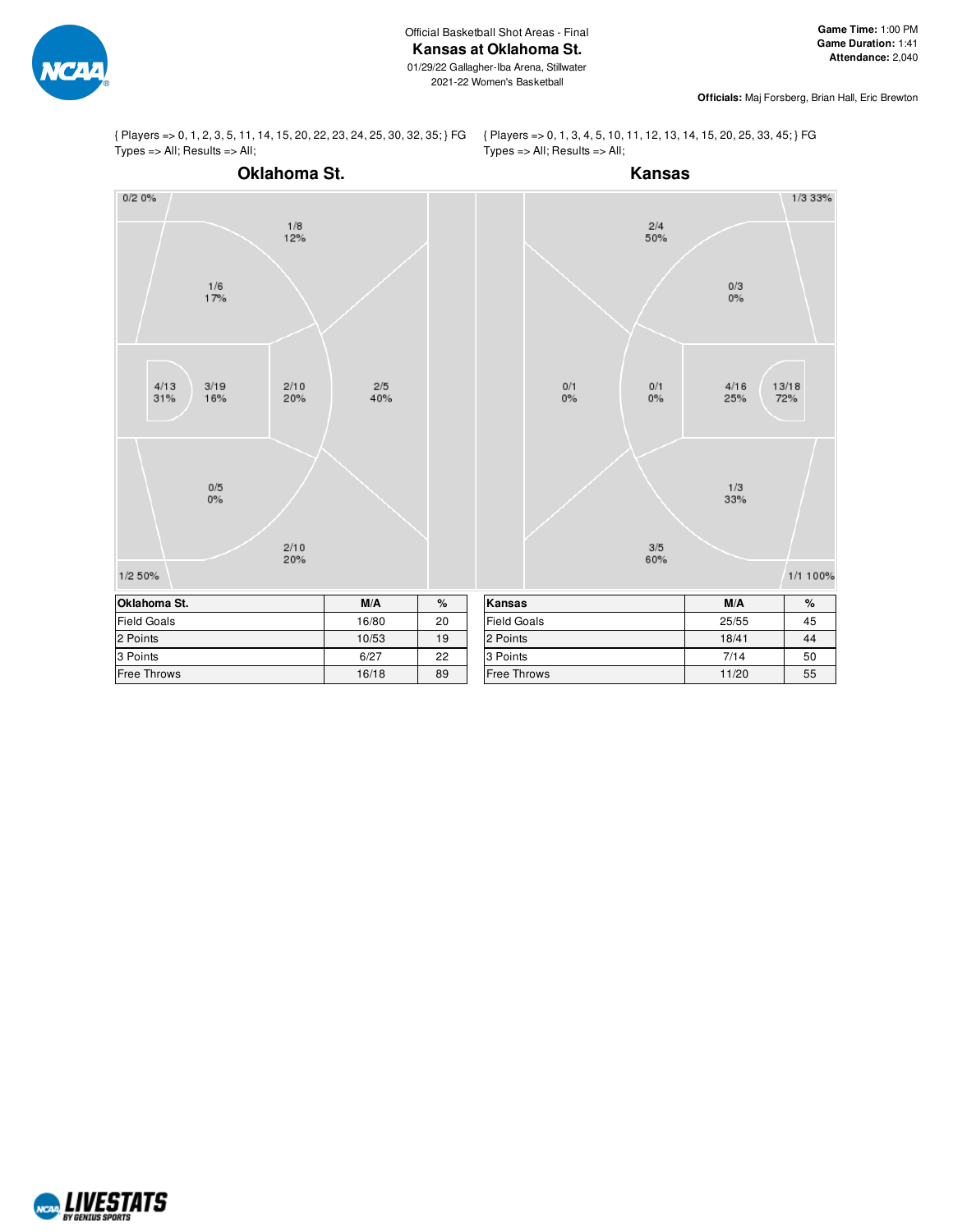

2021-22 Women's Basketball

**Officials:** Maj Forsberg, Brian Hall, Eric Brewton

## **Kansas**

| <b>No</b> | <b>Name</b>            |       | <b>Mins</b> |           | <b>Score</b> |                          | <b>Points Diff</b> |      | Points per Min |    | <b>Assists</b> |    | <b>Rebounds</b> |                | <b>Steals</b>  |    | <b>Turnovers</b> |
|-----------|------------------------|-------|-------------|-----------|--------------|--------------------------|--------------------|------|----------------|----|----------------|----|-----------------|----------------|----------------|----|------------------|
|           |                        | On    | Off         | On        | Off          | On                       | Off                | On   | Off            | On | Off            | On | Off             | On             | Off            | On | Off              |
|           | Taiyanna Jackson       | 29:37 | 10:23       | $54 - 43$ | 14 - 11      | 11                       | 3                  | .82  | 1.35           | 9  |                | 38 | 14              |                | $\overline{2}$ | 13 |                  |
| 3         | Matea Nikolic          | 13:17 | 26:43       | $26 - 20$ | $42 - 34$    | 6                        | 8                  | 1.96 | 1.57           | 6  |                | 15 | 37              |                | $\overline{c}$ |    | 14               |
| 4         | Mia Vuksic             | 03:38 | 36:22       | $2 - 5$   | 66 - 49      | -3                       | 17                 | 0.55 | 1.81           |    | 12             |    | 48              |                | 2              |    | 18               |
| 5         | Aniya Thomas           | 15:38 | 24:22       | $27 - 19$ | $41 - 35$    | 8                        | 6                  | 1.73 | 1.68           |    | 6              | 18 | 34              | $\overline{2}$ |                | 6  | 12               |
| 12        | Katrine Jessen         | 23:19 | 16:41       | $37 - 27$ | $31 - 27$    | 10                       |                    | .59  | 1.86           | 6  |                | 34 | 18              | 2              |                |    |                  |
| 13        | Holly Kersgieter       | 30:24 | 09:36       | $50 - 37$ | $18 - 17$    | 13                       |                    | 1.64 | 1.88           | 11 | 2              | 38 | 14              | $\overline{2}$ |                | 13 |                  |
| 15        | Zakiyah Franklin       | 31:53 | 08:07       | $52 - 36$ | $16 - 18$    | 16                       | -2                 | . 63 | 1.97           | 10 | З              | 44 | 8               | $\overline{2}$ |                | 15 |                  |
| 20        | Julie Brosseau         | 22:52 | 17:08       | $45 - 38$ | $23 - 16$    | $\overline{\phantom{0}}$ |                    | 1.97 | 1.34           | 6  |                | 28 | 24              |                | $\overline{2}$ |    |                  |
| 25        | <b>Chandler Prater</b> | 18:59 | 21:01       | $33 - 34$ | $35 - 20$    | -1                       | 15                 | 1.74 | 1.67           |    | 8              | 27 | 25              |                | $\overline{c}$ | 12 |                  |
| 33        | Nadira Eltayeb         | 10:23 | 29:37       | 14 - 11   | $54 - 43$    | 3                        |                    | .35  | 1.82           | 4  | 9              | 14 | 38              | 2              |                |    | 13               |

#### **Oklahoma St.**

| <b>No</b> | Name                  |       | <b>Mins</b> |           | <b>Score</b> |       | <b>Points Diff</b> |      | Points per Min |                | <b>Assists</b> |    | <b>Rebounds</b> |                | <b>Steals</b> |    | <b>Turnovers</b> |
|-----------|-----------------------|-------|-------------|-----------|--------------|-------|--------------------|------|----------------|----------------|----------------|----|-----------------|----------------|---------------|----|------------------|
|           |                       | On    | Off         | On        | Off          | On    | Off                | On   | Off            | On             | Off            | On | Off             | On             | Off           | On | Off              |
|           | Kassidy De Lapp       | 23:03 | 16:57       | $24 - 41$ | $30 - 27$    | $-17$ | 3                  | .04  | 1.77           |                | 4              | 30 | 17              | 4              | 5             |    | 2                |
| 3         | <b>Micah Dennis</b>   | 14:35 | 25:25       | $12 - 22$ | $42 - 46$    | $-10$ | $-4$               | 0.82 | 1.65           | $\overline{2}$ | 6              | 19 | 28              | $\overline{2}$ |               | 3  | 3                |
| 11        | N'Yah Boyd            | 10:20 | 29:40       | $12 - 18$ | $42 - 50$    | -6    | -8                 | 1.16 | 1.42           | $\overline{2}$ | 6              | 13 | 34              | 2              |               | 3  | 3                |
| 14        | <b>Taylen Collins</b> | 31:25 | 08:35       | $42 - 54$ | $12 - 14$    | $-12$ | $-2$               | 1.34 | 1.40           | 6              | 2              | 35 | 12              | 8              |               | 5  |                  |
| 15        | Lexy Keys             | 37:28 | 02:32       | $54 - 57$ | $0 - 11$     | -3    | $-11$              | .44  | 0.00           | 8              |                | 44 | 3               | 9              |               | 6  | $\Omega$         |
| 20        | Macie James           | 18:53 | 21:07       | $25 - 38$ | $29 - 30$    | $-13$ | $-1$               | 1.32 | 1.37           | 5              | 3              | 20 | 27              | $\overline{2}$ |               | 3  | 3                |
| 23        | Lauren Fields         | 36:18 | 03:42       | $46 - 64$ | $8 - 4$      | $-18$ | 4                  | .27  | 2.16           | 6              | $\overline{2}$ | 42 | 5               | 9              |               | 6  | $\Omega$         |
| 24        | Kennedi Jackson       | 04:22 | 35:38       | $5 - 5$   | $49 - 63$    | 0     | $-14$              | 1.15 | 1.38           |                | 8              | 8  | 39              |                | 8             |    | 6                |
| 25        | Abbie Winchester      | 07:51 | 32:09       | $18 - 17$ | $36 - 51$    |       | $-15$              | 2.29 | 1.12           | $\overline{2}$ | 6              |    | 40              | 3              | 6             |    | 6                |
| 30        | Sara Rodrigues        | 01:09 | 38:51       | $3 - 0$   | $51 - 68$    | 3     | $-17$              | 2.61 | 1.31           |                |                |    | 46              | $\Omega$       | 9             |    | 6                |
| 32        | Tori Garza            | 14:36 | 25:24       | $29 - 24$ | $25 - 44$    | 5     | $-19$              | .99  | 0.98           |                | 4              | 16 | 31              | 5              |               |    | 6                |

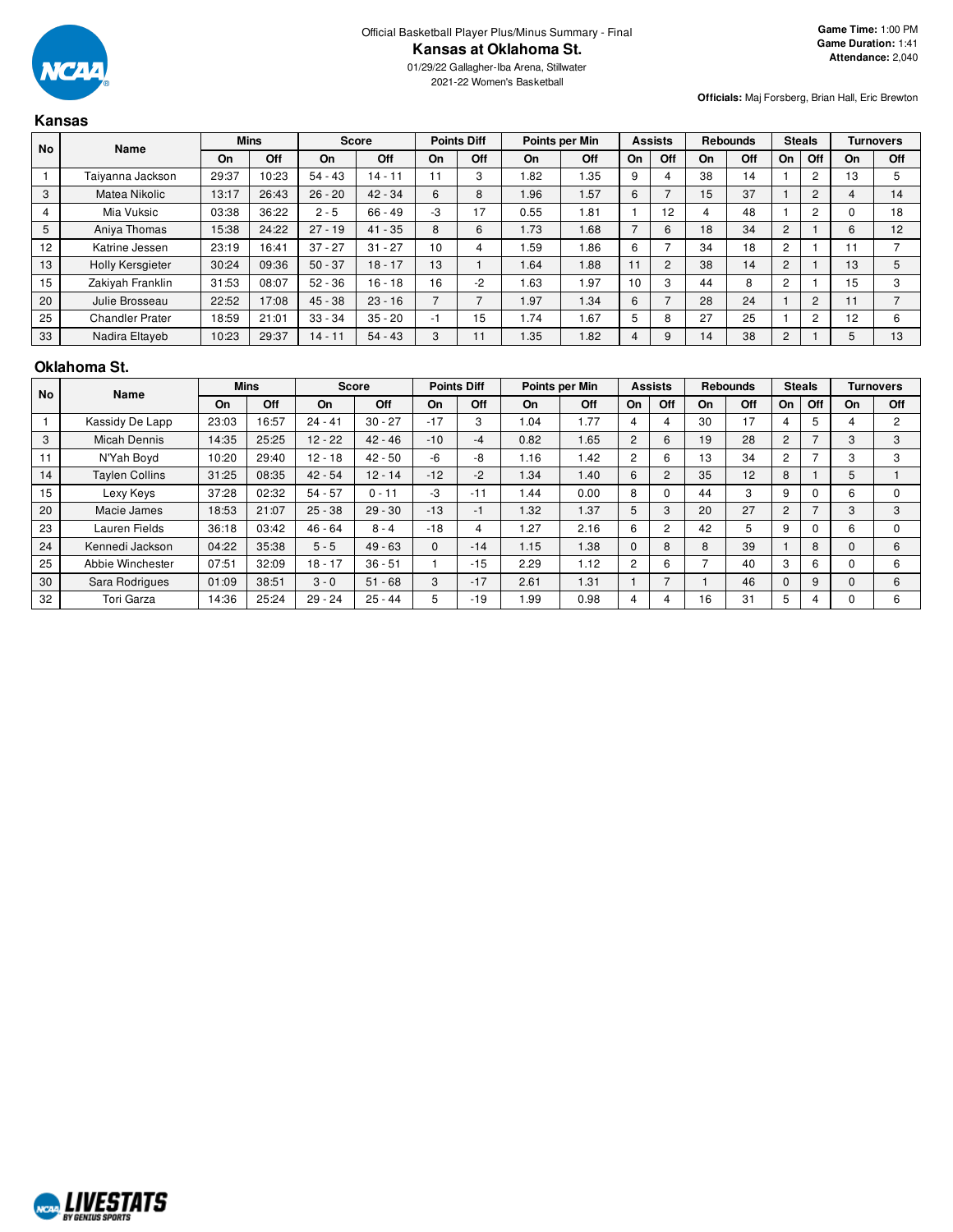

**Officials:** Maj Forsberg, Brian Hall, Eric Brewton

# Players => 0, 1, 3, 4, 5, 10, 11, 12, 13, 14, 15, 20, 25, 33, 45FG Types=>AllResults=>All









| Kansas             | M/A   | $\%$ | Kansas                   | M/A       | %  |
|--------------------|-------|------|--------------------------|-----------|----|
| Field Goals        | 25/55 | 45   | Points in the Paint      | 34(17/34) | 50 |
| 2 Points           | 18/41 | 44   | <b>Fast Break Points</b> | 10(6/7)   | 86 |
| 3 Points           | 7/14  | 50   | Second Chance Points     | 12(7/9)   | 78 |
| <b>Free Throws</b> | 11/20 | 55   | <b>Effective FG%</b>     | 52        |    |

N - Player Number

**O** Made

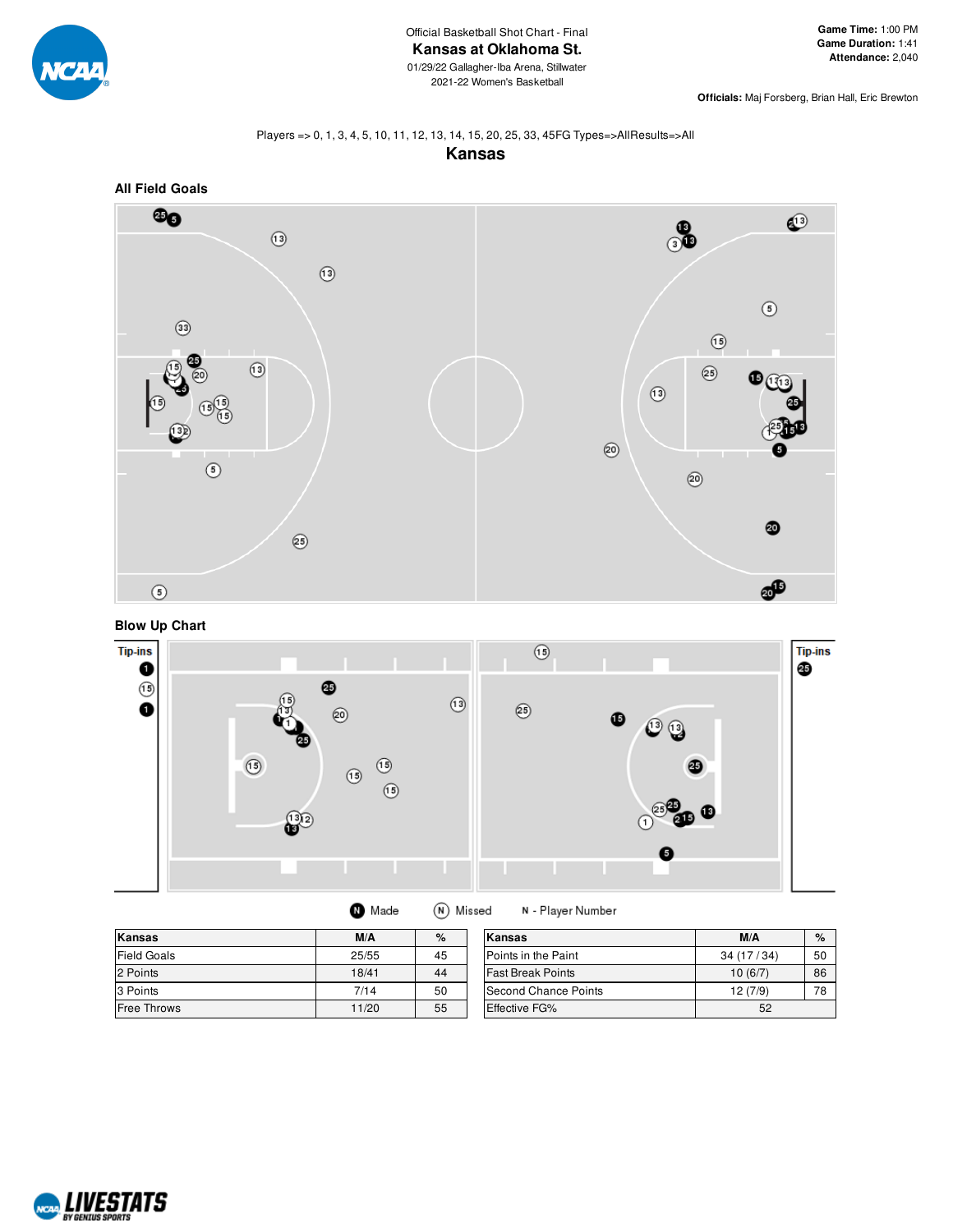

**Officials:** Maj Forsberg, Brian Hall, Eric Brewton

#### Players => 0, 1, 2, 3, 5, 11, 14, 15, 20, 22, 23, 24, 25, 30, 32, 35FG Types=>AllResults=>All









| Made | (N) Missed |
|------|------------|
|------|------------|

N - Player Number

| Oklahoma St.       | M/A   | $\%$ | <b>Oklahoma St.</b>         | M/A       | $\%$ |
|--------------------|-------|------|-----------------------------|-----------|------|
| <b>Field Goals</b> | 16/80 | 20   | Points in the Paint         | 14(7/32)  | 22   |
| 2 Points           | 10/53 | 19   | <b>Fast Break Points</b>    | 13(6/6)   | 100  |
| 3 Points           | 6/27  | 22   | <b>Second Chance Points</b> | 11 (7/21) | 33   |
| <b>Free Throws</b> | 16/18 | 89   | <b>Effective FG%</b>        | 24        |      |

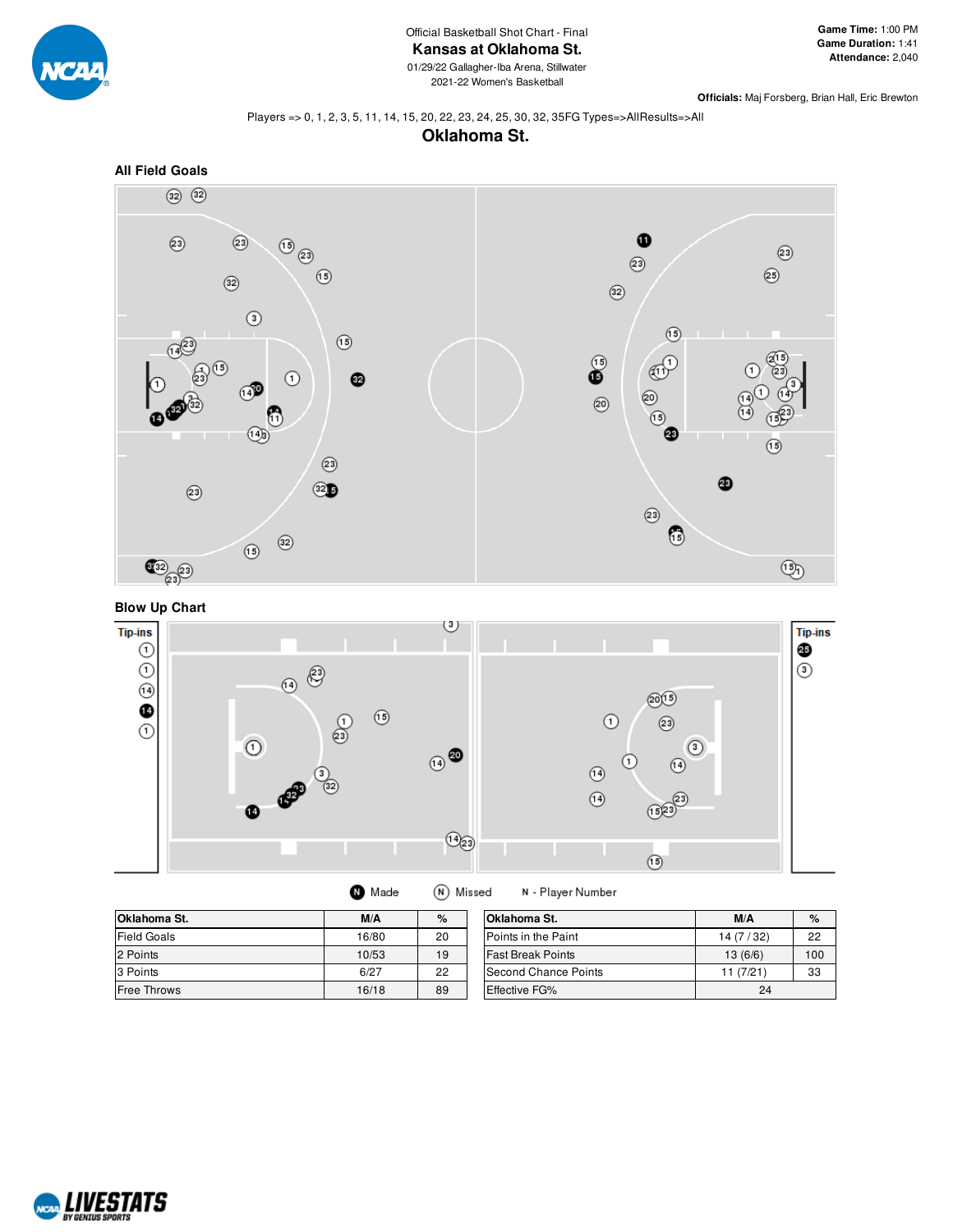

2021-22 Women's Basketball

**Officials:** Maj Forsberg, Brian Hall, Eric Brewton

#### **Kansas**

| Lineup                                                                                       | Quarter<br>On  | <b>Time</b><br><b>On</b> | Quarter<br>Off        | <b>Time</b><br>Off | Time on<br>Court | <b>Score</b> | <b>Score</b><br><b>Diff</b> |                      |              |                | <b>Reb</b> StIITovIAss | <b>PPP</b> |
|----------------------------------------------------------------------------------------------|----------------|--------------------------|-----------------------|--------------------|------------------|--------------|-----------------------------|----------------------|--------------|----------------|------------------------|------------|
| 1- Jackson T/ 12- Jessen K/ 13- Kersgieter H/ 15- Franklin Z/ 20-<br>Brosseau J/             | $\overline{1}$ | 10:00                    | $\mathbf{1}$          | 06:20              | 03:40            | $5-4$        | $\mathbf{1}$                | 6                    | $\Omega$     | $\overline{2}$ | $\mathbf 0$            | 0.8681     |
| 1- Jackson T/5- Thomas A/12- Jessen K/13- Kersgieter H/15- Franklin<br>7/                    | $\mathbf{1}$   | 06:20                    | $\mathbf{1}$          | 06:16              | 00:04            | $0-0$        | $\Omega$                    | $\Omega$             | $\Omega$     | $\Omega$       | $\Omega$               | 0.0000     |
| 5- Thomas A/ 12- Jessen K/ 13- Kersgieter H/ 15- Franklin Z/ 33- Eltayeb<br>N/               | $\overline{1}$ | 06:16                    | $\mathbf{1}$          | 04:06              | 02:10            | $2 - 0$      | $\overline{c}$              | 3                    |              | 1              | 1                      | 0.5000     |
| 3- Nikolic M/5- Thomas A/20- Brosseau J/25- Prater C/33- Eltayeb N/                          | $\mathbf{1}$   | 04:06                    | $\mathbf{1}$          | 02:49              | 01:17            | $2 - 0$      | $\overline{c}$              | $\overline{2}$       | $\mathbf{1}$ | $\mathbf{1}$   | $\mathbf{1}$           | 0.5155     |
| 1- Jackson T/3- Nikolic M/5- Thomas A/20- Brosseau J/25- Prater C/                           | $\mathbf{1}$   | 02:49                    | $\overline{2}$        | 10:00              | 02:49            | $6-5$        | $\mathbf{1}$                | 3                    | $\mathbf 0$  | $\mathbf 0$    | $\mathbf{1}$           | 1.3514     |
| 4- Vuksic M/ 12- Jessen K/ 13- Kersgieter H/ 15- Franklin Z/ 33- Eltayeb<br>N/               | $\overline{c}$ | 10:00                    | $\mathbf{2}^{\prime}$ | 08:26              | 01:34            | $0-0$        | $\mathbf 0$                 | $\mathbf{2}^{\circ}$ | $\mathbf 0$  | $\mathbf 0$    | $\Omega$               | 0.0000     |
| 1- Jackson T/4- Vuksic M/12- Jessen K/13- Kersgieter H/15- Franklin<br>7/                    | $\overline{c}$ | 08:26                    | $\overline{2}$        | 06:22              | 02:04            | $2 - 5$      | -3                          | $\overline{2}$       | 1            | $\mathbf 0$    | 1                      | 0.5000     |
| Jackson T/12- Jessen K/15- Franklin Z/20- Brosseau J/25- Prater C/                           | $\overline{c}$ | 06:22                    | $\overline{2}$        | 05:15              | 01:07            | $2 - 0$      | $\overline{2}$              | $\overline{c}$       | $\mathbf 0$  | $\Omega$       | $\Omega$               | 2.0000     |
| - Jackson T/3- Nikolic M/15- Franklin Z/20- Brosseau J/25- Prater C/                         | $\overline{c}$ | 05:15                    | $\overline{c}$        | 03:41              | 01:34            | $3 - 4$      | $-1$                        | $\overline{c}$       | $\mathbf 0$  | 1              | $\mathbf 0$            | 1.0417     |
| 1- Jackson T/3- Nikolic M/5- Thomas A/13- Kersgieter H/15- Franklin<br>7/                    | $\overline{c}$ | 03:41                    | 3                     | 10:00              | 03:41            | $6 - 2$      | $\overline{4}$              | 3                    | $\mathbf{0}$ | $\Omega$       | $\overline{2}$         | 1.2295     |
| 1- Jackson T/ 12- Jessen K/ 13- Kersgieter H/ 15- Franklin Z/ 20-<br>Brosseau J/             | 3              | 10:00                    | 3                     | 04:24              | 05:36            | $14 - 7$     | $\overline{7}$              | $\overline{7}$       | $\Omega$     | 3              | $\overline{2}$         | 1.3410     |
| 1- Jackson T/5- Thomas A/12- Jessen K/15- Franklin Z/25- Prater C/                           | 3              | 04:24                    | 3                     | 02:29              | 01:55            | $4 - 4$      | $\Omega$                    | 5                    | $\mathbf 0$  | 3              | $\Omega$               | 0.8000     |
| 3- Nikolic M/ 13- Kersgieter H/ 15- Franklin Z/ 25- Prater C/ 33- Eltayeb<br>N/              | 3              | 02:29                    | 3                     | 01:40              | 00:49            | $2 - 0$      | $\overline{2}$              | $\overline{2}$       | $\Omega$     | $\Omega$       | $\mathbf{1}$           | 2.0000     |
| 3- Nikolic M/ 13- Kersgieter H/ 20- Brosseau J/ 25- Prater C/ 33- Eltayeb                    | 3              | 01:40                    | 3                     | 00:49              | 00:51            | $2 - 2$      | $\Omega$                    | $\overline{2}$       | $\mathbf{0}$ | 1              | $\Omega$               | 0.6944     |
| 1- Jackson T/3- Nikolic M/13- Kersgieter H/20- Brosseau J/25- Prater<br>C/                   | 3              | 00:49                    | 4                     | 08:33              | 02:16            | $5 - 7$      | $-2$                        | $\mathbf{1}$         | $\mathbf 0$  | 1              | $\mathbf{1}$           | 1.2500     |
| 1- Jackson T/ 12- Jessen K/ 13- Kersgieter H/ 15- Franklin Z/ 25- Prater<br>C/               | $\overline{4}$ | 08:33                    | 4                     | 06:30              | 02:03            | $1 - 1$      | $\Omega$                    | 5                    | $\mathbf 0$  | $\overline{2}$ | $\Omega$               | 0.2049     |
| 5- Thomas A/ 12- Jessen K/ 20- Brosseau J/ 25- Prater C/ 33- Eltayeb N/                      | $\overline{4}$ | 06:30                    | $\overline{4}$        | 05:36              | 00:54            | $1 - 4$      | -3                          | $\mathbf 0$          | $\Omega$     | $\Omega$       | $\Omega$               | 0.5319     |
| 1- Jackson T/5- Thomas A/12- Jessen K/13- Kersgieter H/15- Franklin<br>7/                    | $\overline{4}$ | 05:36                    | $\overline{4}$        | 03:24              | 02:12            | $6 - 2$      | $\overline{4}$              | $\mathbf{2}$         | $\Omega$     | $\Omega$       | $\overline{2}$         | 1.5464     |
| 1- Jackson T/5- Thomas A/13- Kersgieter H/15- Franklin Z/25- Prater<br>C/                    | $\overline{4}$ | 03:24                    | 4                     | 02:48              | 00:36            | $0 - 2$      | $-2$                        | $\mathbf 0$          | $\mathbf 0$  | 1              | $\mathbf 0$            | 0.0000     |
| 13- Kersgieter H/ 15- Franklin Z/ 20- Brosseau J/ 25- Prater C/ 33-<br>Eltayeb <sub>N/</sub> | 4              | 02:48                    | 4                     | 00:00              | 02:48            | $5-5$        | $\Omega$                    | 3                    | $\mathbf 0$  | 2              | $\mathbf{1}$           | 1.0000     |

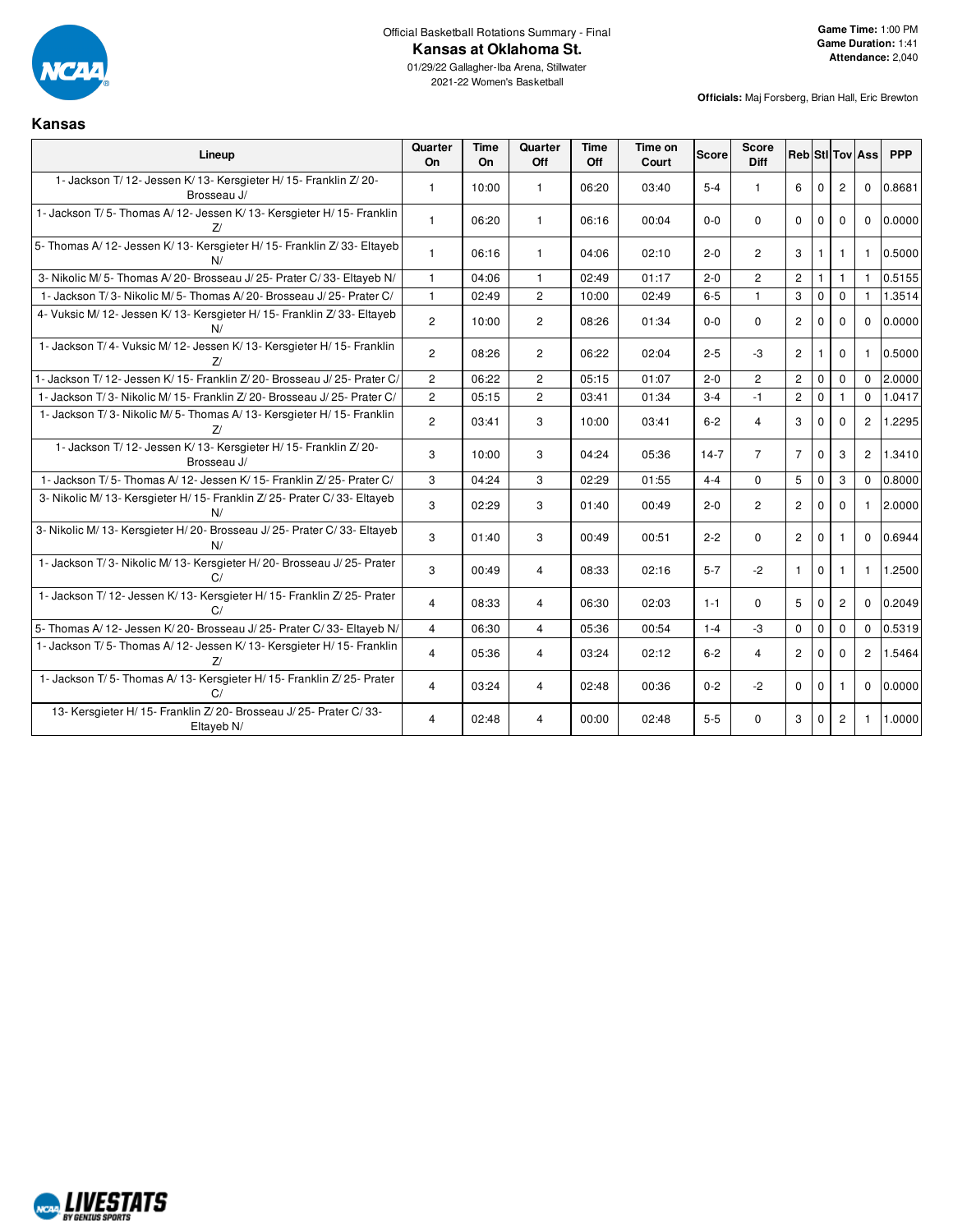

2021-22 Women's Basketball

#### **Officials:** Maj Forsberg, Brian Hall, Eric Brewton

#### **Oklahoma St.**

| Lineup                                                                  | Quarter<br><b>On</b> | Time<br>On |                |       | Quarter Off Time Off Time on Court Score Score Diff Reb Stil Tov Ass |         |                |                |                |             |                | <b>PPP</b> |
|-------------------------------------------------------------------------|----------------------|------------|----------------|-------|----------------------------------------------------------------------|---------|----------------|----------------|----------------|-------------|----------------|------------|
| 1- De Lapp K/3- Dennis M/14- Collins T/15- Keys L/23- Fields L/         | 1                    | 10:00      |                | 07:04 | 02:56                                                                | $4 - 2$ | $\overline{c}$ | $\mathbf{1}$   | $\overline{c}$ | $\Omega$    |                | 0.8000     |
| 1- De Lapp K/3- Dennis M/14- Collins T/20- James M/23- Fields L/        | $\mathbf{1}$         | 07:04      |                | 06:16 | 00:48                                                                | $0 - 3$ | -3             | $\overline{2}$ | $\mathbf 0$    | 0           | $\Omega$       | 0.0000     |
| 3- Dennis M/ 14- Collins T/ 15- Keys L/ 20- James M/ 23- Fields L/      | 1                    | 06:16      |                | 04:06 | 02:10                                                                | $0 - 2$ | $-2$           | 3              | $\Omega$       | 2           | $\Omega$       | 0.0000     |
| 1- De Lapp K/ 11- Boyd N/ 15- Keys L/ 20- James M/ 23- Fields L/        | 1                    | 04:06      |                | 02:49 | 01:17                                                                | $0 - 2$ | $-2$           | $\overline{2}$ | $\Omega$       |             | $\Omega$       | 0.0000     |
| 1- De Lapp K/ 11- Boyd N/ 15- Keys L/ 23- Fields L/ 25- Winchester A/   | 1                    | 02:49      |                | 02:33 | 00:16                                                                | $0 - 2$ | $-2$           | $\mathbf 0$    | $\mathbf 0$    | $\Omega$    | $\Omega$       | 0.0000     |
| 1- De Lapp K/ 11- Boyd N/ 15- Keys L/ 25- Winchester A/ 32- Garza T/    | $\mathbf{1}$         | 02:33      | $\overline{2}$ | 10:00 | 02:33                                                                | $5 - 4$ |                | $\overline{4}$ | $\mathbf 0$    | $\Omega$    |                | 1.2500     |
| 1- De Lapp K/ 11- Boyd N/ 14- Collins T/ 15- Keys L/ 23- Fields L/      | $\overline{2}$       | 10:00      | $\overline{2}$ | 06:22 | 03:38                                                                | $5 - 2$ | 3              | 6              | $\mathbf 0$    |             |                | 0.8503     |
| 3- Dennis M/ 14- Collins T/ 15- Keys L/ 20- James M/ 23- Fields L/      | $\overline{2}$       | 06:22      | $\overline{c}$ | 05:15 | 01:07                                                                | $0 - 2$ | $-2$           | $\mathbf 0$    | $\mathbf 0$    | $\Omega$    | $\Omega$       | 0.0000     |
| 3- Dennis M/ 15- Keys L/ 20- James M/ 23- Fields L/ 25- Winchester      | $\overline{c}$       | 05:15      | $\overline{c}$ | 03:41 | 01:34                                                                | $4 - 3$ |                | -1             | 0              | 0           |                | 1.3889     |
| 1- De Lapp K/3- Dennis M/14- Collins T/15- Keys L/23- Fields L/         | $\overline{2}$       | 03:41      | $\overline{2}$ | 00:51 | 02:49                                                                | $0 - 4$ | $-4$           | $\overline{4}$ | $\mathbf 0$    | 1.          | $\mathbf 0$    | 0.0000     |
| 3- Dennis M/ 15- Keys L/ 20- James M/ 23- Fields L/ 25- Winchester      | $\overline{2}$       | 00:51      | 3              | 10:00 | 00:52                                                                | $2 - 2$ | $\Omega$       | -1             | 0              | $\Omega$    | $\mathbf 0$    | 1.0638     |
| 1- De Lapp K/3- Dennis M/14- Collins T/15- Keys L/23- Fields L/         | 3                    | 10:00      | 3              | 07:41 | 02:19                                                                | $2 - 4$ | $-2$           | $\overline{7}$ | $\mathbf 0$    | $\Omega$    | $\Omega$       | 0.5155     |
| 1- De Lapp K/11- Boyd N/14- Collins T/15- Keys L/23- Fields L/          | 3                    | 07:41      | 3              | 06:49 | 00:52                                                                | $2 - 0$ | $\overline{2}$ | $\mathbf 0$    | $\overline{c}$ |             | $\Omega$       | 1.0000     |
| 1- De Lapp K/ 11- Boyd N/ 14- Collins T/ 20- James M/ 23- Fields L/     | 3                    | 06:49      | 3              | 05:05 | 01:44                                                                | $0 - 8$ | -8             | $\mathbf{1}$   | $\mathbf 0$    | $\Omega$    | $\Omega$       | 0.0000     |
| 14- Collins T/ 15- Keys L/ 23- Fields L/ 25- Winchester A/ 32- Garza T/ | 3                    | 05:05      | 3              | 02:29 | 02:36                                                                | $7 - 6$ |                | $\mathbf{1}$   | 3              | $\Omega$    | $\Omega$       | 1.0174     |
| 1- De Lapp K/ 14- Collins T/ 15- Keys L/ 23- Fields L/ 32- Garza T/     | 3                    | 02:29      | 3              | 01:40 | 00:49                                                                | $0 - 2$ | $-2$           | $\mathbf 0$    | $\mathbf 0$    | $\Omega$    | 0              | 0.0000     |
| 14- Collins T/ 15- Keys L/ 20- James M/ 23- Fields L/ 32- Garza T/      | 3                    | 01:40      | 4              | 08:33 | 03:07                                                                | $9 - 7$ | $\overline{2}$ | $\overline{c}$ |                | $\Omega$    | $\overline{2}$ | 1.2857     |
| 15- Keys L/20- James M/23- Fields L/24- Jackson K/32- Garza T/          | $\overline{4}$       | 08:33      | 4              | 06:30 | 02:03                                                                | $1 - 1$ | $\Omega$       | $\overline{4}$ | $\mathbf{1}$   | $\mathbf 0$ | $\Omega$       | 0.2049     |
| 14- Collins T/ 15- Keys L/ 23- Fields L/ 24- Jackson K/ 32- Garza T/    | $\overline{4}$       | 06:30      | $\overline{4}$ | 04:11 | 02:19                                                                | $4 - 4$ | $\Omega$       | $\overline{4}$ | $\mathbf 0$    | $\Omega$    | $\Omega$       | 1.0309     |
| 1- De Lapp K/ 14- Collins T/ 15- Keys L/ 23- Fields L/ 32- Garza T/     | 4                    | 04:11      | $\overline{4}$ | 04:11 | 00:00                                                                | $0 - 0$ | $\mathbf 0$    | 0              | $\mathbf 0$    | $\Omega$    | $\Omega$       | 0.0000     |
| 1- De Lapp K/ 14- Collins T/ 15- Keys L/ 20- James M/ 23- Fields L/     | $\overline{4}$       | 04:11      | 4              | 01:09 | 03:02                                                                | $6 - 8$ | $-2$           | 3              | $\Omega$       | $\Omega$    |                | 1.2605     |
| 14- Collins T/ 15- Keys L/ 20- James M/ 30- Rodrigues S/ 32- Garza      | 4                    | 01:09      | 4              | 00:00 | 01:09                                                                | $3-0$   | 3              |                | $\Omega$       | 0           |                | 1.5000     |

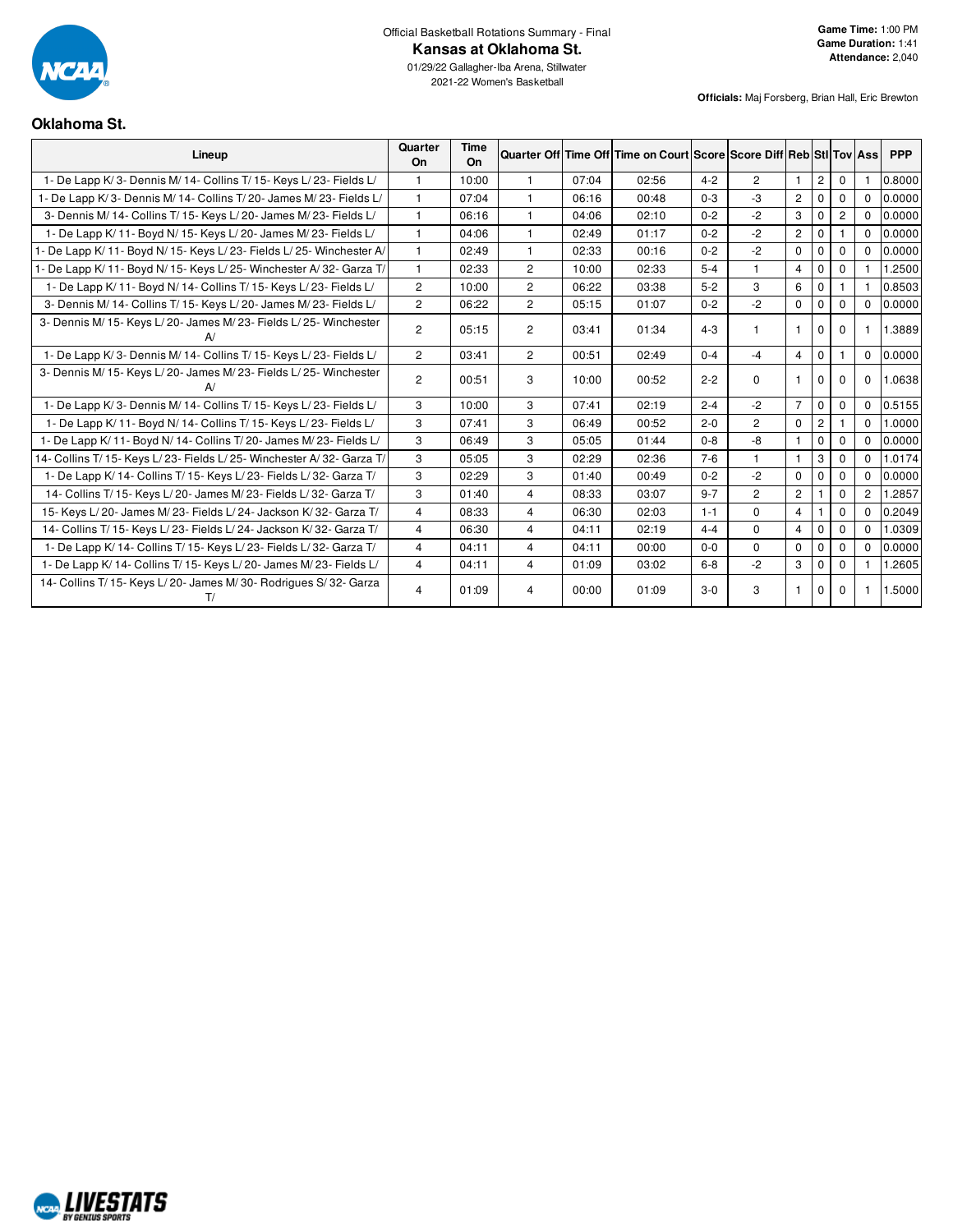

01/29/22 Gallagher-Iba Arena, Stillwater 2021-22 Women's Basketball

| <b>Kansas</b>                                                                  |             |              |                   |         |          |              |                |                       |            |
|--------------------------------------------------------------------------------|-------------|--------------|-------------------|---------|----------|--------------|----------------|-----------------------|------------|
| Lineup                                                                         | <b>Time</b> | <b>Score</b> | <b>Score Diff</b> | Pts/Min | Reb      | Stl          | Tov            | <b>Ass</b>            | <b>PPP</b> |
| 1- Jackson T/ 12- Jessen K/ 13- Kersgieter H/ 15- Franklin Z/ 20- Brosseau J/  | 09:16       | $19 - 11$    | 8                 | 2.0504  | 13       | <sup>0</sup> | 5              | $\mathbf{2}^{\prime}$ | 1.1728     |
| 1- Jackson T/3- Nikolic M/5- Thomas A/13- Kersgieter H/15- Franklin Z/         | 03:41       | $6 - 2$      | 4                 | 1.6290  | 3        | <sup>0</sup> | $\Omega$       | $\overline{2}$        | 1.2295     |
| 1- Jackson T/3- Nikolic M/5- Thomas A/20- Brosseau J/25- Prater C/             | 02:49       | $6 - 5$      |                   | 2.1302  | 3        | $\Omega$     | $\Omega$       |                       | 1.3514     |
| 13- Kersgieter H/ 15- Franklin Z/ 20- Brosseau J/ 25- Prater C/ 33- Eltayeb N/ | 02:48       | $5-5$        | $\Omega$          | 1.7857  | 3        |              | $\overline{2}$ |                       | .0000      |
| 1- Jackson T/5- Thomas A/12- Jessen K/13- Kersgieter H/15- Franklin Z/         | 02:16       | $6 - 2$      | 4                 | 2.6471  | 2        |              | $\Omega$       | $\overline{2}$        | 1.5464     |
| 1- Jackson T/3- Nikolic M/13- Kersgieter H/20- Brosseau J/25- Prater C/        | 02:16       | $5 - 7$      | $-2$              | 2.2059  |          | $\Omega$     |                |                       | 1.2500     |
| 5- Thomas A/ 12- Jessen K/ 13- Kersgieter H/ 15- Franklin Z/ 33- Eltayeb N/    | 02:10       | $2 - 0$      | $\overline{c}$    | 0.9231  | 3        |              |                |                       | 0.5000     |
| 1- Jackson T/4- Vuksic M/12- Jessen K/13- Kersgieter H/15- Franklin Z/         | 02:04       | $2 - 5$      | $-3$              | 0.9677  | 2        |              | $\Omega$       |                       | 0.5000     |
| 1- Jackson T/12- Jessen K/13- Kersgieter H/15- Franklin Z/25- Prater C/        | 02:03       | $1 - 1$      | $\Omega$          | 0.4878  | 5        |              | $\overline{2}$ | $\Omega$              | 0.2049     |
| 1- Jackson T/5- Thomas A/12- Jessen K/15- Franklin Z/25- Prater C/             | 01:55       | $4 - 4$      | 0                 | 2.0870  | 5        |              | 3              | $\Omega$              | 0.8000     |
| 4- Vuksic M/ 12- Jessen K/ 13- Kersgieter H/ 15- Franklin Z/ 33- Eltayeb N/    | 01:34       | $0 - 0$      | $\Omega$          | 0.0000  | 2        | n            | $\Omega$       | $\Omega$              | 0.0000     |
| 1- Jackson T/3- Nikolic M/15- Franklin Z/20- Brosseau J/25- Prater C/          | 01:34       | $3 - 4$      | $-1$              | 1.9149  | 2        | <sup>0</sup> |                | $\Omega$              | 1.0417     |
| 3- Nikolic M/5- Thomas A/20- Brosseau J/25- Prater C/33- Eltayeb N/            | 01:17       | $2 - 0$      | $\overline{2}$    | .5584   | 2        |              |                |                       | 0.5155     |
| 1- Jackson T/ 12- Jessen K/ 15- Franklin Z/ 20- Brosseau J/ 25- Prater C/      | 01:07       | $2 - 0$      | $\overline{2}$    | 1.7910  | 2        | n            | $\Omega$       | $\Omega$              | 2.0000     |
| 5- Thomas A/12- Jessen K/20- Brosseau J/25- Prater C/33- Eltayeb N/            | 00:54       | $1 - 4$      | $-3$              | 1.1111  | $\Omega$ | $\Omega$     | $\Omega$       | $\Omega$              | 0.5319     |
| 3- Nikolic M/ 13- Kersgieter H/ 20- Brosseau J/ 25- Prater C/ 33- Eltayeb N/   | 00:51       | $2 - 2$      | $\Omega$          | 2.3529  | 2        | $\Omega$     |                | $\Omega$              | 0.6944     |
| 3- Nikolic M/ 13- Kersgieter H/ 15- Franklin Z/ 25- Prater C/ 33- Eltayeb N/   | 00:49       | $2 - 0$      | $\overline{2}$    | 2.4490  | 2        |              | $\Omega$       |                       | 2.0000     |
| 1- Jackson T/5- Thomas A/13- Kersgieter H/15- Franklin Z/25- Prater C/         | 00:36       | $0 - 2$      | $-2$              | 0.0000  | $\Omega$ | $\Omega$     |                |                       | 0.0000     |